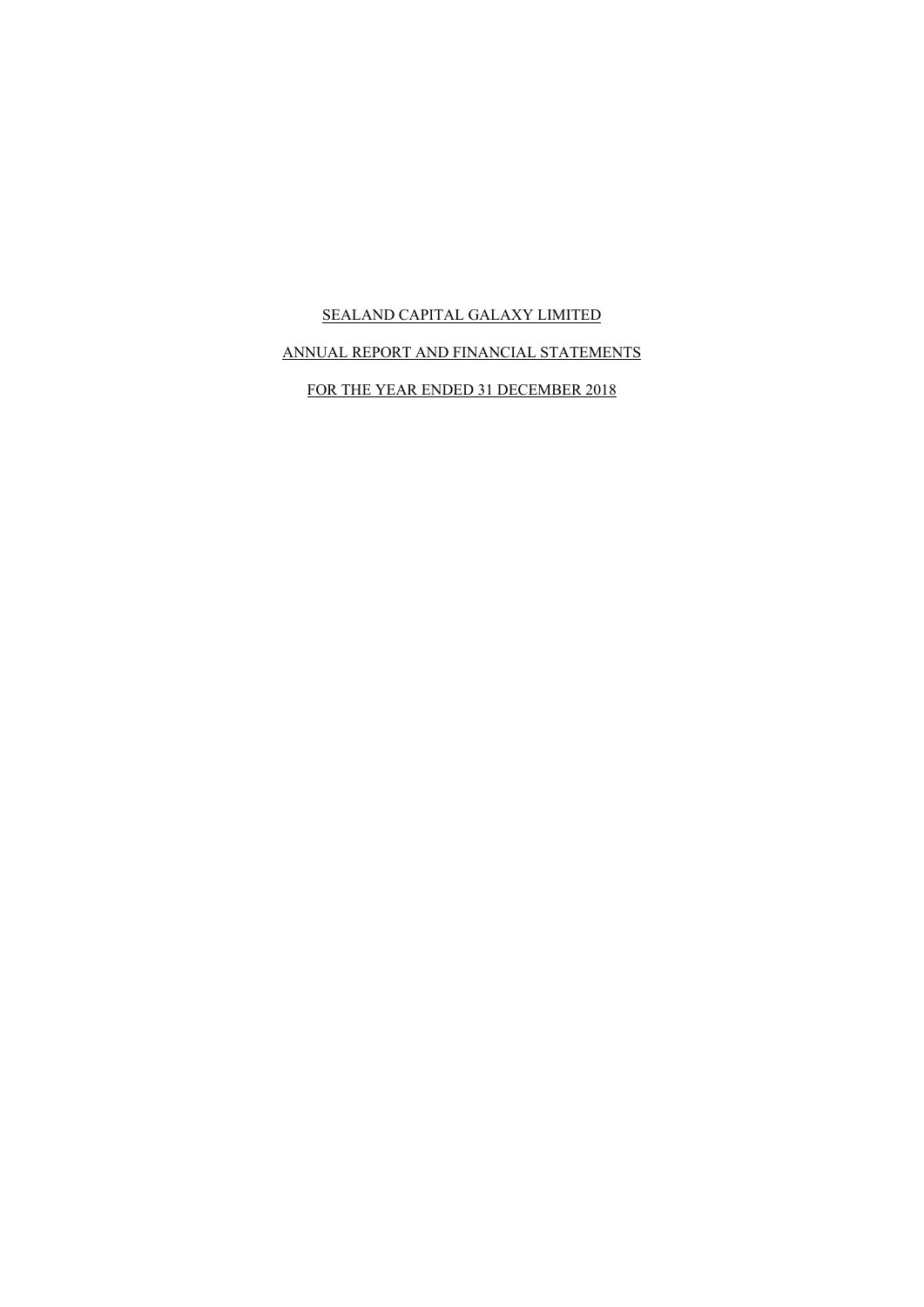## ANNUAL REPORT AND FINANCIAL STATEMENTS

## FOR THE YEAR ENDED 31 DECEMBER 2018

## **CONTENTS**

|                                                     | <b>PAGES</b> |
|-----------------------------------------------------|--------------|
| Corporate Information                               | 1            |
| Chairman's Statement                                | $2 - 3$      |
| Directors' report                                   | $4 - 7$      |
| <b>Statement of Directors' Responsibilities</b>     | 8            |
| Independent Auditor's Report                        | $9 - 10$     |
| Consolidated Statement of Profit or Loss            | 11           |
| Consolidated Statement of Comprehensive Income      | 12           |
| <b>Consolidated Statement of Financial Position</b> | 13           |
| Consolidated Statement of Changes in Equity         | 14           |
| <b>Consolidated Statement of Cash Flows</b>         | 15           |
| Notes to the Consolidated Financial Statements      | $16 - 43$    |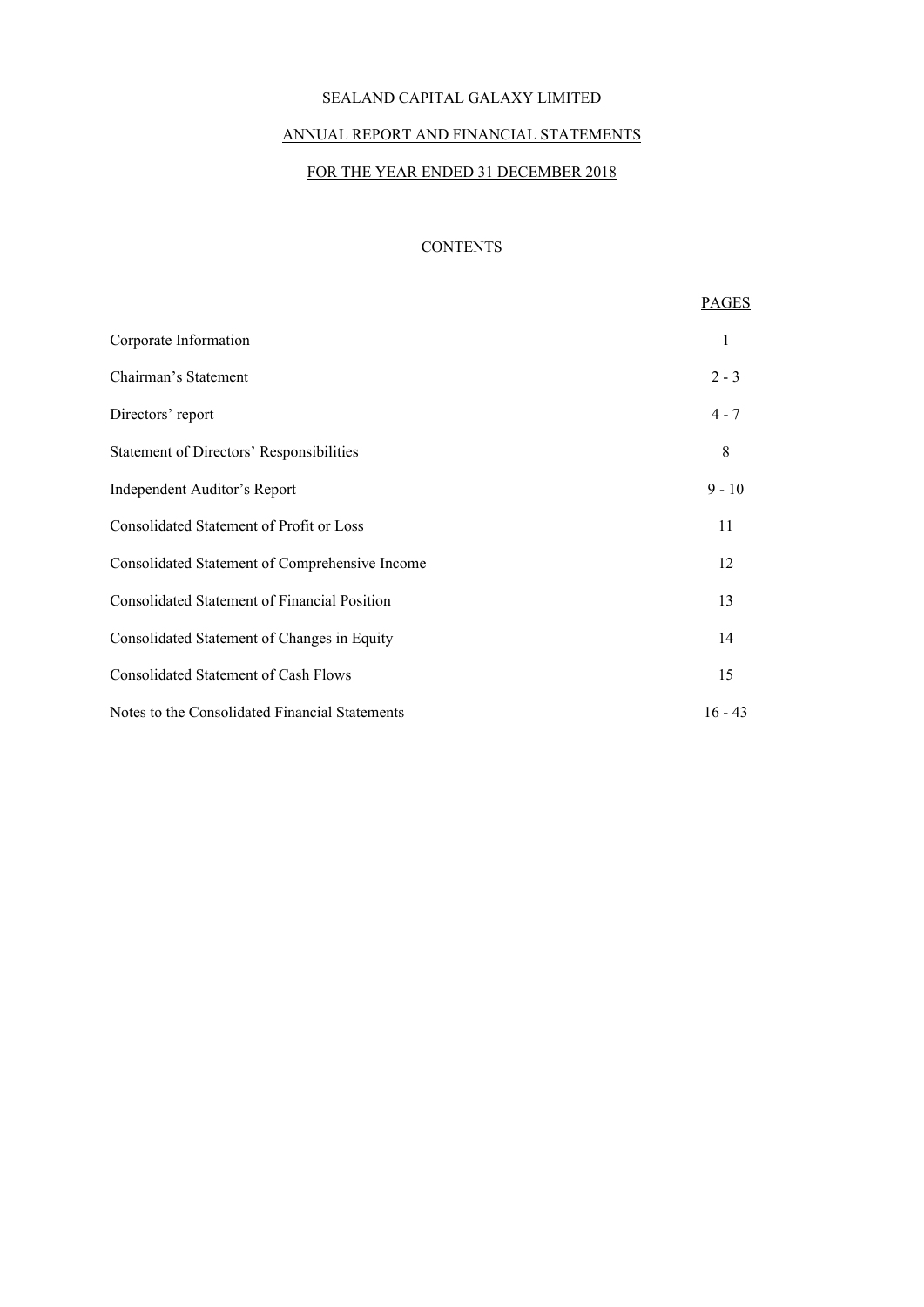## **CORPORATE INFORMATION**

## **Board of Directors**

| <b>Executive Director:</b>                     | Mr Chung Lam Nelson Law (Chairman and Chief Financial Officer)                                                                    |
|------------------------------------------------|-----------------------------------------------------------------------------------------------------------------------------------|
| Non-executive Director:                        | Mr Zhixuan Li<br>(appointed on 13 July 2018)<br>Mr Mark Barney Battles<br>(appointed on 19 February 2019)                         |
| <b>Company Secretary</b>                       | Collas Crill Corporate Services Limited<br>Willow House, PO Box 709,<br>Cricket Square, Grand Cayman,<br>KY1 1107, Cayman Islands |
| <b>Registered Office</b>                       | Willow House, PO Box 709,<br>Cricket Square, Grand Cayman,<br>KY1 1107, Cayman Islands                                            |
| <b>Independent Auditor</b>                     | PKF Littlejohn LLP<br>1 Westferry Circus,<br>London E14 4HD,<br>United Kingdom                                                    |
| <b>Principal Banker</b>                        | China Construction Bank (Asia) Corporation Limited                                                                                |
| <b>Legal advisers</b><br>to English law        | Hill Dickinson LLP<br>The Broadgate Tower,<br>20 Primrose Street,<br>London EC2A 2EW                                              |
| <b>Legal advisers</b><br>to Cayman Islands law | Collas Crill & CARD<br>Willow House, PO Box 709,<br>Cricket Square, Grand Cayman,<br>KY1 1107, Cayman Islands                     |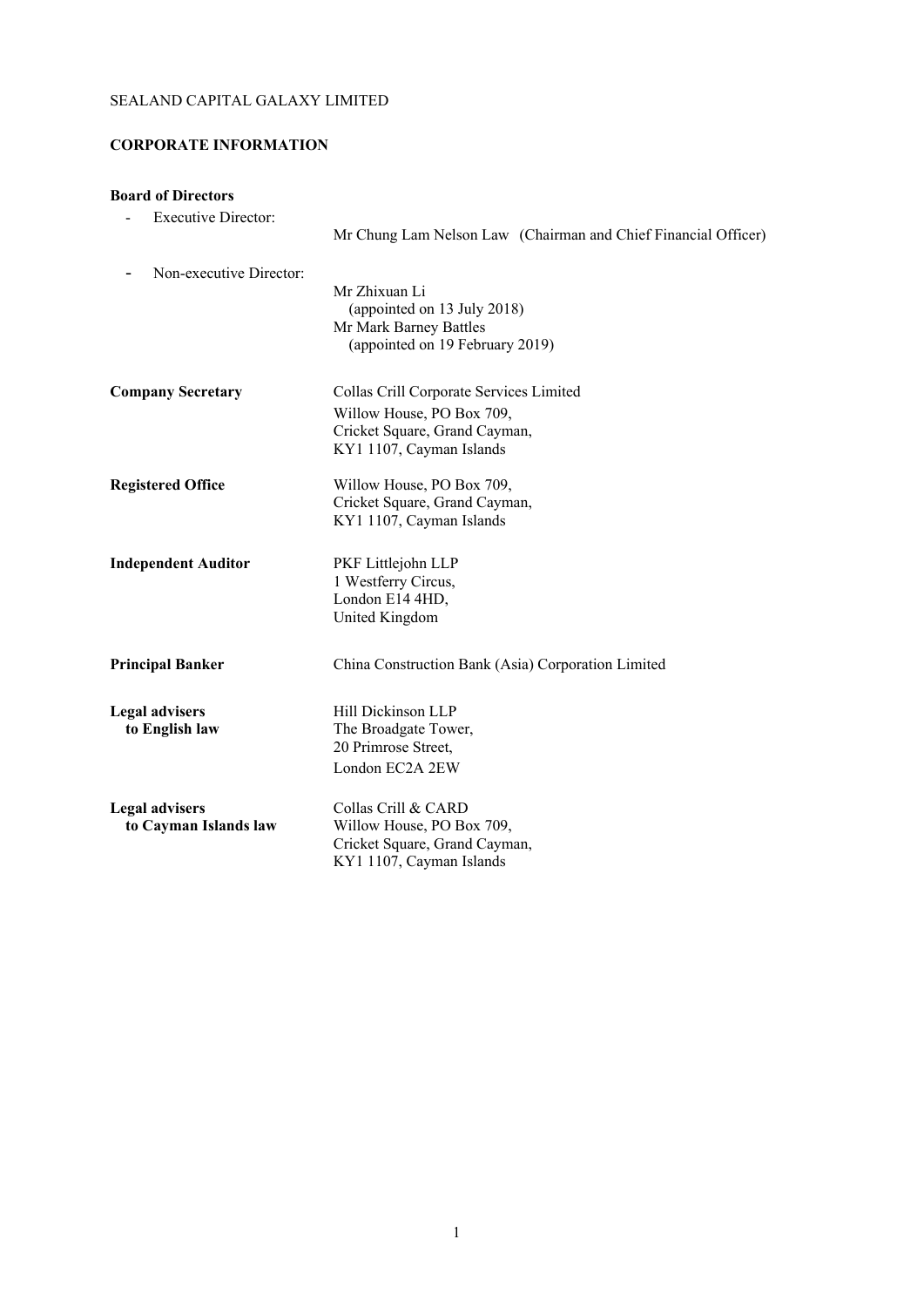## **CHAIRMAN'S STATEMENT**

#### Dear Shareholders

I hereby present the annual report of Sealand Capital Galaxy Limited (the "Company" or "Sealand", together with its subsidiaries, the "Group") for the year ended 31 December 2018 (the "Year").

### **PERFORMANCE FOR THE YEAR**

During the Year, the Group reported a profit of 3,095,472 (2017: loss of £8,027,414) which was mainly due to the gain on disposal of a subsidiary, SecureCom Media Holdings Limited ("SecureCom") of £3,809,051.

## **KEY DEVELOPMENTS**

#### Social media ("Metalk")

The Group invested in SecureCom in 2017 and were very excited about its prospects, but with new competitors entering the market and offering similar products we felt our investment is better served somewhere else. Following an extensive review, the Company's directors came to the conclusion that a disposal of SecureCom was in the best interests of shareholders. Given the competitive environment in which SecureCom operates, the business would require substantial additional capital in order to remain competitive, whilst the Group's focus should be on the development of other businesses. The Company entered into a memorandum of understanding and a legally binding agreement with a buyer in 19 April 2018 and 12 June 2018 respectively to dispose the entire interest in SecureCom. On 22 June 2018, the disposal was completed and SecureCom left the Group.

#### Digital marketing and payment

The Group has been developing the payment and marketing solution business, alongside its licensed broker since early 2018. The Group has also become involved in the sale of some Tencent products during this period. Outside of the Hong Kong market, the Group is now in discussions with potential business partners to launch its UK mobile payment gateway business.

#### Software development and support

During 2018, the Company has initiated another acquisition in Guangzhou Ruiyou Information Technologies Co., Ltd ("Rightyoo"), an I.T. development and support services provider which focused on the mobile gaming related sector. The Group has completed the acquisition by mean of a subscription of a 55% interest in Rightyoo.

#### **PROSPECTS**

Sealand's stated goal is to build a portfolio of businesses with the potential to deliver strong growth and synergies. The Group confirms strategic moves into the above-mentioned businesses which in our view, are well positioned to deliver those in the future. Further to the existing operations, the Group will keep it pace to build and enrich its product to match the market needs.

#### **GOING CONCERN**

As at 31 December 2018, the Group has cash and cash equivalent balances, net assets and net current assets of £288,510, £911,281 and £743,356 respectively.

The director's cash-flow projections for the forthcoming 12 months conclude there will be the need for additional cash resources to fully implement the business plans. the directors are in discussions with a number of individuals that may lead to further equity and/or loans being raised. There is no certainty that any such funds will be forthcoming or the price and other terms being acceptable. The directors have considered the cash-flow forecasts and stress-tested the assumptions within the cash forecasts. This stress testing included different funding outcomes. The conclusion reached is that while there will always remain inherent uncertainty with the cash-flow forecasts, the directors have a reasonable expectation that the Company and Group will have adequate resources to continue in operational existence for the foreseeable future, and for a period of at least 12 months from the date of signing these financial statements.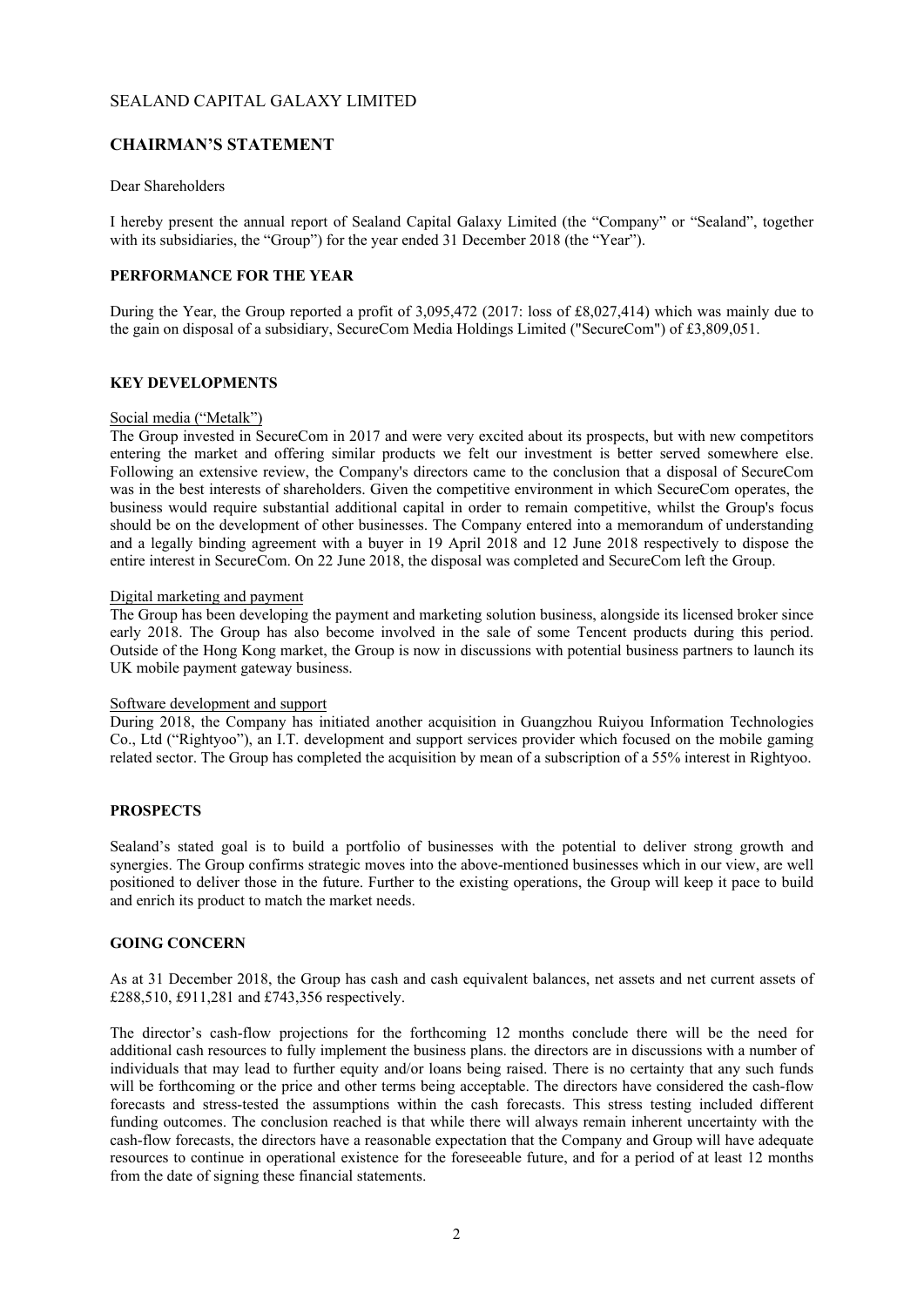## **CHAIRMAN'S STATEMENT (CONTINUED)**

## **ACKNOWLEDGEMENTS**

We wish to express our appreciation to our shareholders, business partners and suppliers for their support during the Year. We would like to thank our dedicated staff to their contributions to the success of the Group.

Chung Lam Nelson Law Chairman 30 April 2019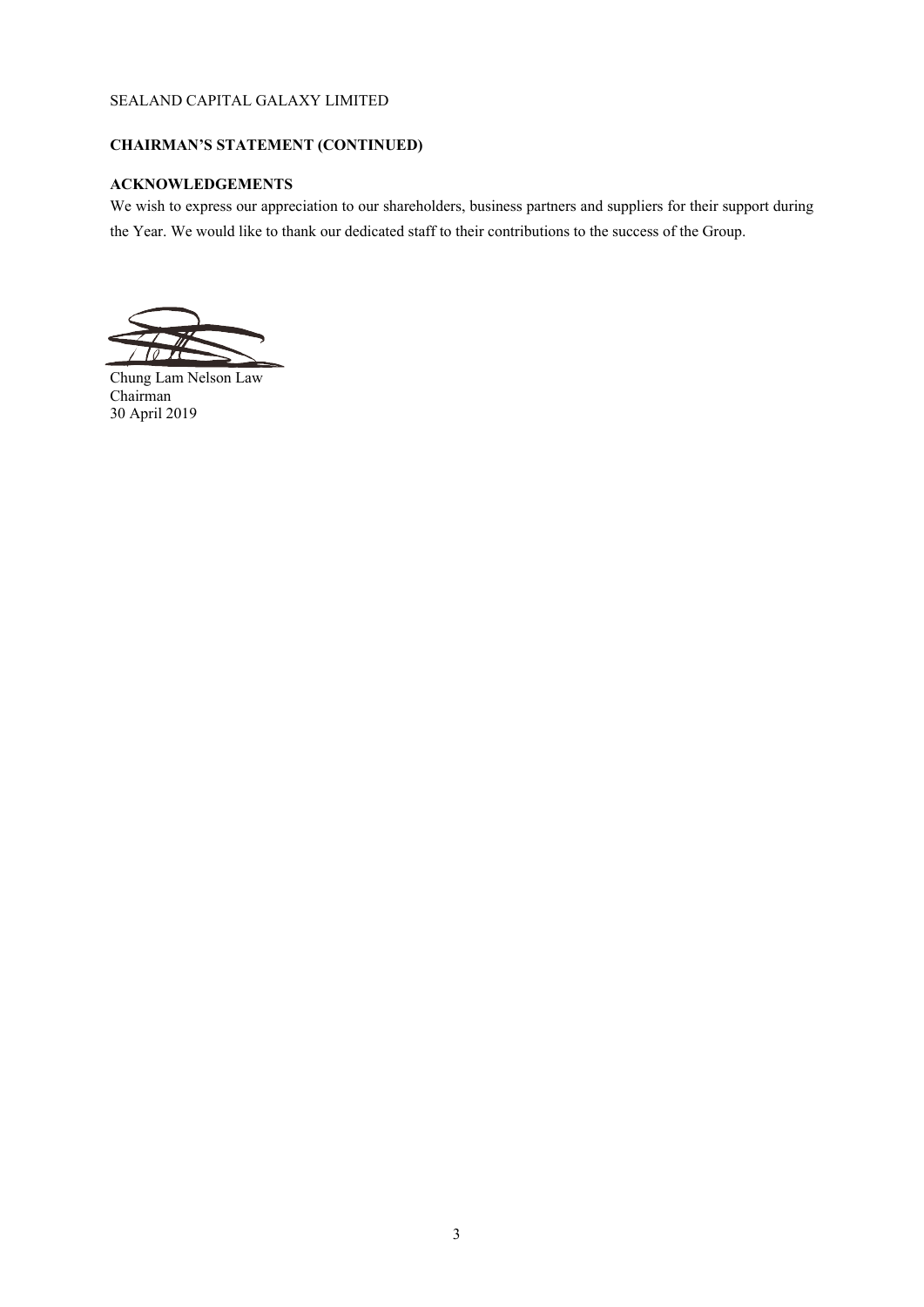#### **DIRECTORS' REPORT**

The directors present their report, together with the audited financial statements of Sealand Capital Galaxy Limited and its subsidiaries for the year ended 31 December 2018.

#### **The Company**

Sealand Capital Galaxy Limited was incorporated in the Cayman Islands on 22 May 2015 as an exempted Company with limited liability under the Companies Law. The registered office of the Company is Willow House, PO Box 709, Cricket Square, Grand Cayman, KY1-1107, Cayman Islands.

#### **Principal activities**

The Company's nature of operations is to act as a special purpose acquisition company.

The Group engaged in digital marketing, mobile payment, social media and other IT related businesses.

#### **Results and dividends**

The results are set out in the primary statements on pages 12 to 15 of the financial statements. The directors do not recommend payment of a dividend for the year (2017: nil).

#### **Business review and management report**

*Overview*

During the Year, The Group recorded a consolidated profit attributable to shareholders of 3,060,897 (2017: loss of £8,027,414). The profit for the year was mainly attributable to the gain on disposal of SecureCom Media Holding Limited.

#### *Operations*

a) Social media

The Group's social media business was operated by its wholly owned subsidiary, SecureCom, which was acquired in February 2017 and disposed of in the Year.

Subsequent to the acquisition date, the Securecom revenue deteriorated significantly. Following an extensive review, the Company's directors concluded that a disposal of SecureCom was in the best interests of shareholders, given the competitive environment in which it operated, the business would have required substantial additional capital to remain competitive, whilst the Group's focus was on the development of other businesses. The Company entered a memorandum of understanding on 19 April 2018 for the sale of SecureCom and a legally binding agreement was signed on 12 June 2018 for the sale of their entire interest in SecureCom. The disposal was completed on 22 June 2018 and a gain of £3,809,051 from the disposal was recorded.

In 2018, SecureCom contributed a revenue of  $\pounds$ 1,316,107 and an operating net profit (i.e. excludes the gain on disposal of SecureCom interests) of £116,091.

#### b) Digital marketing and payment solution

The Group has signed agreements with authorized business partners to provide marketing service and digital payment solutions to merchants in mid-2018 and late-2017 respectively. The revenue and the net operating loss form the sector was £47,948 and £90,312 respectively. Since 2018 was the start up period for the segment, the operating loss was mainly due to the setup cost and branding cost. The management believe that the firm base built in 2018 will definite benefit its operation and development in sequent year.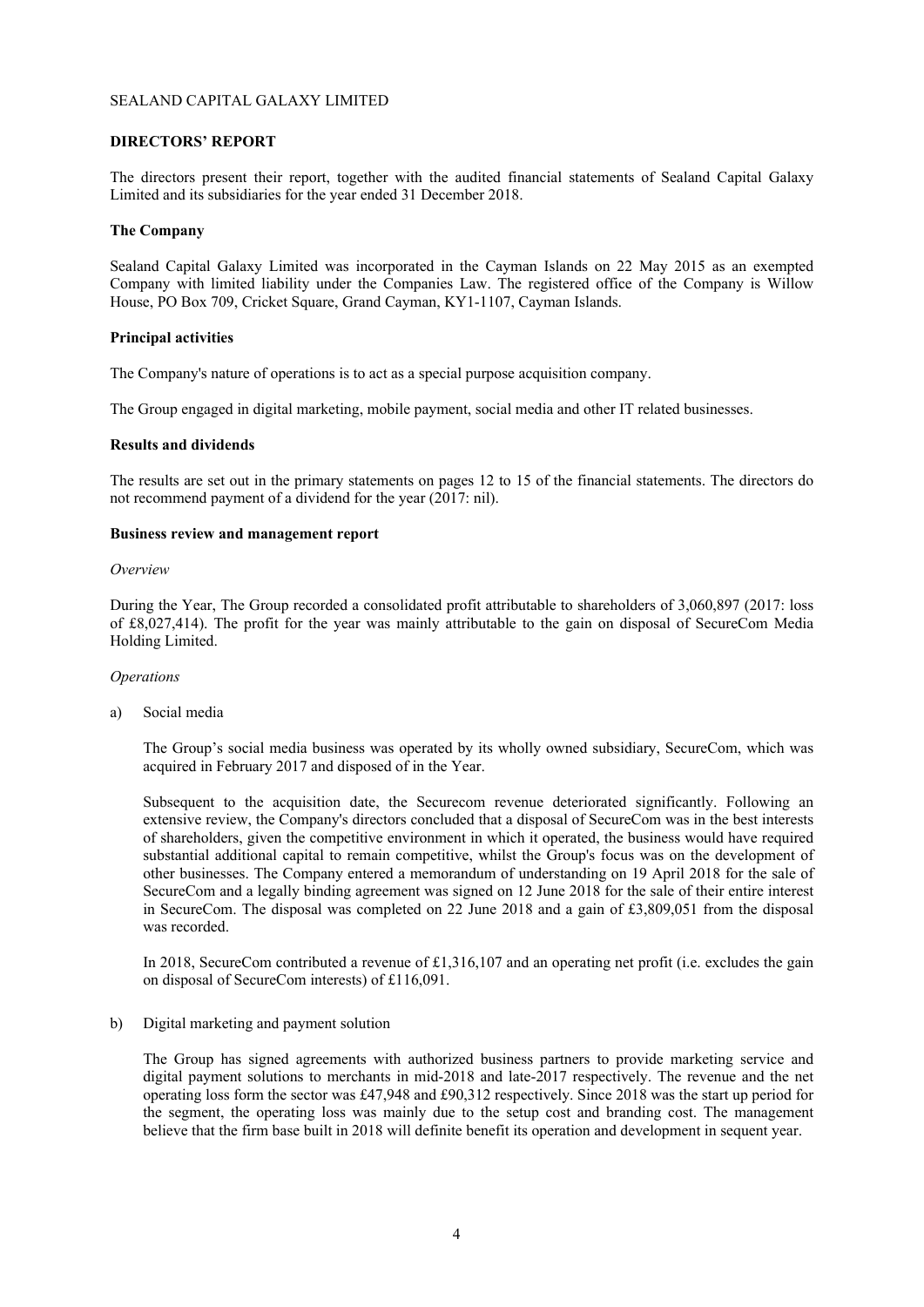## **DIRECTORS' REPORT (CONTINUED)**

#### **Business review and management report (continued)**

c) Software development and support

On 4 October 2017, the Company, through its wholly-owned subsidiary, SCG Group Limited, entered into a Subscription Agreement with Guangzhou Ruiyou Information Technologies Co., Ltd ("Rightyoo") and its shareholders, in which the Group agreed to subscribe for a 55% interest in Rightyoo for the aggregate sum of RMB1,222,000 (approximately £139,000) (the "Subscription"). After obtaining the approval from the PRC government regarding the Subscription (as is required when incorporating a company with foreign investors in PRC) in January 2018, Rightyoo became a subsidiary of the Company.

Rightyoo contributed revenue of £501,934 and a net profit attributable to the shareholders of the Company of £32,401.

#### **Our Strategy**

The Group is committed to achieving long term sustainable growth of its business in order to preserve and enhance shareholders' value. The Group is focused on selecting attractive investment opportunities to strengthen and extend its business scope, and has maintained prudent and disciplined financial management to ensure its sustainability.

Apart from the diversification of business segment, the Group will diversify its presence from only the APAC region to also the UK, Europe and [United Arab Emirates](https://en.wikipedia.org/wiki/United_Arab_Emirates) regions. Advertising agreements have been signed in both UK and United Arab Emirates before the signing of this report.

### **Outlook**

The Group will continue to monitor market developments and will manage its businesses and investment portfolio with a view to further improving its overall asset quality and potential growth. The Group will also continue to manage its assets and assess new investment opportunities to achieve stable growth and enhance shareholders' value.

Events that have occurred since the end of the financial year are detailed in Note 26 to financial statements.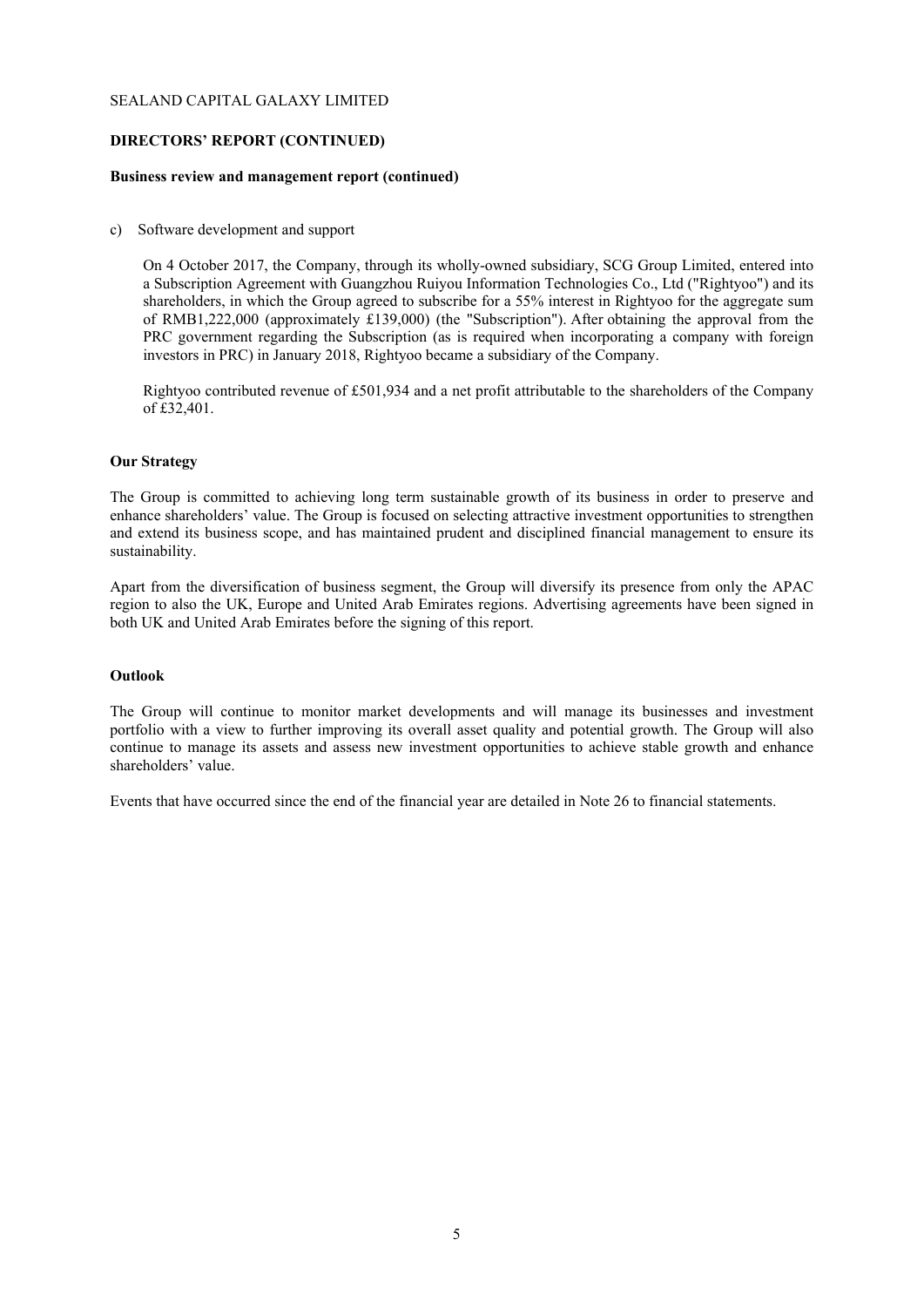## **DIRECTORS' REPORT (CONTINUED)**

#### **Directors**

The following directors served during the year ended 31 December 2018:

| Mr Chung Lam Nelson Law  | (Chairman and Chief Financial Officer) |
|--------------------------|----------------------------------------|
| Mr Chih Hong Leon Lim*   | (Chief Executive Officer)              |
| Mr Nicholas James Lyth** | (Non-executive Director)               |
| Mr Frazer Ian Macrae***  | (Non-executive Director)               |
| Mr Zhixuan Li****        | (Non-executive Director)               |

\* Chih Hong Leon Lim resigned on 29 June 2018.

\*\* Nicholas James Lyth resigned on 13 July 2018. \*\*\* Frazer Ian Macrae resigned on 4 February 2019. \*\*\*\* Zhixuan Li was appointed on 13 July 2018.

#### **Substantial shareholding**

The Company has been notified of the following interests of 3 per cent or more in its issued share capital as at the date of approval of this report:

| Name                    | Number of Ordinary Shares | Approximate % Holding |  |
|-------------------------|---------------------------|-----------------------|--|
| Mr Chung Lam Nelson Law | 164,500,000               | 32.64%                |  |
| Mr Tien San Chua        | 72,000,000                | 14.28%                |  |
| Mr Mau Chung Ng         | 27,500,000                | 5.46%                 |  |

#### **Directors' interests**

The directors' interests in the share capital of the company are shown below. All interests are beneficial.

|                         | Number of ordinary shares at 31 December 2018 |
|-------------------------|-----------------------------------------------|
| Mr Chung Lam Nelson Law | 164,500,000                                   |
| Mr Chih Hong Leon Lim   | 10,000,000                                    |

Directors' emoluments are detailed in Note 10 to the financial statements.

#### **Share capital and voting rights**

No shares were issued in the Year.

#### **Financial risk management**

The company's financial risk management objective is to minimise, as far as possible, the Company's exposure to such risk as detailed in Note 5 to the financial statements.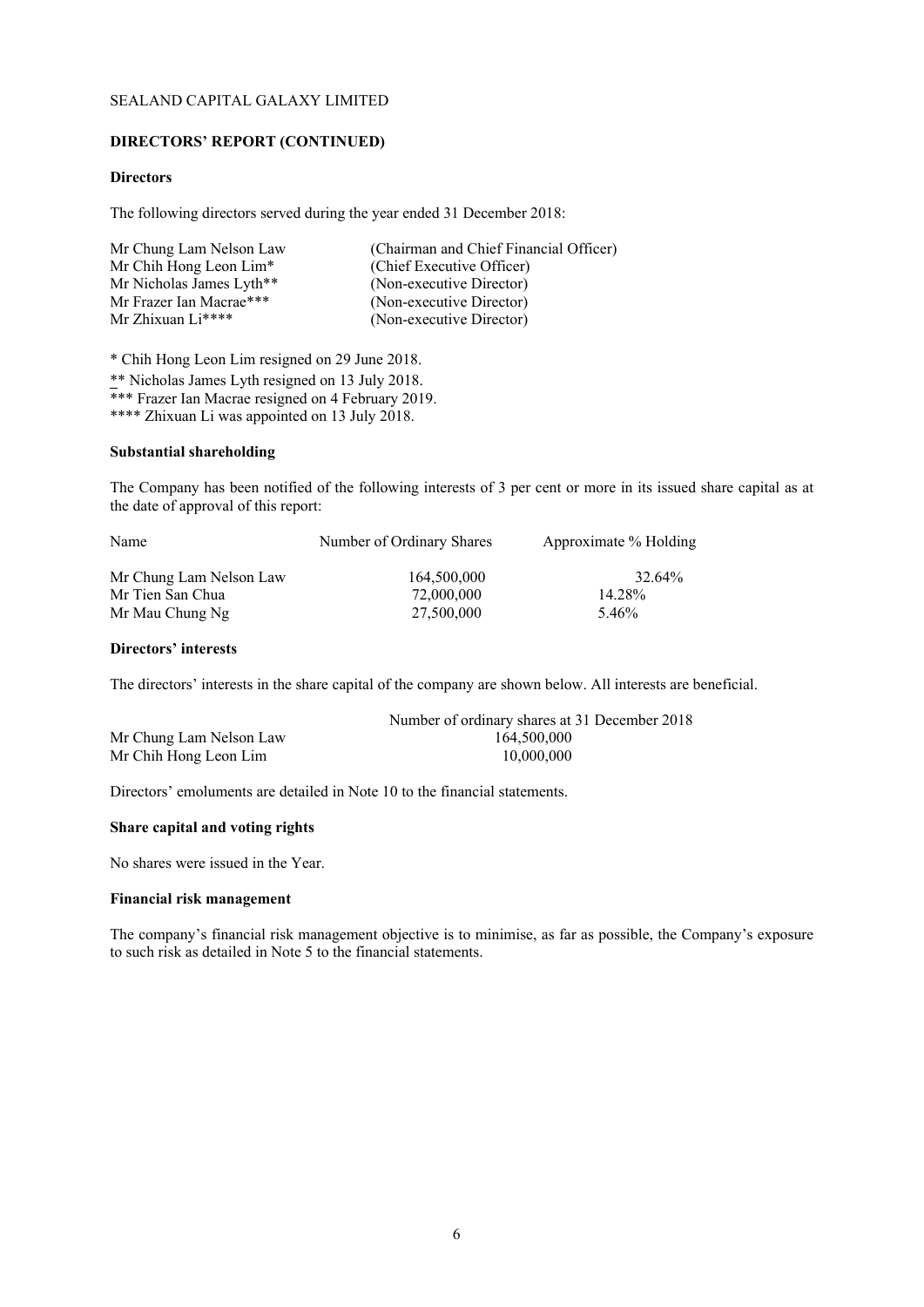### **DIRECTORS' REPORT (CONTINUED)**

#### **Corporate governance**

As a company with a Standard Listing, the Group is not required to comply with the provisions of the Corporate Governance Code. Although the Company has not adopted the Corporate Governance Code, it intends to adopt such procedures as are appropriate for the size and nature of the Company and the size and composition of the Board. These corporate governance procedures have been selected with due regard to the provision of the UK Corporate Governance Code in particular:

- given the size of the Board, certain provisions of the UK Corporate Governance Code (in particular the provisions relating to the composition of the Board and the division of responsibilities between the Chairman and chief executive and executive compensation), are not being complied with by the Company as the Board considers these provisions to be inapplicable to the Company;
- given the size of the Board, the board has not established an audit committee, a remuneration committee and a nomination committee comparing at least one non-executive director in each committee. The Board is taking the responsibilities to review audit and risk matters, as well as the Board's size, structure and composition and the scale and structure of the directors' fees, taking into account the interests of Shareholders and the performance of the Company, and will take responsibility for the appointment of auditors and payment of their audit fee, monitor and review the integrity of the Company's financial statements and take responsibility for any formal announcements on the Company's financial performance.
- the UK Corporate Governance Code recommends the submission of all directors for re-election at annual intervals. None of the directors will be required to retire by rotation and be submitted for re-election; and
- the Board has complied with the provision of the UK Corporate Governance Code that at least half of the Board, excluding the Chairman, should comprise non-executive directors determined by the Board to be independent.

### **Auditors**

The auditors, PKF Littlejohn LLP, have expressed their willingness to continue in office and a resolution to reappoint them will be proposed at the Annual General Meeting.

### **Disclosure of Information to Auditors**

So far as the directors are aware, there is no relevant audit information of which the Company's auditors are unaware, and each Director has taken all the steps that he ought to have taken as a Director in order to make himself aware of any relevant audit information and to establish that the Company's auditors are aware of that information.

By order of the board

Chung Lam Nelson Law Chairman 30 April 2019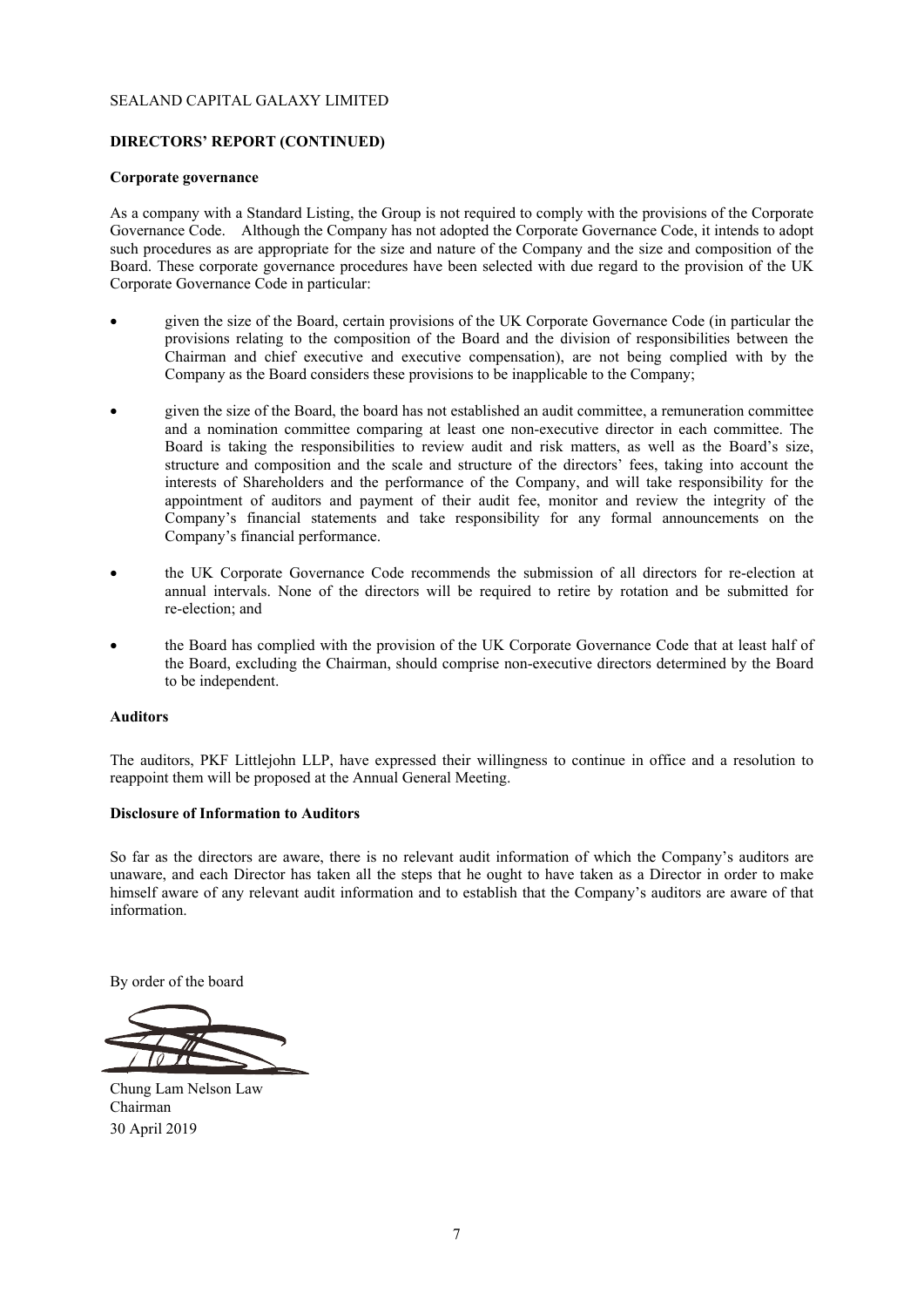### **STATEMENT OF DIRECTORS' RESPONSIBILITIES**

The directors are responsible for preparing the annual report and the financial statements in accordance with applicable laws and regulations. The directors are required to prepare financial statements for the Group in accordance with International Financial Reporting Standards as adopted by the European Union ("IFRS").

The directors must not approve the financial statements unless they are satisfied that they give a true and fair view of affairs of the Group and of the profit or loss of the Group for that period. In preparing the financial statements, the directors are required to:

- Select suitable accounting policies and then apply them consistently;
- Make judgments and accounting estimates that are reasonable and prudent;
- State whether applicable IFRSs as adopted by the European Union have been followed, subject to any material departures disclosed and explained in the financial statements; and
- Prepare the financial statements on the going concern basis unless it is inappropriate to presume that the Company will continue in business.

The directors are responsible for keeping adequate accounting records that are sufficient to show and explain the Group's transactions and disclose with reasonable accuracy at any time the financial position of the Group and enable them to ensure that the financial statements comply with applicable law. They are also responsible for safeguarding the assets of the Group and hence for taking reasonable steps for the prevention and detection of fraud and other irregularities.

The directors are responsible for the maintenance and integrity of the corporate and financial information included on the Company's website.

Legislation in the Cayman Islands governing the preparation and dissemination of the accounts and the other information included in annual reports may differ from legislation in other jurisdictions.

#### **Directors' Responsibility Statement Pursuant to Disclosure and Transparency Rules**

Each of the directors, whose names and functions are listed on page 1, confirm that, to the best of their knowledge and belief:

- the financial statements prepared in accordance with IFRS as adopted by the European Union, give a true and fair view of the assets, liabilities, financial position and loss of the Group and parent company; and
- the Annual Report and financial statements, including the Chairman's Statement, includes a fair review of the development and performance of the business and the position of the Group and parent company, together with a description of the principal risks and uncertainties that they face.

By order of the board

Chung Lam Nelson Law Chairman 30 April 2019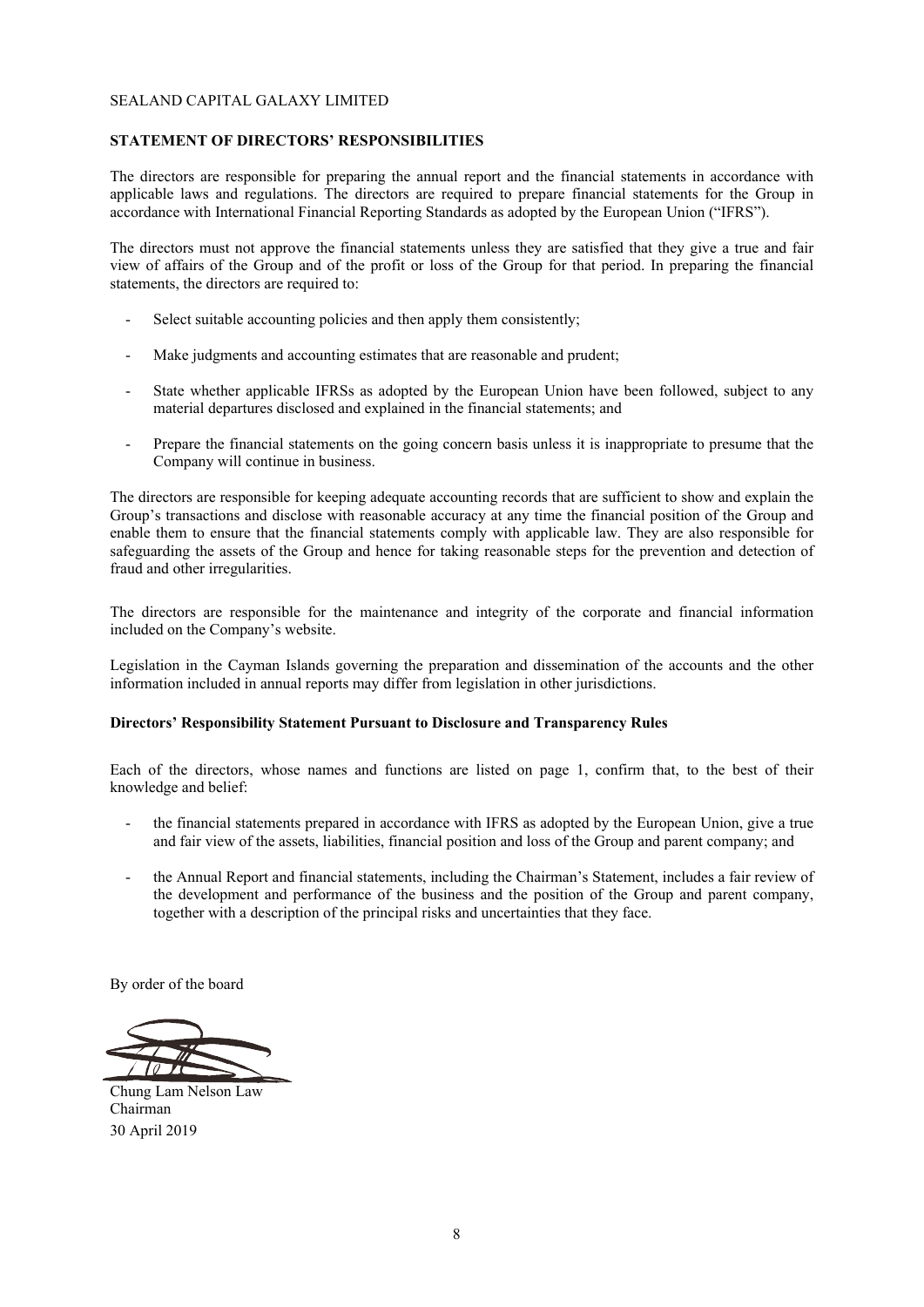#### **Independent Auditor's Report to the Members of Sealand Capital Galaxy Limited**

#### **Disclaimer of Opinion**

We were engaged to audit the group financial statements of Sealand Capital Galaxy Limited (the 'Group') for the year ended 31 December 2018 which comprise the Consolidated Statement of Profit or Loss, the Consolidated Statement of Comprehensive Income, the Consolidated Statement of Financial Position, the Consolidated Statement of Changes in Equity, the Consolidated Statement of Cash Flows and notes to the financial statements, including a summary of significant accounting policies. The financial reporting framework that has been applied in their preparation is applicable law and International Financial Reporting Standards (IFRSs) as adopted by the European Union.

We do not express an opinion on the accompanying financial statements of the Group. Because of the significance of the matter described in the Basis for disclaimer of opinion section of our report, we have not been able to obtain sufficient appropriate audit evidence to provide a basis for an audit opinion on these financial statements.

#### **Basis for disclaimer of opinion**

As explained in Note 4 'Accounting Policies – going concern' to the financial statements, the Group does not currently have sufficient funds to meet its working capital needs for the next 12 months and further funding will be required. The Directors have been unable to provide sufficient appropriate audit evidence to support their opinion that the going concern basis of preparation is appropriate. We were unable to satisfy ourselves, through the performance of alternative audit procedures, that additional funds would be secured in the absence of further funding activities. Consequently, we were unable to confirm the adequacy of the disclosures or conclude on the adequacy of the going concern basis of preparation, for which the possible effects on the financial statements could be both material and pervasive.

A significant component in the Group, SecureCom Media Holdings Limited ('SecureCom') was disposed of on 12 June 2018. The Consolidated Statement of Profit or Loss included £1,316,051 of revenue and £1,200,016 of expenses for SecureCom as part of discontinued operations. The net assets of SecureCom were also included within the calculation of the profit for the year from discontinued operations, net of tax, of £3,925,142 as reported in the Consolidated Statement of Profit or Loss (see Note 22). We were unable to obtain sufficient appropriate audit evidence on the amounts reported in the financial statements for the disposal because we were not provided access to the accounting records for SecureCom. As a result of these matters, we were unable to determine whether any adjustments might have been found necessary in respect of the revenue, expenses, assets and liabilities associated with the disposal of SecureCom and the elements making up the Consolidated Statement of Profit or Loss, Consolidated Statement of Comprehensive Income, Consolidated Statement of Changes in Equity and Consolidated Statement of Cash Flows.

The Group included £99,200 within other receivables for the year ended 31 December 2018 which related to Guangzhou Ruiyou Information Technologies Co LTd ('Rightyoo') subsidiary acquired during the financial year. The Directors have not been able to provide sufficient appropriate audit evidence to support the recognition of that receivable either at the date of acquisition or as at 31 December 2018. The inclusion of the receivable also impacts the calculated goodwill from the acquisition of Rightyoo which was reported as £157,022 in Note 14 to the financial statements. We were unable to satisfy ourselves, through the performance of alternative audit procedures, that the receivable is recoverable and that the goodwill, as disclosed in the Consolidated Statement of Financial Position, is materially correct.

#### **Responsibilities of Directors**

As explained more fully in the Directors' responsibilities statement, the Directors are responsible for the preparation of the Group financial statements and for being satisfied that they give a true and fair view, and for such internal control as the Directors determine is necessary to enable the preparation of the financial statements that are free from material misstatement, whether due to fraud or error.

In preparing the Group financial statements, the Directors are responsible for assessing the Group's ability to continue as a going concern, disclosing, as applicable, matters related to going concern and using the going concern basis of accounting unless the Directors either intend to liquidate the Group or to cease operations, or have no realistic alternative but to do so.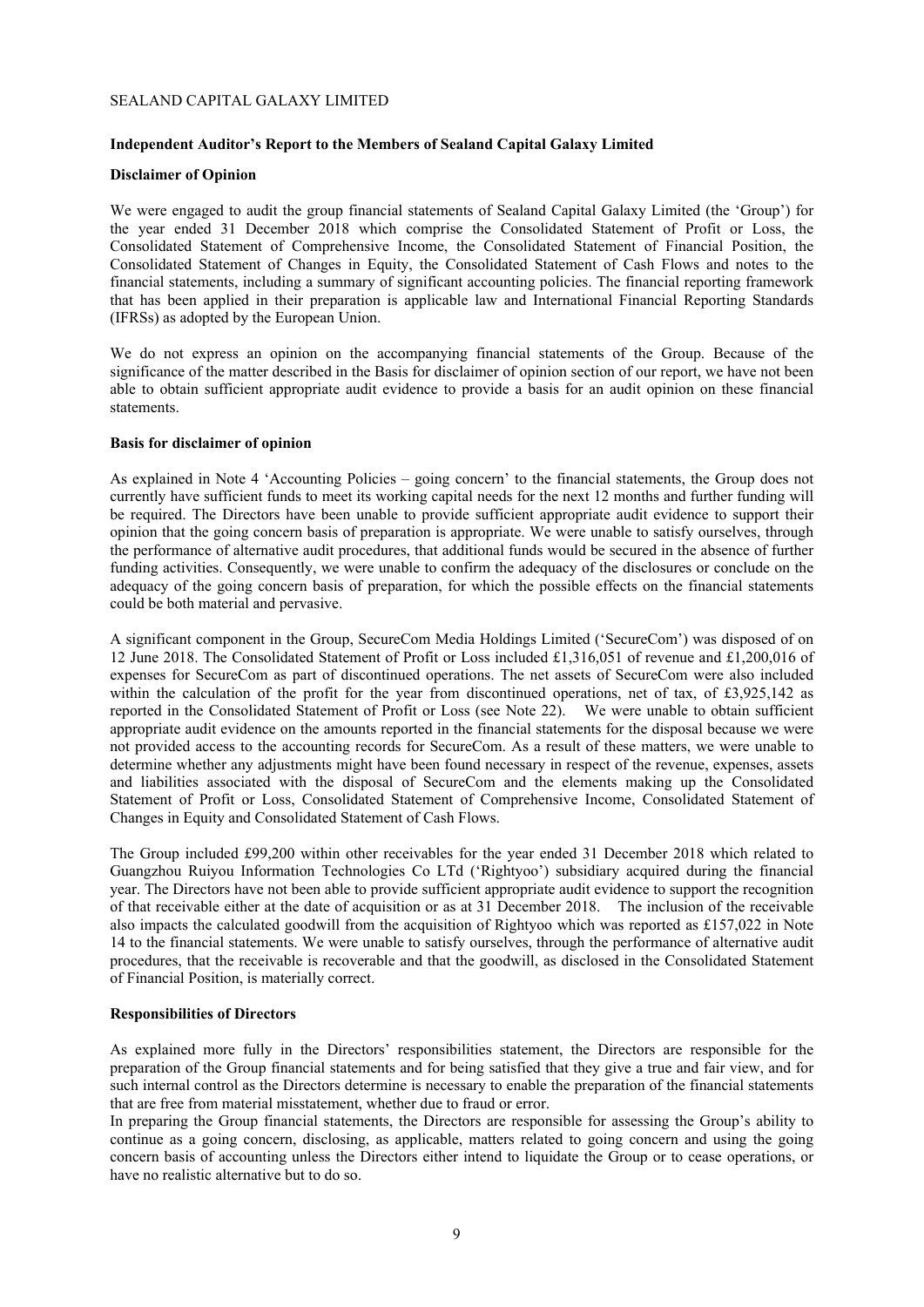#### **Independent Auditor's Report to the Members of Sealand Capital Galaxy Limited (continued)**

#### **Auditor's responsibilities for the audit of the financial statements**

Our responsibility is to conduct an audit of the Group's financial statements in accordance with International Standards on Auditing (UK) and to issue an auditor's report.

However, because of the matter described in the Basis for disclaimer of opinion section of our report, we were not able to obtain sufficient appropriate audit evidence to provide a basis for an audit opinion on these financial statements.

We are independent of the Group in accordance with the ethical requirements that are relevant to our audit of the financial statements in the UK, including the FRC's Ethical Standard as applied to listed entities, and we have fulfilled our other ethical responsibilities in accordance with these requirements.

#### **Use of our report**

This report is made solely to the entity's members, as a body in accordance with our engagement letter dated 21 December 2018. Our audit work has been undertaken so that we might state to the entity's members those matters we are required to state to them in an auditor's report and for no other purpose. To the fullest extent permitted by law, we do not accept or assume responsibility to anyone, other than the entity and the entity's members as a body, for our audit work, for this report, or for the opinions we have formed.

**Mark Ling** (Engagement Partner) For and on behalf of PKF Littlejohn LLP Statutory auditor

1 Westferry Circus Canary Wharf London E14 4HD

Date

30 April 2019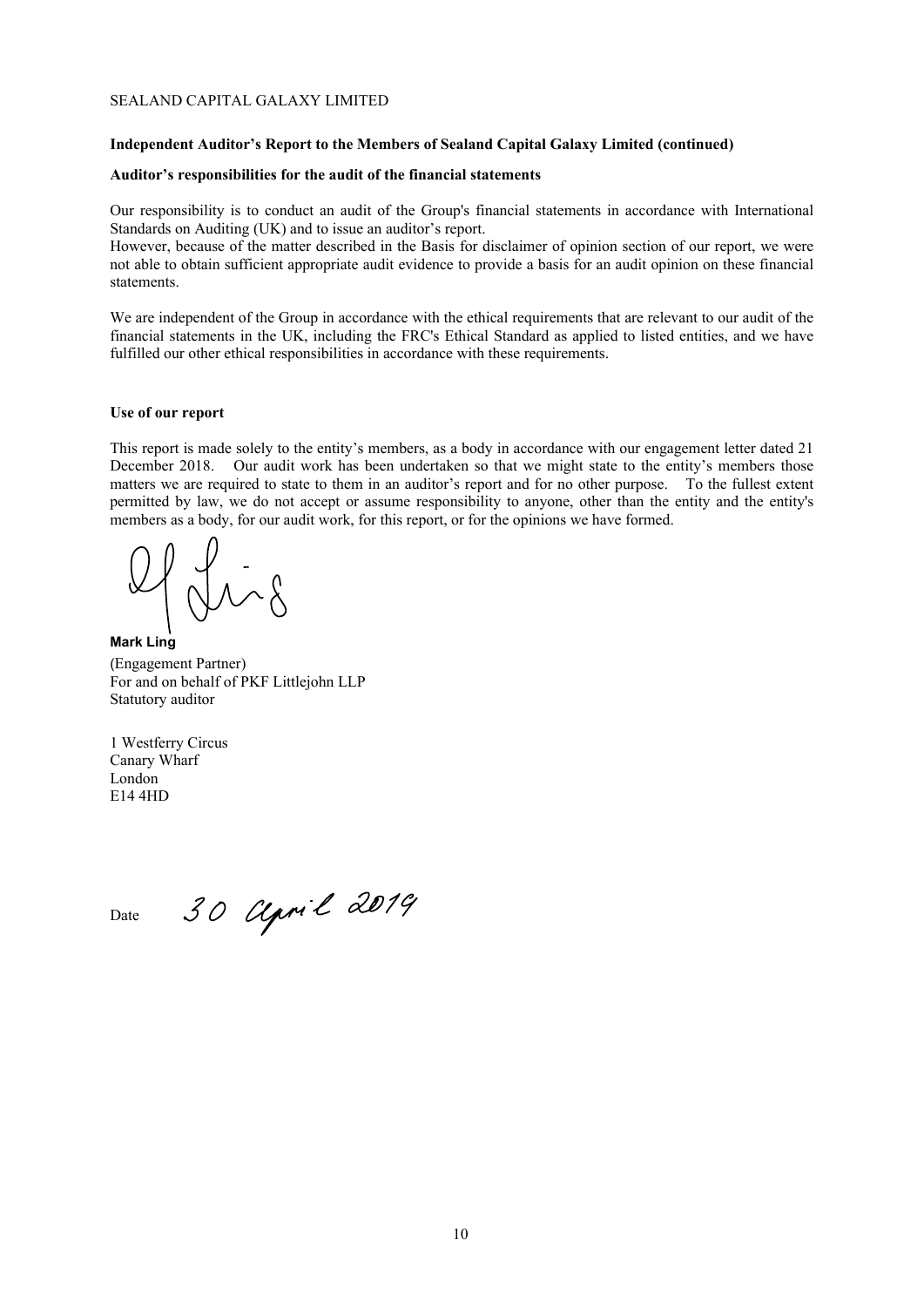# CONSOLIDATED STATEMENT OF PROFIT OR LOSS

## FOR THE YEAR ENDED 31 DECEMBER 2018

|                                                                                        | Note     | 2018<br>$\mathbf f$              | 2017<br>$\pounds$          |
|----------------------------------------------------------------------------------------|----------|----------------------------------|----------------------------|
| <b>Continuing operations</b>                                                           |          |                                  |                            |
| Revenue                                                                                | 8        | 549,882                          |                            |
| Cost of services                                                                       |          | (274, 706)                       |                            |
| <b>Gross profit</b>                                                                    |          | 275,176                          |                            |
| Other income                                                                           | 8        | 199,024                          | 204                        |
| Administrative expenses                                                                |          | (1,301,382)                      | (1,112,476)                |
| Loss before tax                                                                        | 9        | (827, 182)                       | (1,112,272)                |
| Income tax expense                                                                     | 11       | (2, 488)                         |                            |
| Loss for the year from continuing operations                                           |          | (829, 670)                       | (1,112,272)                |
| Profit/(Loss) for the year from discontinued<br>operation, net of tax                  |          | 3,925,142                        | (6,915,142)                |
| Profit/(Loss) for the year                                                             |          | 3,095,472                        | (8,027,414)                |
| <b>Attributable to:</b><br>Equity holders of the Company<br>Non-controlling interests  |          | 3,060,897<br>34,575<br>3,095,472 | (8,027,414)<br>(8,027,414) |
| Profit/(Loss) per share attributable to equity<br>holders of the Company               |          | Pence                            | Pence                      |
| Basic and diluted, continuing operations<br>Basic and diluted, discontinued operations | 12<br>12 | (0.002)<br>0.008                 | (0.002)<br>(0.016)         |
|                                                                                        |          | 0.006                            | (0.018)                    |

The notes to the financial statements form an integral part of these financial statements.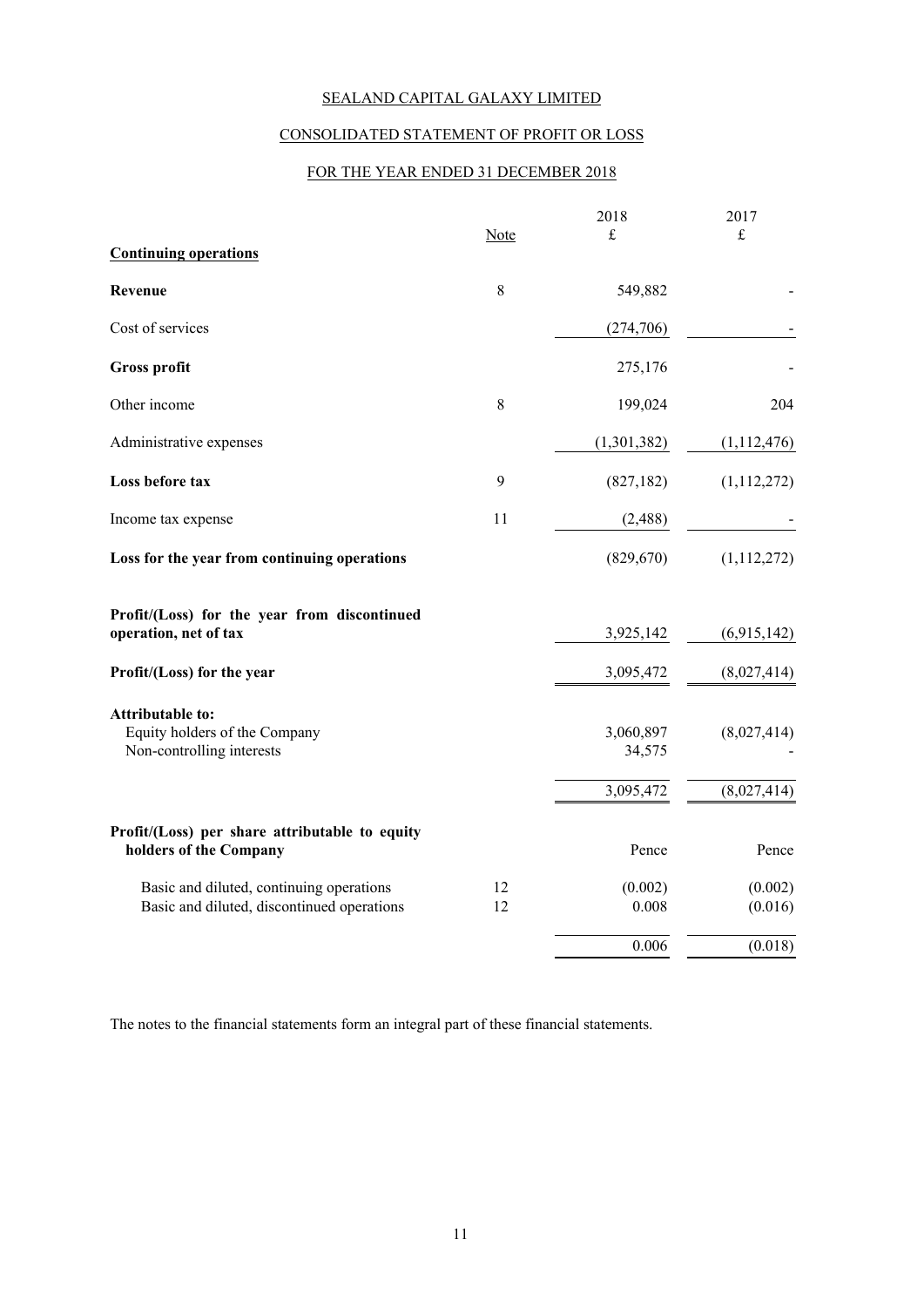## CONSOLIDATED STATEMENT OF COMPREHENSIVE INCOME

## FOR THE YEAR ENDED 31 DECEMBER 2018

|                                                                                                                                                                       | Note | 2018<br>£              | 2017<br>$\mathbf f$          |
|-----------------------------------------------------------------------------------------------------------------------------------------------------------------------|------|------------------------|------------------------------|
|                                                                                                                                                                       |      |                        |                              |
| Profit/(Loss) for the year                                                                                                                                            |      | 3,095,472              | (8,027,414)                  |
| Other comprehensive income/(loss)<br>Other comprehensive income/(loss) to be reclassified to<br>profit or loss in subsequent periods:                                 |      |                        |                              |
| Exchange differences on translation of foreign<br>operations                                                                                                          |      | (101, 383)             | 85,628                       |
| Exchange differences reclassified to profit or loss<br>upon disposal of foreign subsidiaries                                                                          |      | 4,048                  |                              |
| Net other comprehensive income/(loss) to be reclassified<br>to profit or loss in subsequent periods and other<br>comprehensive income/(loss) for the year, net of tax |      | (97, 335)              | 85,628                       |
| Total comprehensive income/(loss) for the year                                                                                                                        |      | 2,998,137              | (7, 941, 786)                |
| <b>Attributable to:</b><br>Equity holders of the Company<br>Non-controlling interests                                                                                 |      | 2,963,043<br>35,094    | (7, 941, 786)                |
|                                                                                                                                                                       |      | 2,998,137              | (7, 941, 786)                |
| Total comprehensive income/(loss) attributable to<br>equity holders of the Company from:                                                                              |      |                        |                              |
| Continuing operations<br>Discontinued operations                                                                                                                      |      | (888,076)<br>3,851,119 | (1,100,667)<br>(6, 841, 119) |
|                                                                                                                                                                       |      | 2,963,043              | (7, 941, 786)                |

The notes to the financial statements form an integral part of these financial statements.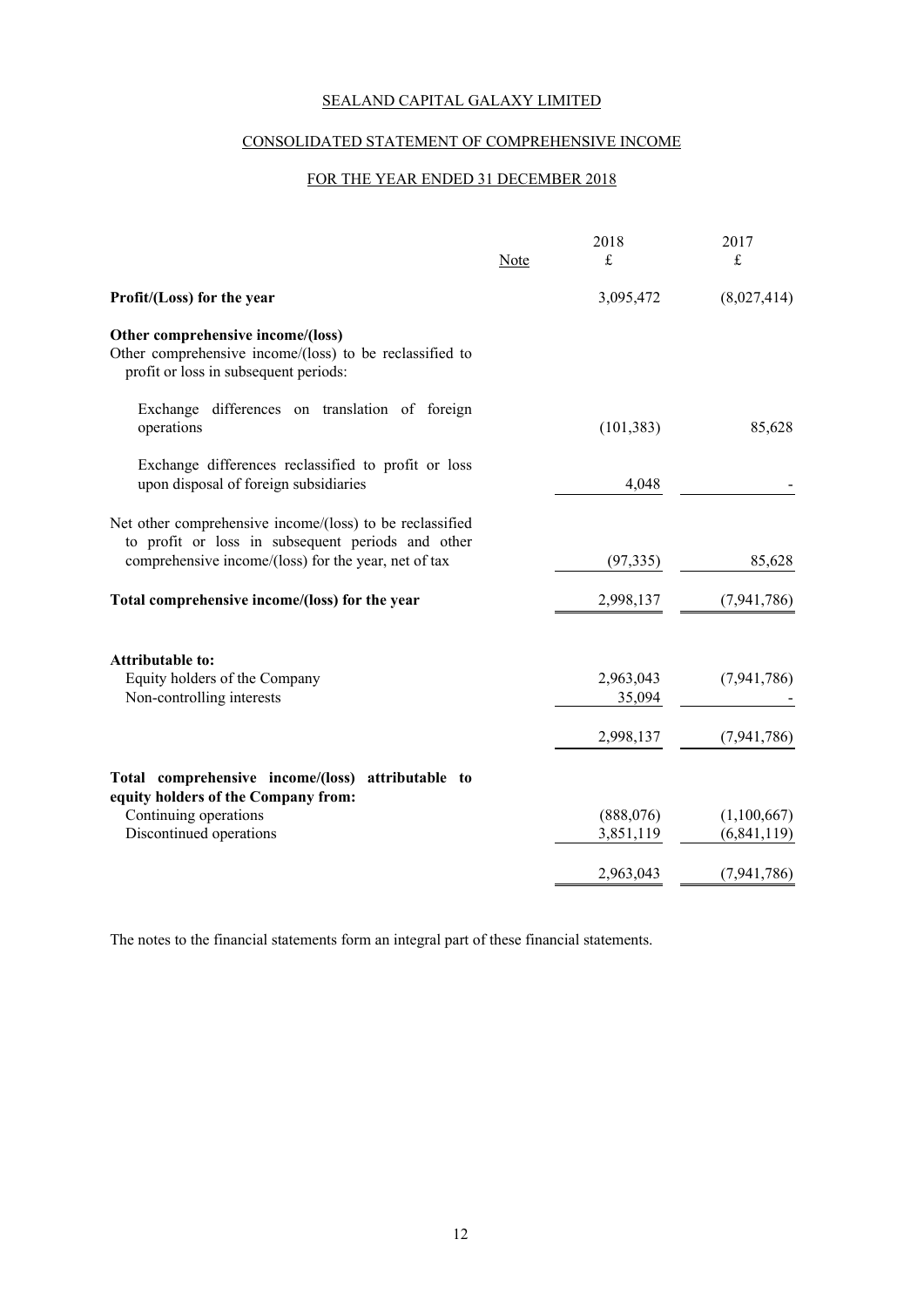## CONSOLIDATED STATEMENT OF FINANCIAL POSITION

## AT 31 DECEMBER 2018

|                                    |             | 2018        | 2017        |
|------------------------------------|-------------|-------------|-------------|
| <b>Non-current assets</b>          | <b>Note</b> | $\pounds$   | $\mathbf f$ |
| Property, plant and equipment      | 13          | 10,525      | 14,209      |
| Goodwill and intangible assets     | 14          | 157,400     |             |
|                                    |             |             |             |
|                                    |             | 167,925     | 14,209      |
|                                    |             |             |             |
| <b>Current assets</b>              |             |             |             |
| Amounts due from Directors         | 15          |             | 1,808       |
| Prepayment and other receivables   | 16          | 529,982     | 2,060,691   |
| Trade receivables                  | 16          | 38,502      |             |
| Cash and cash equivalents          |             | 288,510     | 1,772,507   |
|                                    |             | 856,994     | 3,835,006   |
| <b>Current liabilities</b>         |             |             |             |
| Contract liabilities               | 18          |             | 4,775,684   |
| <b>Trade Payables</b>              |             | 22,501      |             |
| Other payables and accrued expense | 17          | 88,631      | 1,274,282   |
| Current tax liabilities            |             | 2,506       |             |
|                                    |             | 113,638     | 6,049,966   |
| Net current assets/(liabilities)   |             | 743,356     | (2,214,960) |
| Net assets/(liabilities)           |             | 911,281     | (2,200,751) |
| <b>Capital and reserves</b>        |             |             |             |
| Share capital                      | 19          | 50,405      | 50,405      |
| Share premium                      |             | 5,988,022   | 5,988,022   |
| Exchange reserve                   |             | (12, 226)   | 85,628      |
| <b>Accumulated losses</b>          |             | (5,263,909) | (8,324,806) |
|                                    |             | 762,292     | (2,200,751) |
| <b>Non-controlling interests</b>   |             | 148,989     |             |
| <b>Total Equity</b>                |             | 911,281     | (2,200,751) |

The notes to the Financial Statements form an integral part of these financial statements

These Financial Statements were approved by the Board of Directors and authorised for issue on 30 April 2019.

Signed on behalf of the Board of Directors

 $\overline{\phantom{a}}$ 

30 April 2019

Chung Lam Nelson Law Chairman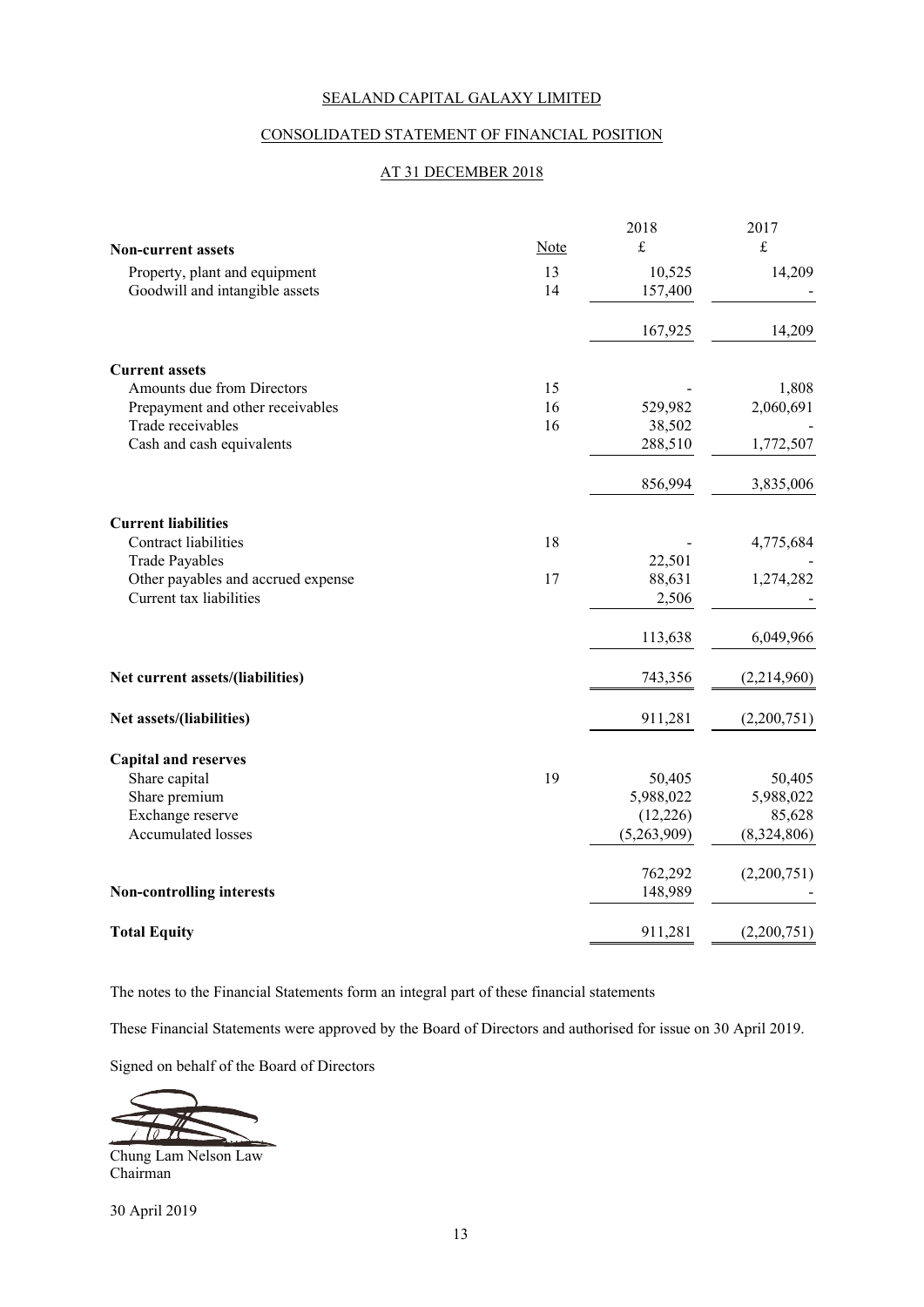# CONSOLIDATED STATEMENT OF CHANGES IN EQUITY

## FOR THE YEAR ENDED 31 DECEMBER 2018

|                                                                                                 |                    |                      | Attributable to equity holder of the Company |                     |                      |                                  |                      |
|-------------------------------------------------------------------------------------------------|--------------------|----------------------|----------------------------------------------|---------------------|----------------------|----------------------------------|----------------------|
|                                                                                                 | Share<br>capital   | Share<br>premium     | Accumulated<br>losses                        | Exchange<br>reserve | Total                | Non-contro<br>lling<br>interests | Total equity         |
| At 1 January 2017                                                                               | $\pounds$<br>3,000 | $\pounds$<br>735,350 | $\pounds$<br>(297, 392)                      | $\pounds$           | $\pounds$<br>440,958 | £                                | $\pounds$<br>440,958 |
| Loss for the year                                                                               |                    |                      | (8,027,414)                                  |                     | (8,027,414)          |                                  | (8,027,414)          |
| Exchange differences arising on<br>translation                                                  |                    |                      |                                              | 85,628              | 85,628               |                                  | 85,628               |
| Total comprehensive (loss)/<br>income for the year                                              |                    |                      | (8,027,414)                                  | 85,628              | (7,941,786)          |                                  | (7,941,786)          |
| Placing of shares                                                                               | 5,105              | 5,615,395            |                                              |                     | 5,620,500            |                                  | 5,620,500            |
| Bonus issue                                                                                     | 42,300             | (42,300)             |                                              |                     |                      |                                  |                      |
| Costs of issue                                                                                  |                    | (320, 423)           |                                              |                     | (320, 423)           |                                  | (320, 423)           |
| At 31 December 2017                                                                             | 50,405             | 5,988,022            | (8,324,806)                                  | 85,628              | (2,200,751)          |                                  | (2,200,751)          |
| At 1 January 2018                                                                               | 50,405             | 5,988,022            | (8,324,806)                                  | 85,628              | (2,200,751)          |                                  | (2,200,751)          |
| Profit for the year                                                                             |                    |                      | 3,060,897                                    |                     | 3,060,897            | 34,575                           | 3,095,472            |
| Exchange differences arising on<br>translation                                                  |                    |                      |                                              | (101, 902)          | (101, 902)           | 519                              | (101, 383)           |
| Exchange differences reclassified to<br>profit or loss upon disposal of<br>foreign subsidiaries |                    |                      |                                              | 4,048               | 4,048                |                                  | 4,048                |
| Total comprehensive (loss)/<br>income for the year                                              |                    |                      | 3,060,897                                    | (97, 854)           | 2,963,043            | 35,094                           | 2,998,137            |
| Non-controlling interests arising<br>from business combination                                  |                    |                      |                                              |                     |                      | 113,895                          | 113,895              |
| At 31 December 2018                                                                             | 50,405             | 5,988,022            | (5,263,909)                                  | (12,226)            | 762,292              | 148,989                          | 911,281              |

The notes to the financial statements form an integral part of these financial statements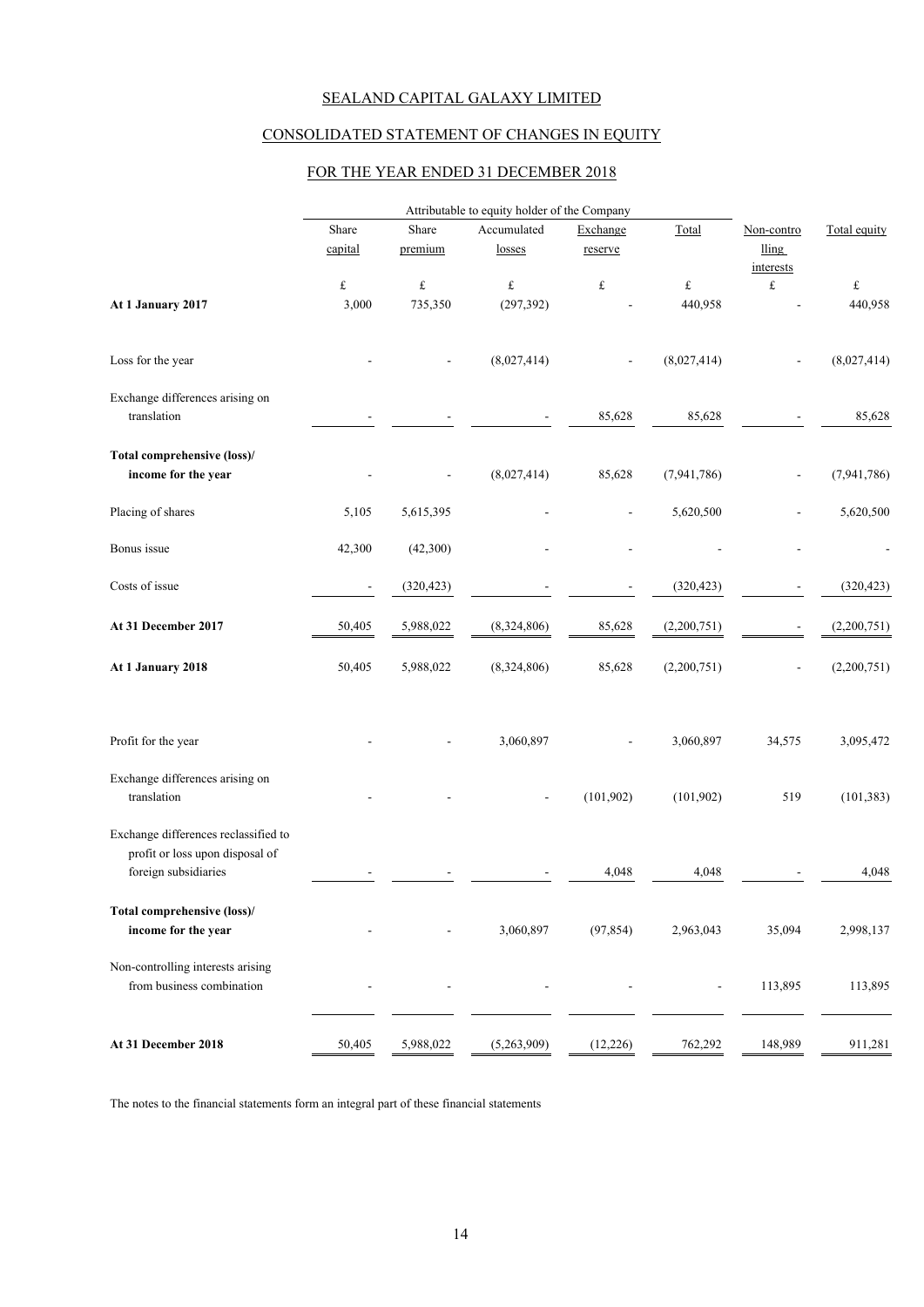# CONSOLIDATED STATEMENT OF CASH FLOWS

## FOR THE YEAR ENDED 31 DECEMBER 2018

|                                                          |      | 2018        | 2017           |
|----------------------------------------------------------|------|-------------|----------------|
|                                                          |      | £           | £              |
| <b>CASH FLOWS FROM OPERATING ACTIVITIES</b>              | Note |             |                |
| Profit/(loss) before tax                                 |      | 3,097,960   | (8,027,414)    |
| Adjustments for:                                         |      |             |                |
| Depreciation                                             |      | 10,452      | 4,969          |
| Amortisation                                             |      |             | 587,553        |
| Gain on disposal of a subsidiary                         |      | (3,809,051) |                |
| Provision for impairment loss on goodwill                |      |             | 5,997,734      |
| Provision for impairment loss on intangible assets       |      |             | 1,586,394      |
| Bank interest income                                     |      | (283)       | (243)          |
| Operating cash flows before movements in working capital |      | (700, 922)  | 148,993        |
| Increase in prepayment and other receivables             |      | 414,348     | 10,514,918     |
| Decrease in amounts due to a director                    |      | 1,808       |                |
| Increase in trade receivables                            |      | (35, 932)   |                |
| Decrease in contract liabilities                         |      | (1,316,606) | (15, 572, 143) |
| Increase in other payables and accrued expenses          |      | 812,670     | 2,713,701      |
| Decrease in trade payables                               |      | (446, 181)  |                |
| Income tax expense                                       |      | (3,781)     |                |
| Net cash used in operating activities                    |      | (1,274,596) | (2,194,531)    |
| <b>CASH FLOWS FROM INVESTING ACTIVITY</b>                |      |             |                |
| Purchase of property, plant and equipment                |      | (6,650)     | (18,360)       |
| Purchase of subsidiary                                   |      | (139,201)   |                |
| Net cash inflow on acquisition of subsidiaries           |      | 10,475      | 325,884        |
| Net cash outflow on disposal of a subsidiary             |      | (37, 433)   | (55,090)       |
| Interest income received                                 |      | 283         | 243            |
| Net cash (used in)/generated from investing activities   |      | (105, 876)  | 252,677        |
| <b>CASH FLOWS FROM FINANCING ACTIVITY</b>                |      |             |                |
| Proceeds from issue of shares, net of expenses           |      |             | 3,300,077      |
| Net cash generated from financing activities             |      |             | 3,300,077      |
| Net (decrease)/increase in cash and cash equivalents     |      | (1,447,122) | 1,358,223      |
| Foreign exchange gain                                    |      | (36,875)    | (43,313)       |
| Cash and cash equivalents at the beginning of the year   |      | 1,772,507   | 457,597        |
| Cash and cash equivalents at the end of the year         |      | 288,510     | 1,772,507      |

The notes to the financial statements form an integral part of these financial statements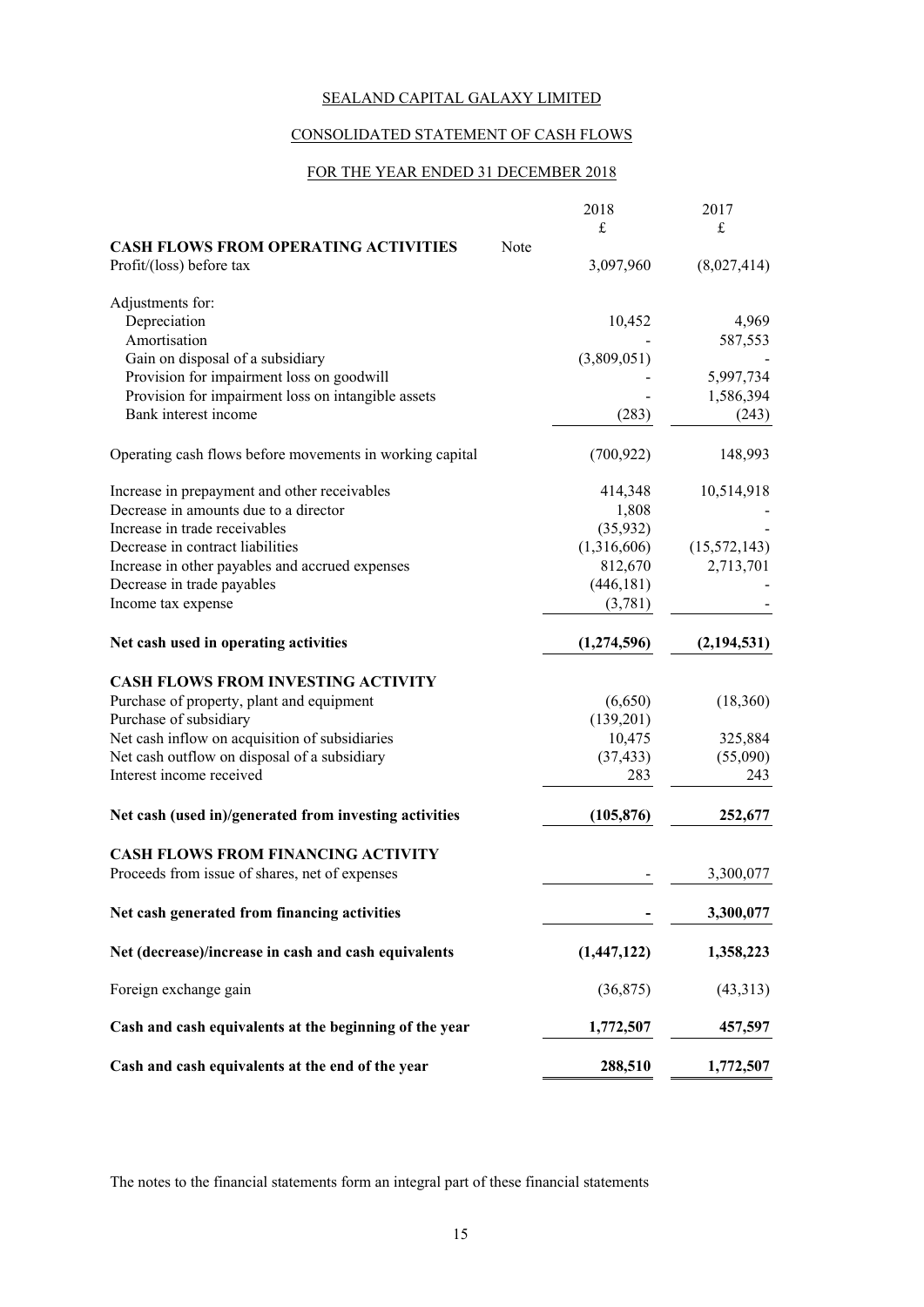#### NOTES TO THE CONSOLIDATED FINANCIAL STATEMENTS

#### FOR THE YEAR ENDED 31 DECEMBER 2018

#### **1. GENERAL INFORMATION**

Sealand Capital Galaxy Limited (the "Company") was incorporated in the Cayman Islands on 22 May 2015 as an exempted Company with limited liability under the Companies Law. The registered office of the Company is Willow House, PO Box 709, Cricket Square, Grand Cayman, KY1-1107, Cayman Islands.

The Company's nature of operations is to act as a special purpose acquisition Company.

The Group engaged in digital marketing, mobile payment, social media and other IT related businesses.

### **2. BASIS OF PREPARATION**

The financial statements have been prepared in accordance with International Financial Reporting Standards ("IFRS") as adopted for use by the European Union and IFRIC interpretations applicable to companies reporting under IFRS. The financial statements are presented in Great British Pounds ("[£](https://en.wikipedia.org/wiki/Pound_sign)") rounded to the nearest Great British Pound and have been prepared under the historical cost convention.. The financial statements have been prepared on a going concern basis.

### **3. STANDARDS AND INTERPRETATIONS**

(i) New and amended standards adopted by the Group

At the date of this report, the Group has applied the following standards and amendments for the first time for its annual reporting period commencing 1 January 2018:

| <b>Standard / Interpretation</b> | Title                                           |
|----------------------------------|-------------------------------------------------|
| IFRS 9                           | Financial Instruments                           |
| <b>IFRS 15</b>                   | Revenue from Contracts with Customers           |
| IFRIC 22                         | Currency Transactions and Advance Consideration |

The application of the new amendments to IFRSs and Interpretations in the current year had no material impact on the Group's financial performance and positions for the current and prior years and/or on the disclosures set out in these Group financial statements, except as noted below.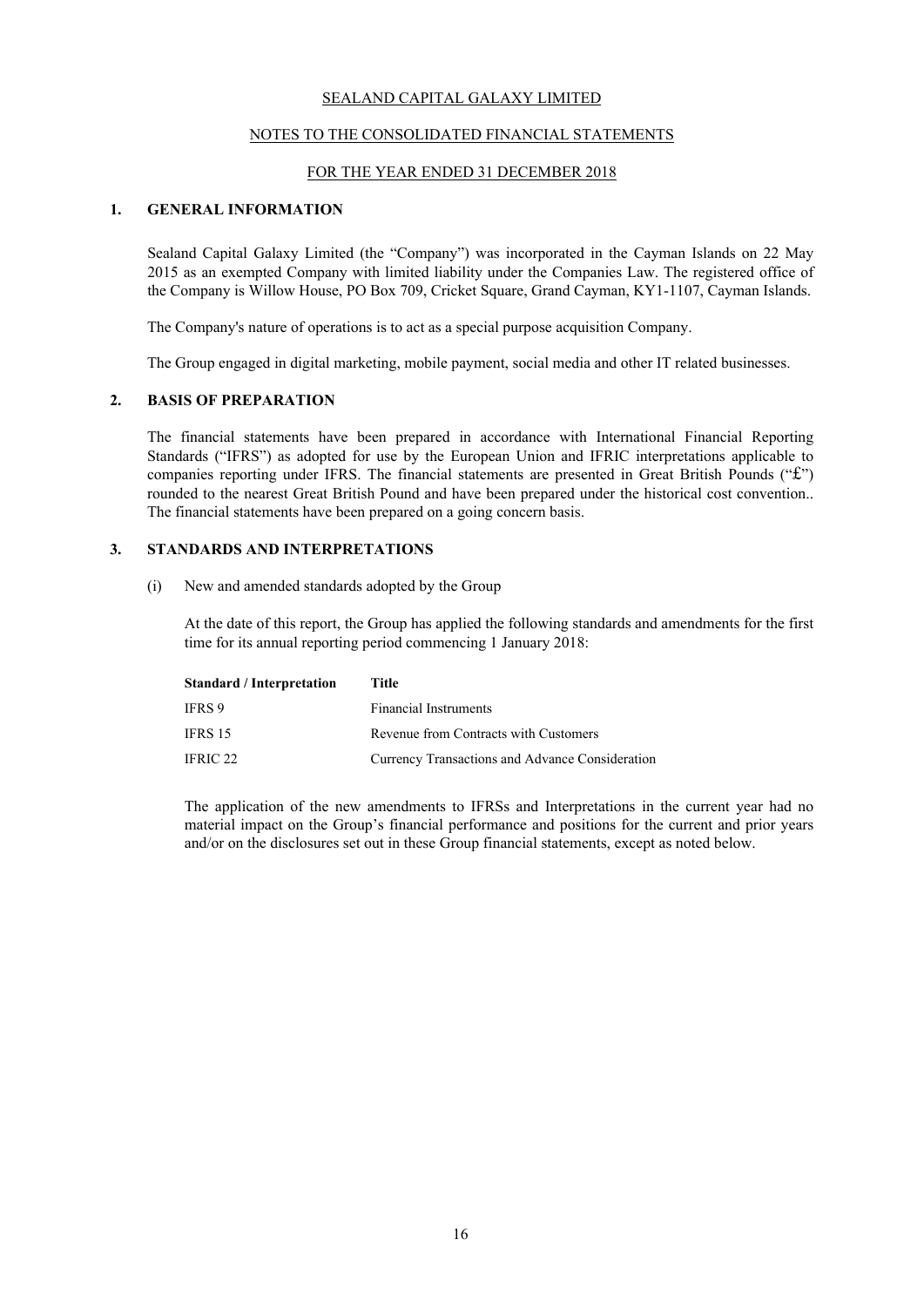#### NOTES TO THE CONSOLIDATED FINANCIAL STATEMENTS

#### FOR THE YEAR ENDED 31 DECEMBER 2018

### **3. STANDARDS AND INTERPRETATIONS (CONTINUED)**

(i) New and amended standards adopted by the Group (continued)

IFRS 15 establishes a comprehensive framework for determining whether, how much and when revenue is recognised. It replaced IAS 18 Revenue and related interpretations. Under IFRS 15, revenue is recognised when a customer obtains control of the goods or services. Determining the timing of the transfer of control over time requires judgement. The Group has adopted IFRS 15 using the cumulative effect method (without practical expedients), with the effect of initially applying this standard recognised at the date of initial application (i.e. 1 January 2018). Accordingly, the information presented for 2017 has not been restated – i.e. it is presented, as previously reported, under IAS 18 and related interpretations. Additionally, the disclosure requirements in IFRS 15 have not generally been applied to comparative information. For additional information about the Group's accounting policies relating to revenue recognition, see Note 4a.

(ii) New and amended standards and interpretations issued but not yet effective or not yet endorsed for the financial year beginning 1 January 2018 and not early adopted.

At the date of authorisation of these Financial Statements, the Group has not applied the following new and revised IFRSs that have been issued but are not yet effective and (in some cases) have not yet been adopted by the EU. The Group intends to adopt these standards, if applicable, when they become effective.

| <b>Standard / Interpretation</b> | Title                                                              |
|----------------------------------|--------------------------------------------------------------------|
| IFRS 16                          | Leases                                                             |
| IFRIC 23                         | Uncertainty over Income Tax Treatments                             |
| Amendments to IFRS 3             | Definition of a Business                                           |
| Amendments to IFRSs              | Annual Improvements to IFRS Standards 2015-2017 Cycle <sup>1</sup> |

The directors of the Company consider that the application of the other new and amendments to IFRSs are unlikely to have a material impact on the Group's financial position and performance as well as

disclosure, except as noted below: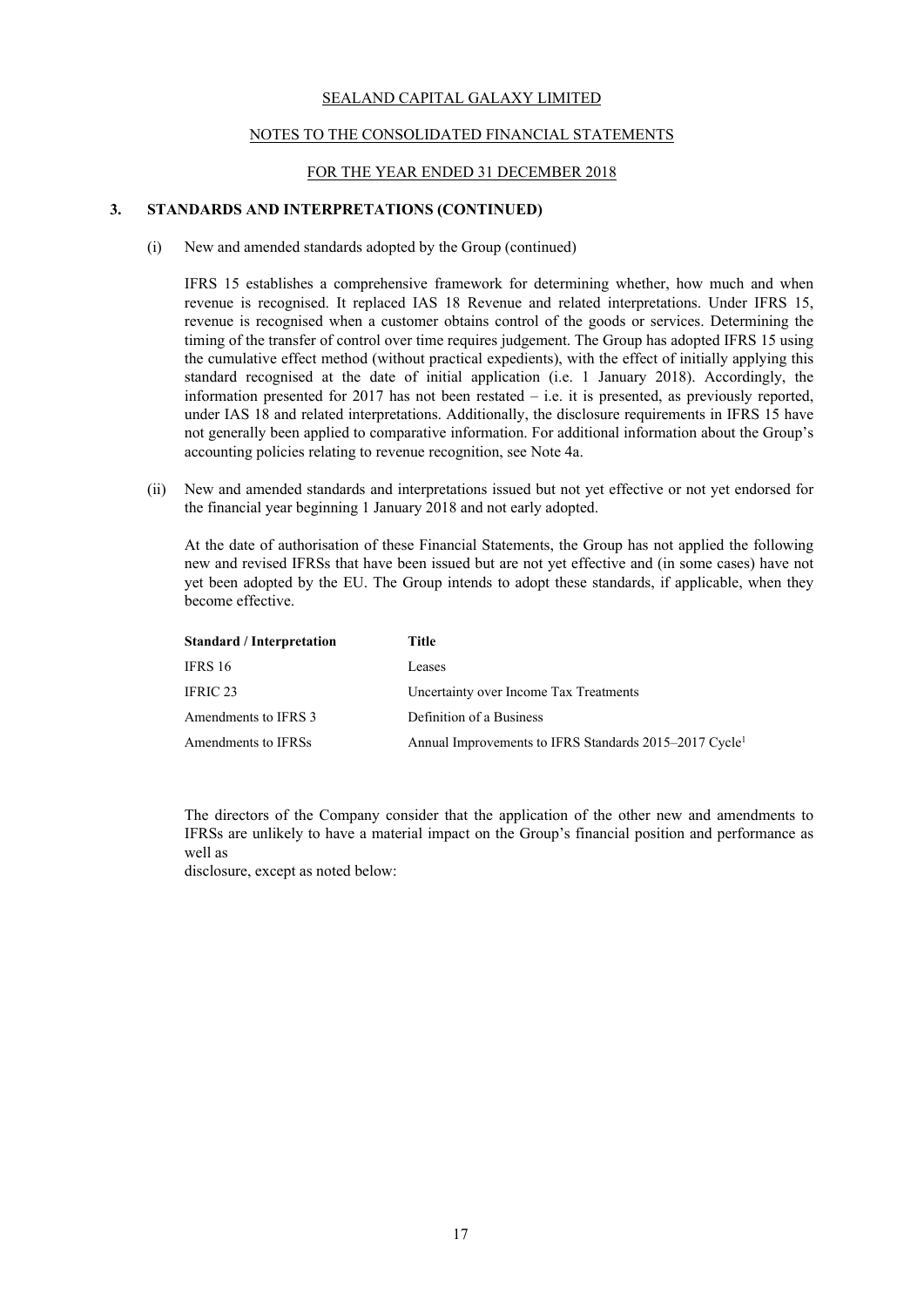#### NOTES TO THE CONSOLIDATED FINANCIAL STATEMENTS

#### FOR THE YEAR ENDED 31 DECEMBER 2018

#### **3. STANDARDS AND INTERPRETATIONS (CONTINUED)**

(ii) New and amended standards and interpretations issued but not yet effective or not yet endorsed for the financial year beginning 1 January 2018 and not early adopted. (Continued)

#### **IFRS 16 Leases**

IFRS replaces the current guidance in IAS 17 – 'Leases' and is a far-reaching change in accounting by lessees in particular. Under IAS 17, lessees were required to make a distinction between a finance lease (on balance sheet) and an operating lease (off balance sheet). IFRS 16 requires lessees to recognise a lease liability reflecting future lease payments and a 'right-of-use asset' for virtually all lease contracts.

IFRS 16 includes an optional exemption for certain short-term leases and leases of low-value assets; however, this exemption can only be applied by lessees. For lessors, the accounting remains substantially unchanged. IFRS 16 provides updated guidance on the definition of a lease (as well as the guidance on the combination and separation of contracts); under IFRS 16, a contract is, or contains, a lease if the contract conveys the right to control the use of an identified asset for a period of time in exchange for consideration.

The standard is effective for annual periods beginning on or after 1 January 2019. The Group is currently assessing the impact of IFRS 16.

Under IAS 17, the Group has already recognised an asset and a related finance lease liability for finance lease arrangement where the Group is lessee. The application of IFRS 16 may result in potential changes in classification of these assets depending on whether the Group presents right-of-use assets separately or within the same line item at which the corresponding underlying assets would be presented if they were owned.

Other than certain requirements which are also applicable to lessor, IFRS 16 substantially carries forward the lessor accounting requirements in IAS 17, and continues to require a lessor to classify a lease either as an operating lease or finance lease.

Furthermore, extensive disclosures are required by IFRS 16.

As at 31 December 2018, the Group has non-cancellable operating lease commitments of [£4](https://en.wikipedia.org/wiki/Pound_sign)4,922, as disclosed in Note 23. A preliminary assessment indicates that these arrangements will meet the definition of a lease under IFRS 16, and hence it is estimated the Group will recognise a right-of-use asset and a corresponding liability in respect of all these leases approximated to the abovementioned amount. In addition, the application of new requirements may result changes in measurement, presentation and disclosure as indicated above, (i.e. depreciation on right-of-use asset over the lease term of each lease. The directors have not yet completed their evaluation.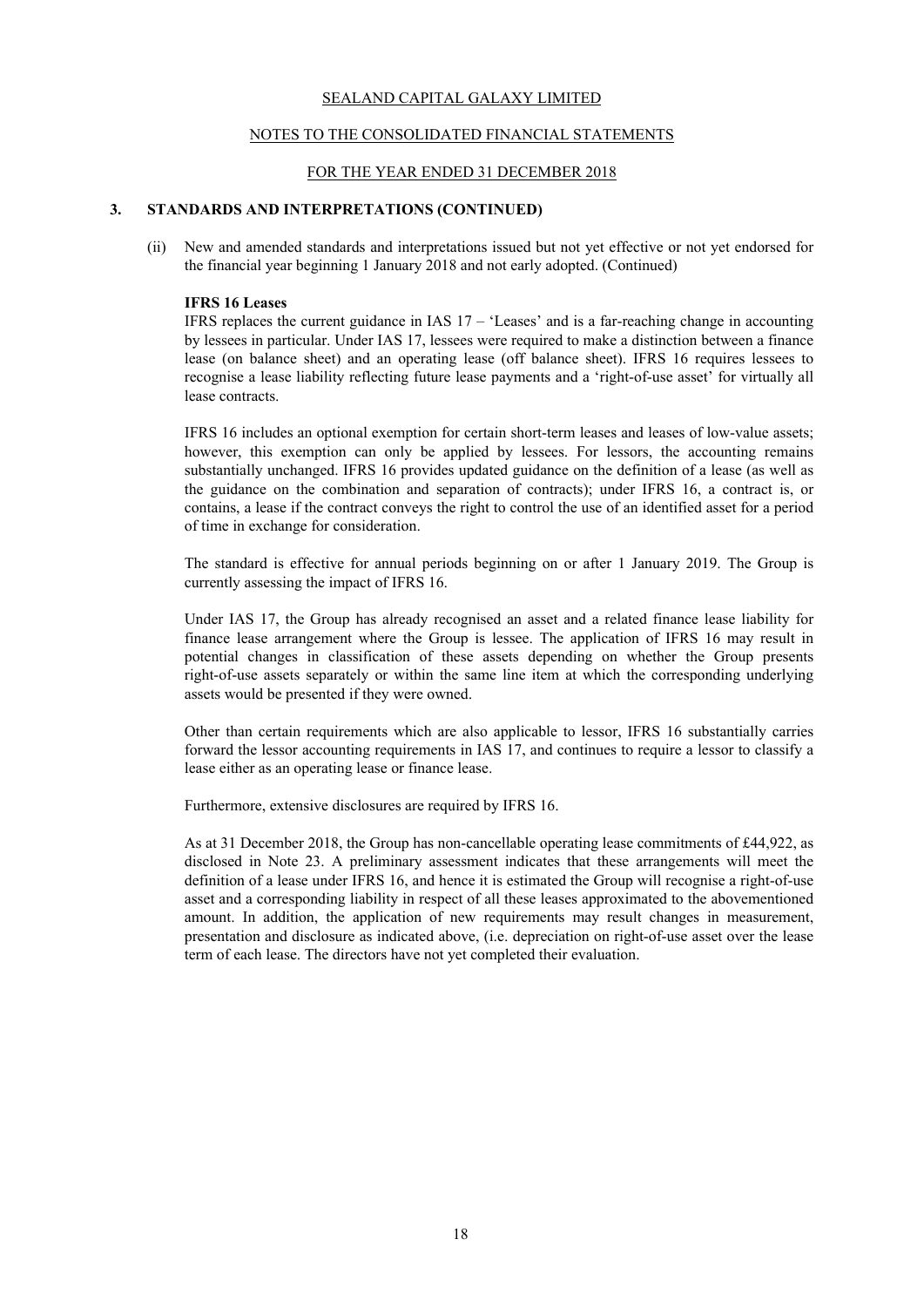#### NOTES TO THE CONSOLIDATED FINANCIAL STATEMENTS

#### FOR THE YEAR ENDED 31 DECEMBER 2018

#### **4. SIGNIFICANT ACCOUNTING POLICIES**

#### **a) Revenue recognition**

Revenue is recognised to depict the transfer of services to customers in an amount that reflects the consideration to which the Group expects to be entitled in exchange for those goods or services. Specifically, the Group uses a 5-step approach to revenue recognition:

- Step 1: Identify the contract(s) with a customer;
- Step 2: Identify the performance obligations in the contract;
- Step 3: Determine the transaction price;
- Step 4: Allocate the transaction price to the performance obligations in the contract; and
- Step 5: Recognise revenue when (or as) the entity satisfies a performance obligation.

Under IFRS 15, the Group recognises revenue when (or as) a performance obligation is satisfied, i.e. when "control" of the goods or services underlying the particular performance obligation is transferred to customers.

A performance obligation represents a good or service (or a bundle of goods or services) that is distinct or a series of distinct goods or services that are substantially the same.

Control is transferred over time and revenue is recognised over time by reference to the progress towards complete satisfaction of relevant performance obligation if one of the following criteria is met:

- the customer simultaneously receives and consumes the benefits provided by the entity's performance as the Group performs;
- the Group's performance creates and enhances an asset that the customer controls as the Group performs; or
- the Group's performance does not create an asset with an alternative use to the Group and the Group has an enforceable right to payment for performance completed to date.

Otherwise, revenue is recognised at a point in time when the customer obtains control of the distinct good or service.

A contract asset represents the Group's right to consideration in exchange for services that the Group has transferred to a customer that is not unconditional. It is assessed for impairment in accordance with IFRS 9. In contrast, a receivable represents the Group's unconditional right to consideration, i.e. only the passage of time is required before payment of that consideration is due.

A contract liability represents the Group's obligation to transfer services to a customer for which the Group has received consideration (or an amount of consideration is due) from the customer.

A contract asset and a contract liability relating to a contract are accounted for and presented on a net basis.

Revenue from marketing services is recognized when the performance obligation is satisfied

Interest income from a financial asset is accrued on a time basis using the effective interest method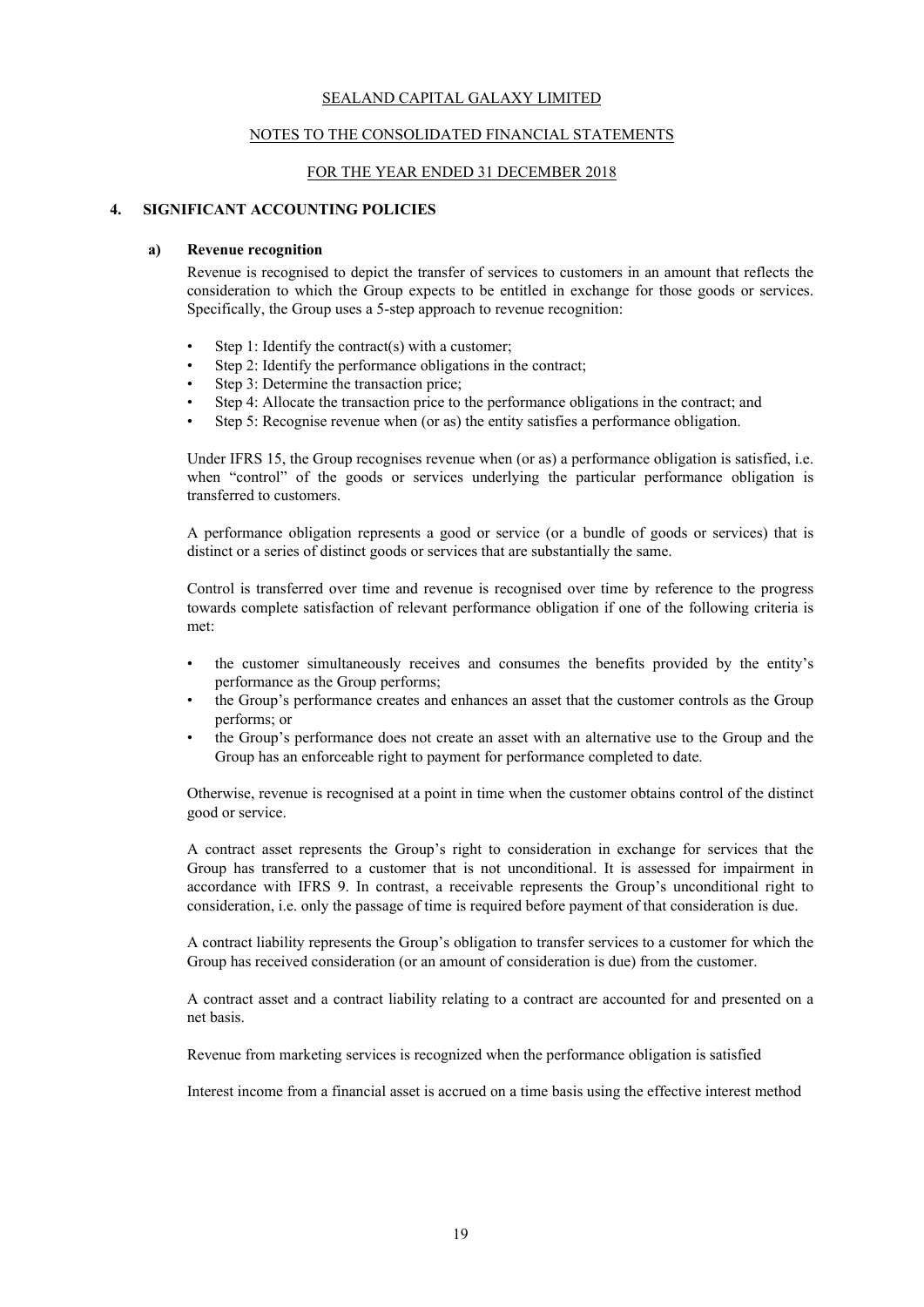#### NOTES TO THE CONSOLIDATED FINANCIAL STATEMENTS

#### FOR THE YEAR ENDED 31 DECEMBER 2018

#### **4. SIGNIFICANT ACCOUNTING POLICIES (CONTINUED)**

#### **b) Basis of consolidation**

(i) Business combinations

The Group accounts for business combinations using the acquisition method when control is transferred to the Group. The consideration transferred in the acquisition is generally measured at fair value, as are the identifiable net assets acquired. Any goodwill that arises is tested annually for impairment. Any gain on a bargain purchase is recognised in profit or loss immediately. Transaction costs are expensed as incurred, except if related to the issue of debt or equity securities.

The consideration transferred does not include amounts related to the settlement of pre-existing relationships. Such amounts are generally recognised in profit or loss.

Any contingent consideration is measured at fair value at the date of acquisition. If an obligation to pay contingent consideration that meets the definition of a financial instrument is classified as equity, then it is not remeasured and settlement is accounted for within equity. Otherwise, other contingent consideration is remeasured at fair value at each reporting date and subsequent changes in the fair value of the contingent consideration are recognised in profit or loss.

(ii) Subsidiaries

Subsidiaries are entities controlled by the Group. The Group controls an entity when it is exposed to, or has rights to, variable returns from its involvement with the entity and has the ability to affect those returns through its power over the entity. The financial statements of subsidiaries are included in the consolidated financial statements from the date on which control commences until the date on which control ceases.

(iii) Loss of control

When the Group loses control over a subsidiary, it derecognises the assets and liabilities of the subsidiary, and any related NCI and other components of equity. Any resulting gain or loss is recognised in profit or loss. Any interest retained in the former subsidiary is measured at fair value when control is lost.

(iv) Transactions eliminated on consolidation

Intra-group balances and transactions, and any unrealised income and expenses arising from intra-group transactions, are eliminated. Unrealised gains arising from transactions with equity-accounted investee are eliminated against the investment to the extent of the Group's interest in the investee. Unrealised losses are eliminated in the same way as unrealised gains, but only to the extent that there is no evidence of impairment.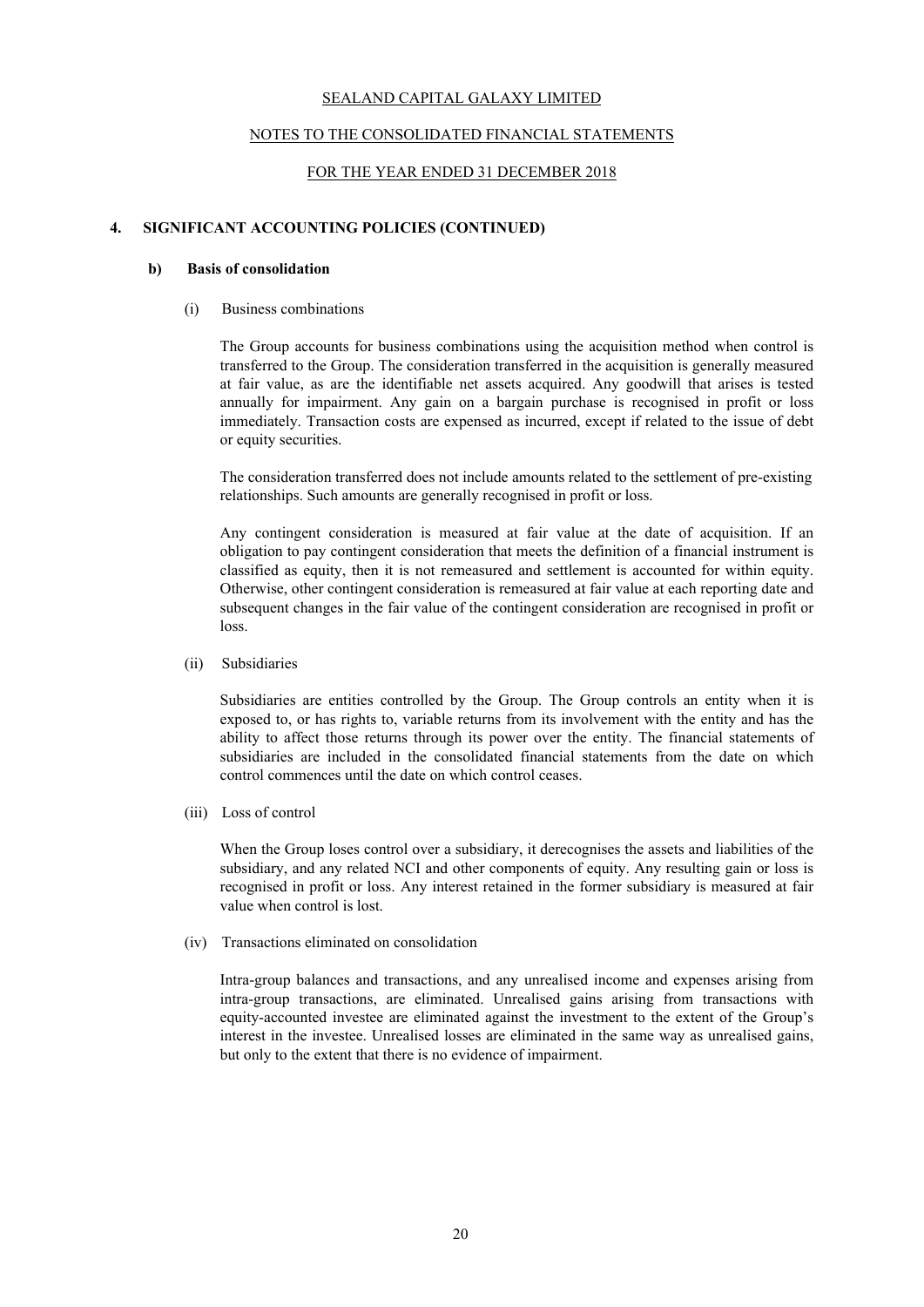#### NOTES TO THE CONSOLIDATED FINANCIAL STATEMENTS

#### FOR THE YEAR ENDED 31 DECEMBER 2018

#### **4. SIGNIFICANT ACCOUNTING POLICIES (CONTINUED)**

#### **c) Foreign currency transactions**

(i) Functional and presentational currency

Items included in the Financial Statements of each of the Group's entities are measured using the currency of the primary economic environment in which the entity operates ("functional currency"), being British Pound Sterling ("GBP"or ["£](https://en.wikipedia.org/wiki/Pound_sign)"), US Dollar and Hong Kong Dollar. The Group Financial Statements are presented in GBP.

(ii) Transactions and balances

Foreign currency transactions are translated into the functional currency using the exchange rates prevailing at the dates of the transactions. Monetary assets and liabilities denominated in foreign currencies are translated at the rates of exchange ruling at the Statement of Financial Position date. Foreign exchange gains and losses resulting from the settlement of such transactions, and from the translation at year-end exchange rates of monetary assets and liabilities denominated in foreign currencies, are recognised in the Statement of Comprehensive Income.

(iii) Group companies

The results and financial position of all the Group entities that have a functional currency different from the presentation currency are translated into the presentation currency as follows:

- assets and liabilities for each statement of financial position presented are translated at the closing exchange rate at the date of that statement of financial position;
- income and expenses for each statement of comprehensive income are translated at average exchange rates; and
- all resulting exchange differences are recognised in other comprehensive income (loss).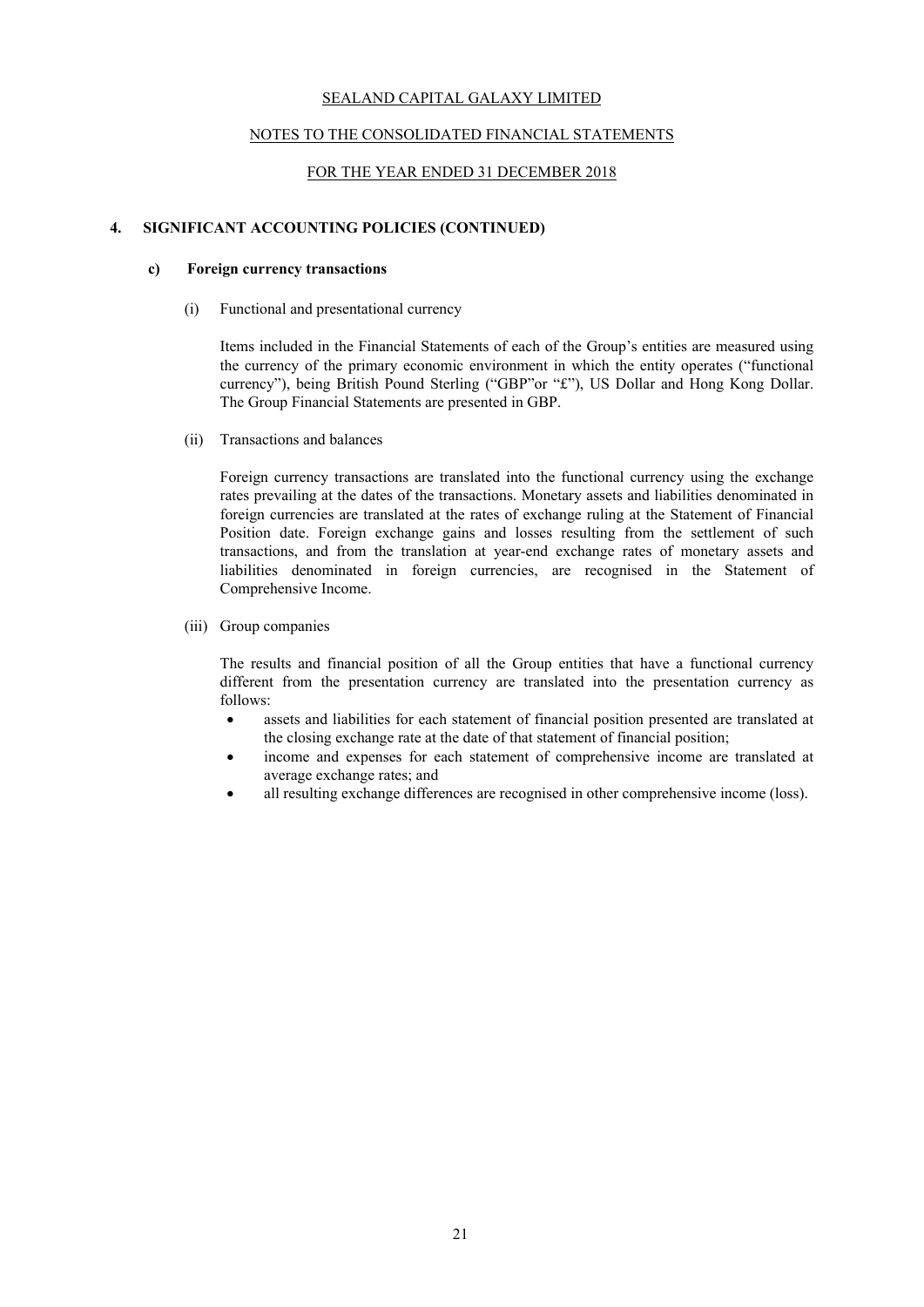#### NOTES TO THE CONSOLIDATED FINANCIAL STATEMENTS

#### FOR THE YEAR ENDED 31 DECEMBER 2018

## **4. SIGNIFICANT ACCOUNTING POLICIES (CONTINUED)**

### **d) Goodwill and intangible assets**

#### **Goodwill**

Goodwill arising on an acquisition of a business is carried at cost as established at the date of acquisition of the business less accumulated impairment losses, if any.

For the purposes of impairment testing, goodwill is allocated to each of the Group's cash-generating units (or groups of cash-generating units) that is expected to benefit from the synergies of the combination.

A cash-generating unit to which goodwill has been allocated is tested for impairment annually, or more frequently when there is indication that the unit may be impaired. For the goodwill arising on an acquisition in a reporting period, the cash-generating unit to which goodwill has been allocated is tested for impairment before the end of that reporting period. If the recoverable amount of the cash-generating unit is less than its carrying amount, the impairment loss is allocated first to reduce the carrying amount of any goodwill allocated to the unit and then to the other assets of the unit on a pro rata basis based on the carrying amount of each asset in the unit. Any impairment loss for goodwill is recognised directly in profit or loss. An impairment loss recognised for goodwill is not reversed in subsequent periods.

On disposal of the relevant cash-generating unit, the attributable amount of goodwill is included in the determination of the amount of profit or loss on disposal.

#### **Intangible assets - Operating license agreement**

The operating license agreement was arising from the acquisition of SecureCom made in 2017 which represent the operating license right on the Metalk application, a social media platform.

Operating license agreements acquired in business a combination are recognised initially at fair value at the acquisition date. After initial recognition, those that have finite useful lives and are subsequently carried at cost less accumulated amortisation and any impairment losses. Amortisation for Operating license agreements is provided on the straight-line basis over the estimated useful life of 37 months. Intangible assets, with finite and indefinite useful lives, are tested for impairment as described below in Note 4(f).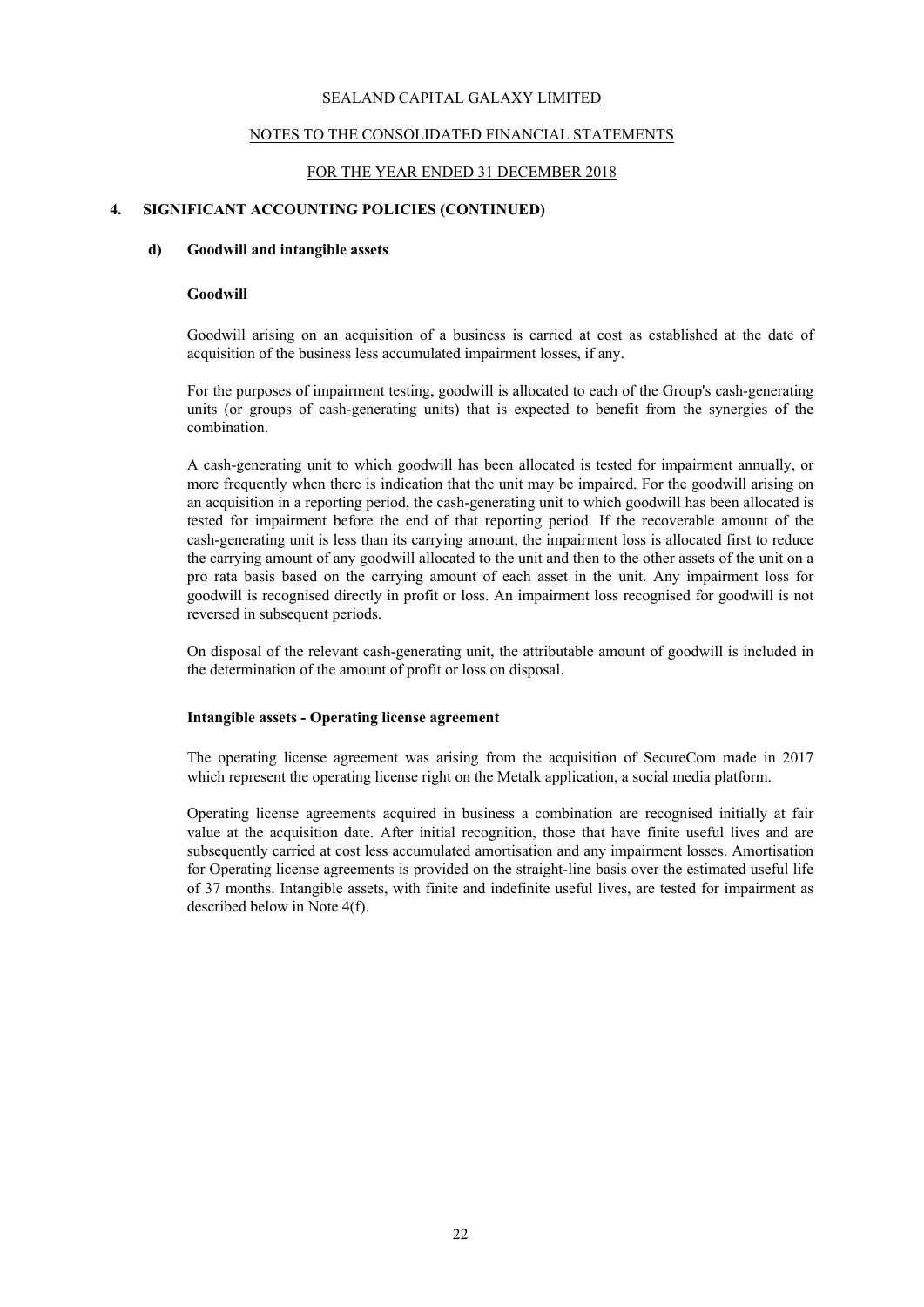#### NOTES TO THE CONSOLIDATED FINANCIAL STATEMENTS

#### FOR THE YEAR ENDED 31 DECEMBER 2017

#### **4. SIGNIFICANT ACCOUNTING POLICIES (CONTINUED)**

### **e) Property, plant and equipment**

Property, plant and equipment is measured on the cost basis and therefore stated at historic cost less accumulated depreciation. Historic cost includes expenditure that is directly attributable to the acquisition of the items.

All repairs and maintenance expenditure is charged to the Consolidated Statement of Profit or Loss during the financial period in which they are incurred.

Depreciation is calculated using the straight-line method to allocate their cost over their estimated useful lives, as follows:

| Office equipment      | $36 - 60$ months                      |
|-----------------------|---------------------------------------|
| Leasehold improvement | lower of 36 months and the lease term |

The assets' useful lives are reviewed, and, if appropriate, asset values are written down to their estimated recoverable amounts, at each reporting date. Gains and losses on disposals are determined by comparing proceeds with the carrying amounts, and are included in profit or loss.

#### **f) Impairment of non-financial assets**

Goodwill and intangible assets with indefinite useful lives or those not yet available for use are not subject to amortisation and are tested for impairment at least annually, irrespective of whether there is any indication that they are impaired. All other assets are tested for impairment whenever there are indications that the asset's carrying amount may not be recoverable. An impairment loss is recognised as an expense immediately for the amount by which the asset's carrying amount exceeds its recoverable amount. Recoverable amount is the higher of fair value, reflecting market conditions less costs of disposal, and value in use. In assessing value in use, the estimated future cash flows are discounted to their present value using a pre-tax discount rate that reflects current market assessment of time value of money and the risk specific to the asset. For the purposes of assessing impairment, where an asset does not generate cash inflows largely independent from those from other assets, the recoverable amount is determined for the smallest group of assets that generate cash inflows independently (i.e., a cash-generating unit). As a result, some assets are tested individually for impairment and some are tested at cash-generating unit level. Goodwill in particular is allocated to those cash-generating units that are expected to benefit from synergies of the related business combination and represent the lowest level within the Group at which the goodwill is monitored for internal management purpose and not be larger than an operating segment.

Impairment losses recognised for cash-generating units, to which goodwill has been allocated, are credited initially to the carrying amount of goodwill. Any remaining impairment loss is charged pro rata to the other assets in the cash generating unit, except that the carrying value of an asset will not be reduced below its individual fair value less cost of disposal, or value in use, if determinable. An impairment loss on goodwill is not reversed in subsequent periods. In respect of other assets, an impairment loss is reversed if there has been a favourable change in the estimates used to determine the asset's recoverable amount and only to the extent that the asset's carrying amount does not exceed the carrying amount that would have been determined, net of depreciation or amortisation, if no impairment loss had been recognised. Impairment losses recognised in an interim period in respect of goodwill are not reversed in a subsequent period. This is the case even if no loss, or a smaller loss, would have been recognised had the impairment been assessed only at the end of the financial year to which the interim period relates.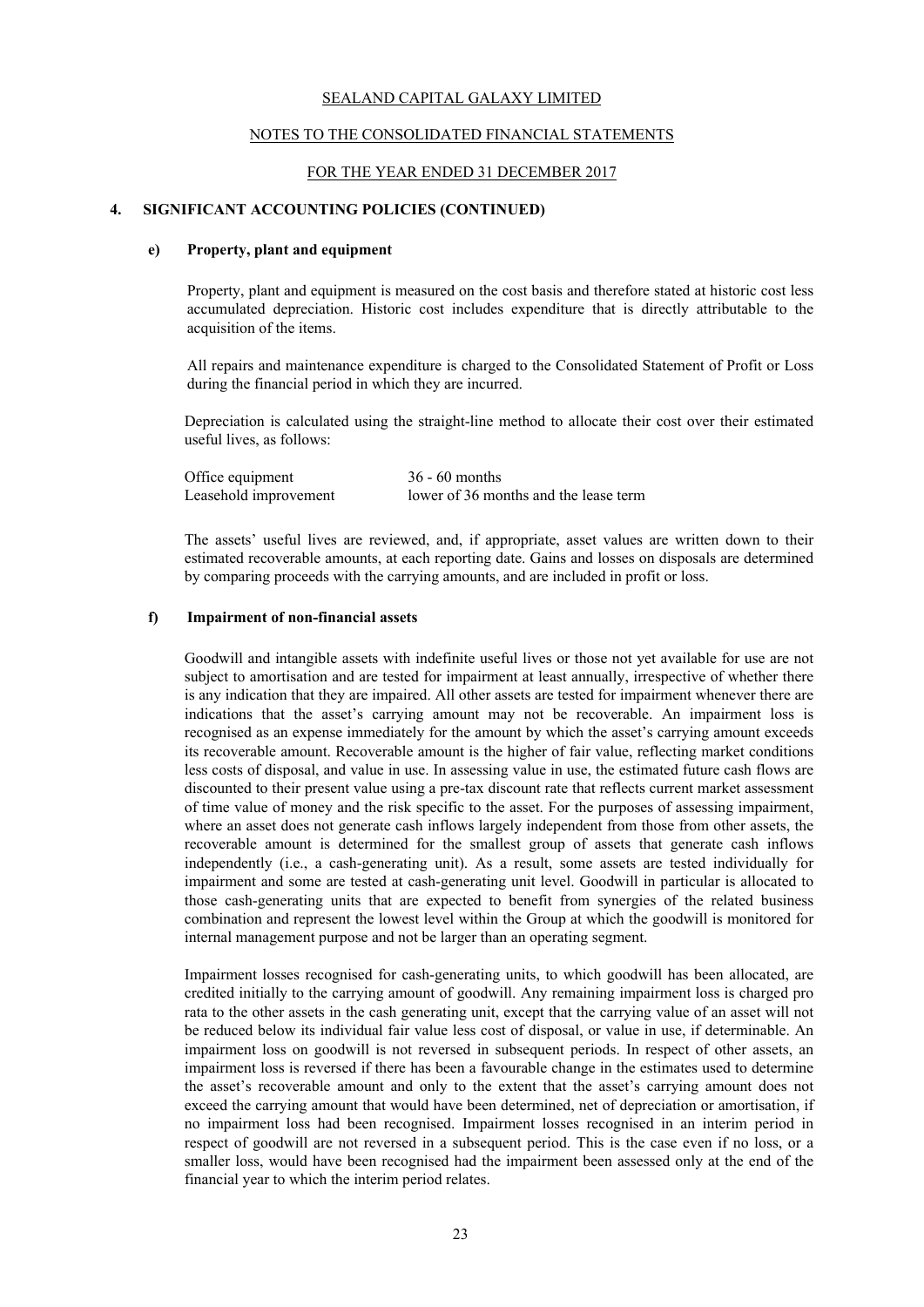#### NOTES TO THE CONSOLIDATED FINANCIAL STATEMENTS

#### FOR THE YEAR ENDED 31 DECEMBER 2018

#### **4. SIGNIFICANT ACCOUNTING POLICIES (CONTINUED)**

### **g) Financial instruments**

Financial assets and liabilities are recognised in the Group's consolidated statement of financial position when the Group becomes a party to the contractual provisions of the instrument. The Group currently does not use derivative financial instruments to manage or hedge financial exposures or liabilities.

Loans and receivables are non-derivative financial assets with fixed or determinable payments that are not quoted in an active market. They are included in current assets, except for maturities greater than 12 months after the end of the reporting period. These are classified as non-current assets. The Group's receivables comprise prepayments and other receivables in the Statement of Financial Position.

#### **h) Impairment of financial assets**

The Company and Group assesses at each reporting date whether a financial asset is impaired an will recognise the impairment loss immediately through the consolidated statement of comprehensive loss.

#### **i) Trade debtors**

In determining the recoverability of trade receivables, the Group considers any change in the credit quality of the trade receivables from the initial recognition date to the end of each of the reporting period. In the opinion of the directors of the Company, apart from those balances for which allowances have been provided, other trade receivables at the end of each reporting period are of good credit quality which considering the high credibility of these customers, good track record with the Group and subsequent settlement, the management believes that no impairment allowance is necessary in respect of unsettled balances.

Starting from 1 January 2018, the Group applied simplified approach to provide the expected credit losses prescribed by IFRS 9. The impairment methodology is set out in Note 4 and Note 5(iv) respectively. As part of the Group's credit risk management, the Group assesses the impairment for its customers based on different group of customers which share common risk characteristics that are representative of the customers' abilities to pay all amounts due in accordance with the contractual terms. Details of the credit risk assessment are included in Note 5(iv).

### **j) Cash and cash equivalents**

Cash and cash equivalents include cash in hand and deposits held at call with banks.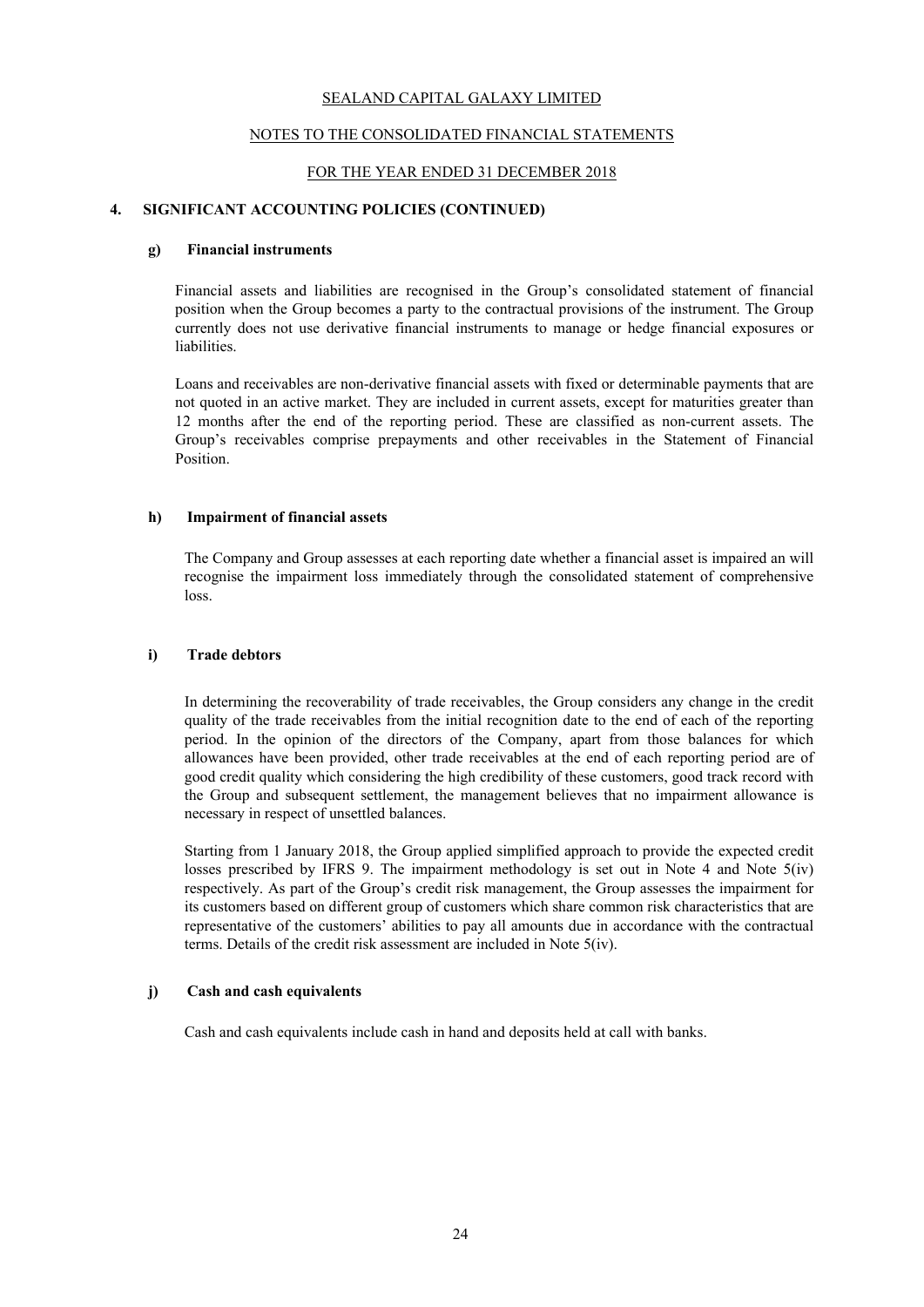#### NOTES TO THE CONSOLIDATED FINANCIAL STATEMENTS

#### FOR THE YEAR ENDED 31 DECEMBER 2018

## **4. SIGNIFICANT ACCOUNTING POLICIES (CONTINUED)**

### **k) Current and deferred income tax**

Income tax comprises current and deferred tax. Current income tax is recognised in the Income Statement, except to the extent that it relates to items recognised directly in equity. In this case the tax is also recognised directly in other comprehensive income or directly in equity, respectively.

Current income tax is calculated on the basis of the tax laws enacted or substantively enacted at the end of the reporting period in the countries where the Company's subsidiaries and associates operate and generate taxable income. Management periodically evaluates positions taken in tax returns with respect to situations in which applicable tax regulation is subject to interpretation. It establishes provisions where appropriate on the basis of amounts expected to be paid to the tax authorities.

Deferred income tax is recognised, using the liability method, on temporary differences arising between the tax bases of assets and liabilities and their carrying amounts in the Consolidated Financial Statements. However, the deferred tax is not accounted for if it arises from initial recognition of an asset or liability in a transaction other than a business combination that, at the time of the transaction, affects either accounting nor taxable profit or loss. Deferred income tax is determined using tax rates (and laws) that have been enacted, or substantially enacted, by the end of the reporting period and are expected to apply when the related deferred income tax asset is realised, or the deferred income tax liability is settled.

Deferred income tax assets are recognised only to the extent that it is probable that future taxable profit will be available against which the temporary differences can be utilised.

Deferred income tax assets and liabilities are offset when there is a legally enforceable right to offset current tax assets against current tax liabilities, and when the deferred income tax assets and liabilities relate to income taxes levied by the same taxation authority on either the taxable entity or different taxable entities where there is an intention to settle the balances on a net basis.

#### **l) Leases**

Leases where substantially all the rewards and risks of ownership of assets remain with the lessor are accounted for as operating leases. Rentals payable under operating leases are charged to profit or loss on a straight-line basis over the term of the relevant lease.

#### **m) Going concern**

The director's cash-flow projections for the forthcoming 12 months conclude there will be the need for additional cash resources to fully implement the business plans. the directors are in discussions with a number of individuals that may lead to further equity and/or loans being raised. There is no certainty that any such funds will be forthcoming or the price and other terms being acceptable. The directors have considered the cash-flow forecasts and stress-tested the assumptions within the cash forecasts. This stress testing included different funding outcomes. The conclusion reached is that while there will always remain inherent uncertainty with the cash-flow forecasts, the directors have a reasonable expectation that the Company and Group will have adequate resources to continue in operational existence for the foreseeable future, and for a period of at least 12 months from the date of signing these financial statements.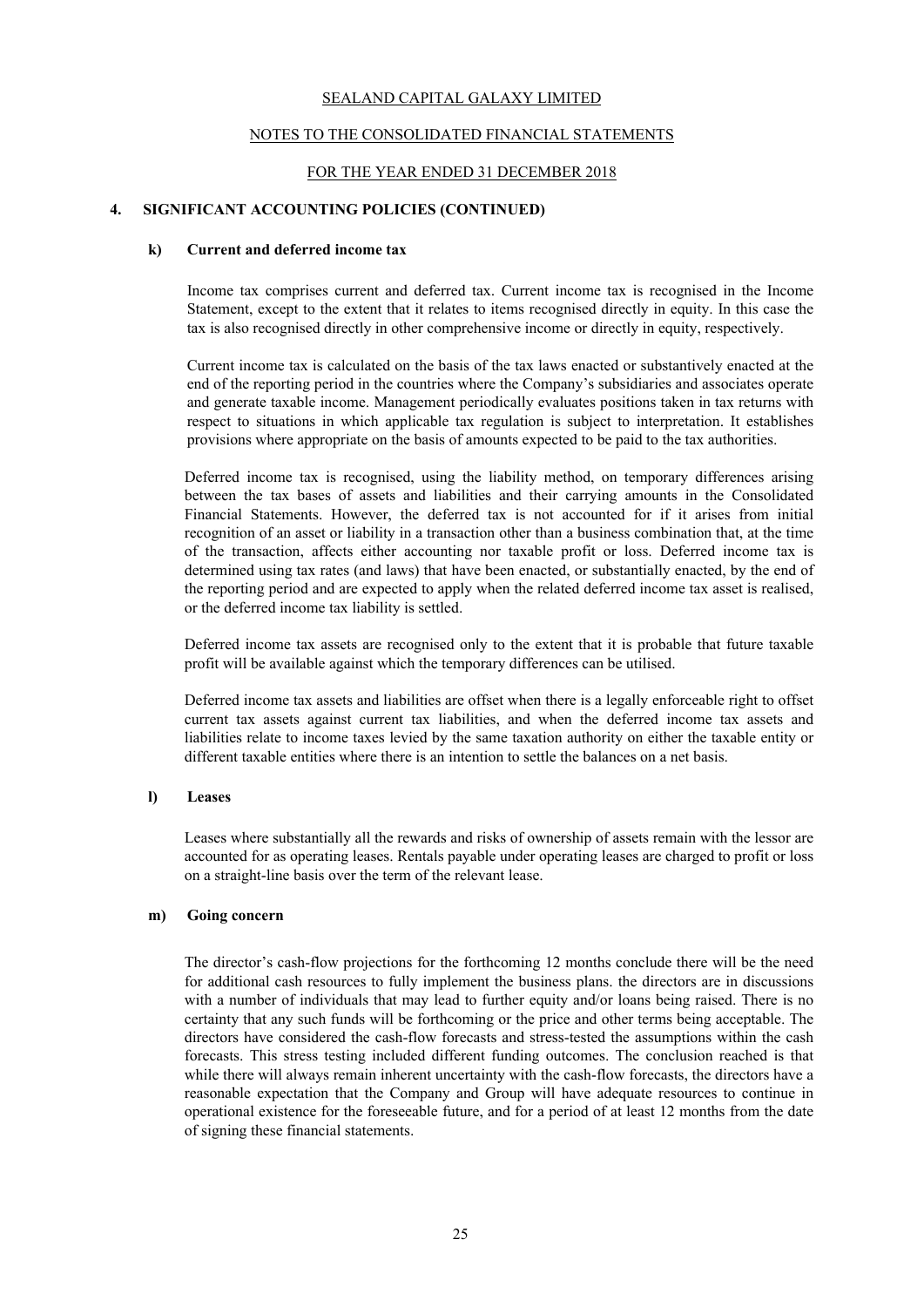#### NOTES TO THE CONSOLIDATED FINANCIAL STATEMENTS

### FOR THE YEAR ENDED 31 DECEMBER 2018

## **4. SIGNIFICANT ACCOUNTING POLICIES (CONTINUED)**

#### **n) Employee benefits**

Salaries, wages, paid annual leave, bonuses and non-monetary benefits are accrued in the year in which the associated services are rendered by the employees of the Group

#### **o) Share capital**

Ordinary shares are classified as equity. Incremental costs directly attributable to the issue of new shares or options are shown in equity as a deduction, net of tax, from the proceeds.

## **5. FINANCIAL RISK MANAGEMENT**

#### **Financial risk factors**

The Group's activities expose it to a variety of financial risks as below.

The Board's overall risk management strategy seeks to assist the Group in meeting its financial targets, while minimising potential adverse effects on financial performance. Its functions include the review of future cash flow requirements.

#### **(i) Interest rate risk**

The Group has floating rate financial assets in the form of deposit accounts with major banking institutions; and, it is not currently subjected to any other interest rate risk.

Any change in interest rate for interest bearing bank balances at the reporting date would not have a material impact in profit or loss and as such is not disclosed.

#### **(ii) Foreign exchange risk**

Foreign currency risk is the risk to earnings or capital arising from movements in foreign exchange rates. The Group's foreign currency risk primarily arises from currency exposures originating from its foreign exchange dealings and other investment activities.

The Group monitors the relative foreign exchange positions of its assets and liabilities to minimise foreign currency risk. . The foreign currency risk is managed and monitored on an on-going basis by senior management of the Group.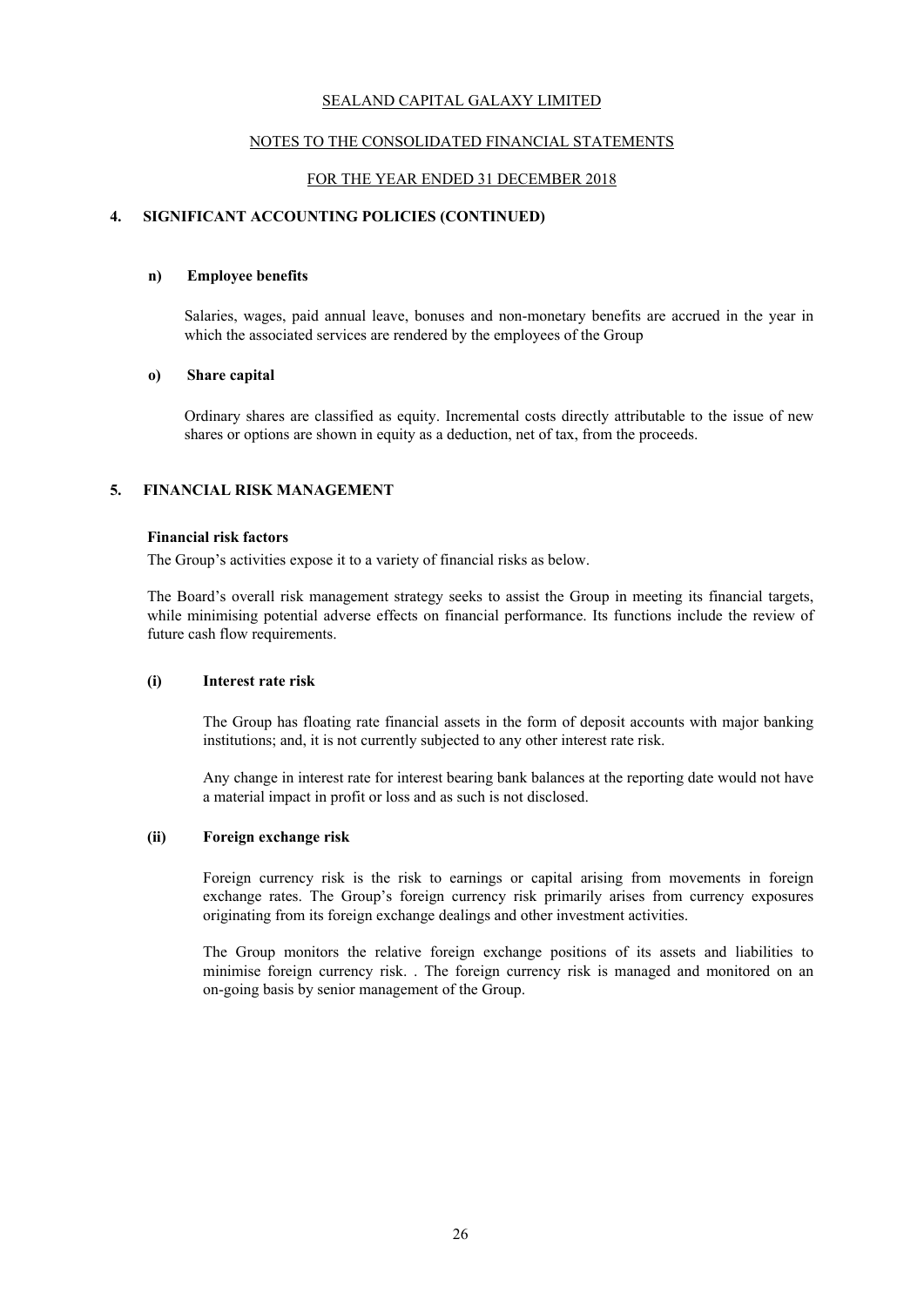#### NOTES TO THE CONSOLIDATED FINANCIAL STATEMENTS

#### FOR THE YEAR ENDED 31 DECEMBER 2018

#### **5. FINANCIAL RISK MANAGEMENT (CONTINUED)**

### **(ii) Foreign exchange risk (continued)**

The following table demonstrates the sensitivity at the end of the reporting period to a reasonably possible change in the Hong Kong dollar ("HKD") with all other variables held constant, of the Group's profit/(loss) before tax (due to changes in the fair value of monetary assets and liabilities).

|                                                      | Increase/(Decrease)<br>in profit before tax<br>2018 |
|------------------------------------------------------|-----------------------------------------------------|
|                                                      |                                                     |
| HKD strength/weakened against GBP for 1 per<br>cent. | 2,806 / (2,806)                                     |

### **(iii) Liquidity risk**

Liquidity risk is the risk that the Group will encounter difficulty in meeting obligations associated with financial liabilities. The Group manages liquidity risk by maintaining sufficient cash facilities to meet the operating requirements of the business and investing excess funds in highly liquid short-term investments. The responsibility for liquidity risk management rests with the Board of Directors. Alternatives for sourcing our future capital needs include our existing cash position, the issue of equity instruments and external borrowing. These alternatives are evaluated to determine the optimal mix of capital resources for our capital needs.

Financial liabilities of the Group comprise trade and other payables. As at 31 December 2018, [£8](https://en.wikipedia.org/wiki/Pound_sign)4,326 was repayable on demand and [£2](https://en.wikipedia.org/wiki/Pound_sign),757 was repayable within 3 months.

### **(iv) Credit risk**

Credit risk is the risk of loss associated with the counterparty's inability to fulfil its obligations. The Group's credit risk is primarily attributable to trade receivables, other receivables and cash and bank balances with the maximum exposure being the reported balance in the consolidated statement of financial position.

The Group's significant debtors are the refundable deposit of [£](https://en.wikipedia.org/wiki/Pound_sign)199,918 paid to a vendor. In the view that the vendor is still providing services to the Group and without any defraud, the Group consider the credit risk is low. The maximum exposure of the receivable from the vendor is included the other receivables mentioned in Note 16 (b). Further, the Group considers the credit ratings of banks in which it holds funds in order to reduce exposure to credit risk.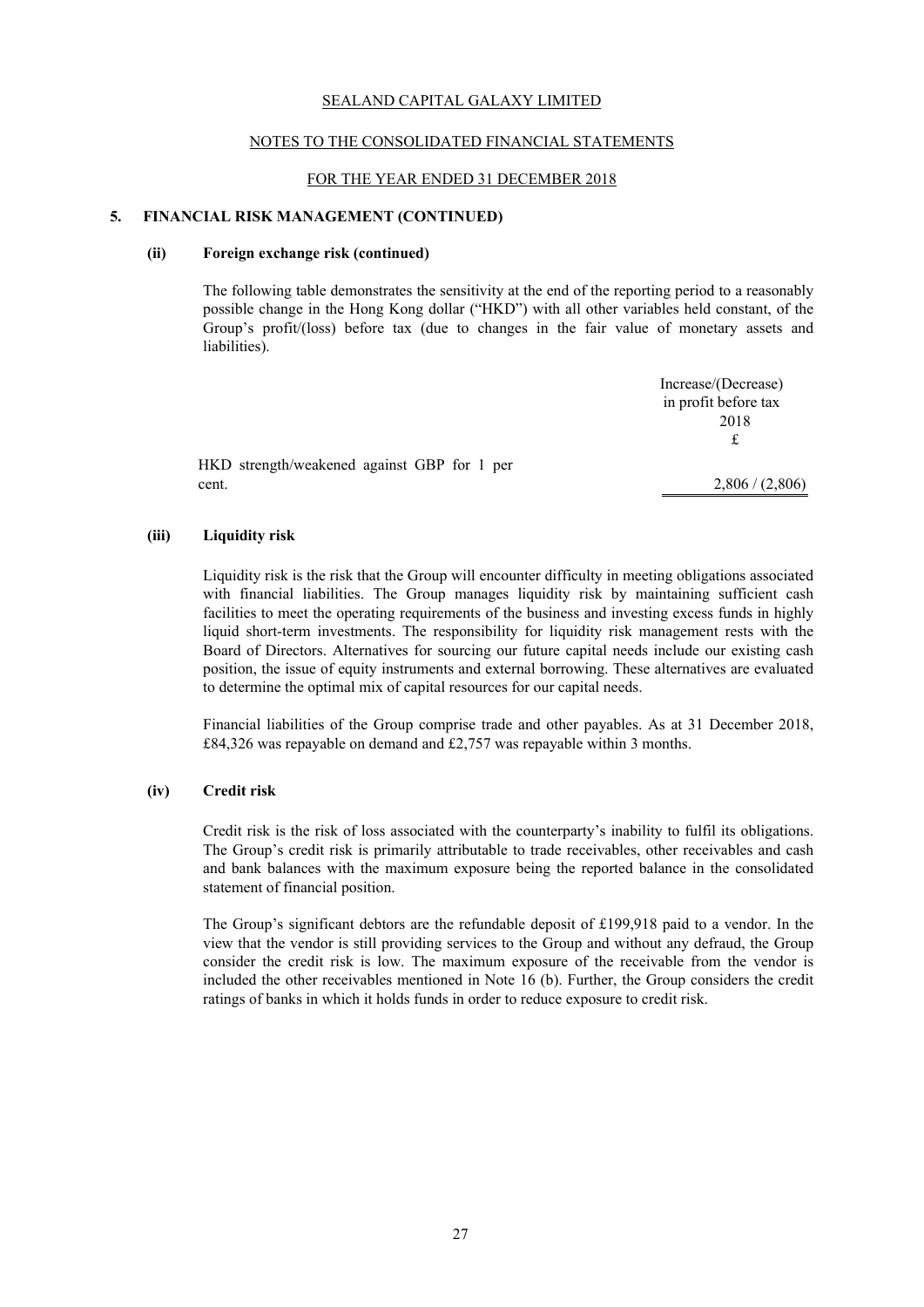#### NOTES TO THE CONSOLIDATED FINANCIAL STATEMENTS

#### FOR THE YEAR ENDED 31 DECEMBER 2018

#### **5. FINANCIAL RISK MANAGEMENT (CONTINUED)**

#### **(v) Market risk**

Market risk is the risk that changes in market prices, such as interest rates and foreign exchange rates, will affect the Group's income or the value of its holdings of financial instruments. The objective of market risk management is to manage and control market risk exposures within acceptable parameters, while optimising the return. The Group does not hedge these risk exposures due to the lack of any market to purchase financial instruments.

#### **(vi) Capital risk management**

The Company manages its capital to ensure that the Company will be able to continue as a going concern while maximising the return to shareholder through the optimisation of the debt and equity balances.

The capital structure of the Company consists of debt, which includes equity attributable to the owners of the Company, comprising share capital, share premium and accumulated losses.

The directors of the Company review the capital structure regularly. As part of this review, the directors of the Company consider the cost of capital and the associated risks, and take appropriate actions to adjust the Company's capital structure. The overall strategy of the Company remained unchanged.

## **6. CRITICAL ACCOUNTING JUDGEMENTS AND KEY UNCERTAINTIES OF ESTIMATION UNCERTAINTY**

The preparation of the Group's financial statements requires management to make judgements, estimates and assumptions that affect the reported amounts of revenues, expenses, assets and liabilities, and their accompanying disclosures and the disclosure of contingent liabilities. Uncertainty about these assumptions and estimates could result in outcomes that could require a material adjustment to the carrying amounts of the assets or liabilities affected in the future.

The estimates and underlying assumption are reviewed on an ongoing basis. Revisions to accounting estimates are recognised in the period in which the estimate is revised if the revision affects only that period, or in the period of the revision and future periods if the revision affects both current and future periods.

Key source of estimation uncertainty

#### **Valuation of identifiable assets and liabilities acquired through business combinations**

The Group applies the acquisition method to account for business combinations, which requires the Group to recognise assets acquired and liabilities assumed at their fair values on the date of acquisition. Significant judgement is used to estimate the fair values of the assets and liabilities acquired, including estimating future cash flows from the acquired business, determining appropriate discount rates and other assumptions. The acquisitions of RightYoo is accounted for as business combination and details of the fair value of the assets acquired and liabilities recognised at the date of acquisitions are set out in Note 20.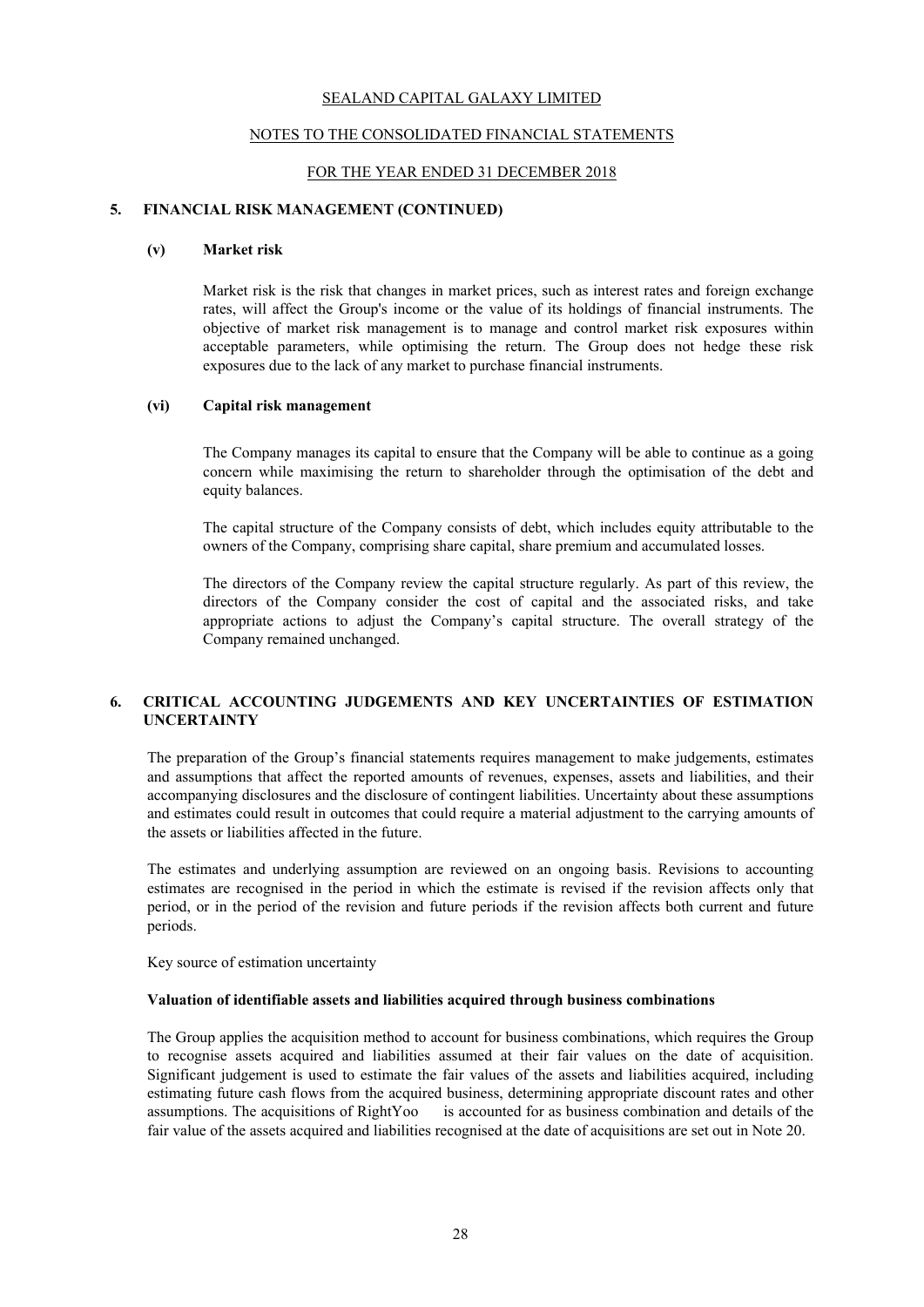#### NOTES TO THE CONSOLIDATED FINANCIAL STATEMENTS

#### FOR THE YEAR ENDED 31 DECEMBER 2018

## **6. CRITICAL ACCOUNTING JUDGEMENTS AND KEY UNCERTAINTIES OF ESTIMATION UNCERTAINTY (CONTINUED)**

#### **Impairment of goodwill and intangible assets**

The Group determined whether goodwill is impaired at least on an annual basis, while for the acquired intangible assets with finite useful lives, they are tested for impairment whenever there are indications that the asset's carrying amount may not be recoverable. This requires an estimation of the value in use of the cash-generating units to which goodwill and the acquired intangible assets are allocated. Estimating the value in use requires the Group to estimate the future cash flows expected to arise from the cash-generating unit and a suitable discount rate in order to calculate present value of those cash flows. Details of goodwill and intangibles assets are set out in Note 14.

## **7. SEGMENT INFORMATION**

The Chief Operating Decision Maker ("CODM") has been identified as the executive directors of the Company who reviews the Group's internal reporting in order to assess performance and allocate resources. The CODM has determined the operating segments based on these reports.

For management purposes, the Group is organised into business units based on their products and services, and has reportable operating segments for the year ended 31 December 2018 as follows:

- (a) The social media segment includes sales of secured social communication and advertising product through Metalk;
- (b) The digital marketing and payment segment includes services on enlisting merchants to mobile payment gateways and providing digital advertising services; and
- (c) Software development and support segment includes sales and distribution of mobile game and all other I.T. related development and support services operated under Rightyoo.

|                                   | Social media | Digital marketing<br>and payment | Software<br>development<br>and support | Unallocated | Total       |
|-----------------------------------|--------------|----------------------------------|----------------------------------------|-------------|-------------|
|                                   | £            | £                                | £                                      | £           | £           |
| Revenue                           | 1,316,607    | 47,948                           | 501,934                                |             | 1,866,489   |
| Segment<br>$profit/(\text{loss})$ | 3,925,142*   | (90,312)                         | 66,976                                 | (806, 334)  | 3,095,472*  |
| Assets                            |              | 298,855**                        | 363,797                                | 368,267     | 1,024,919** |
| Liabilities                       |              | 13,597                           | 40,635                                 | 45,406      | 113,638     |

For the year ended 31 December 2018

\* The amount includes a gain on disposal of a subsidiary amounting to [£3](https://en.wikipedia.org/wiki/Pound_sign),809,051

\*\* The amount includes a goodwill amounting to [£1](https://en.wikipedia.org/wiki/Pound_sign)57,400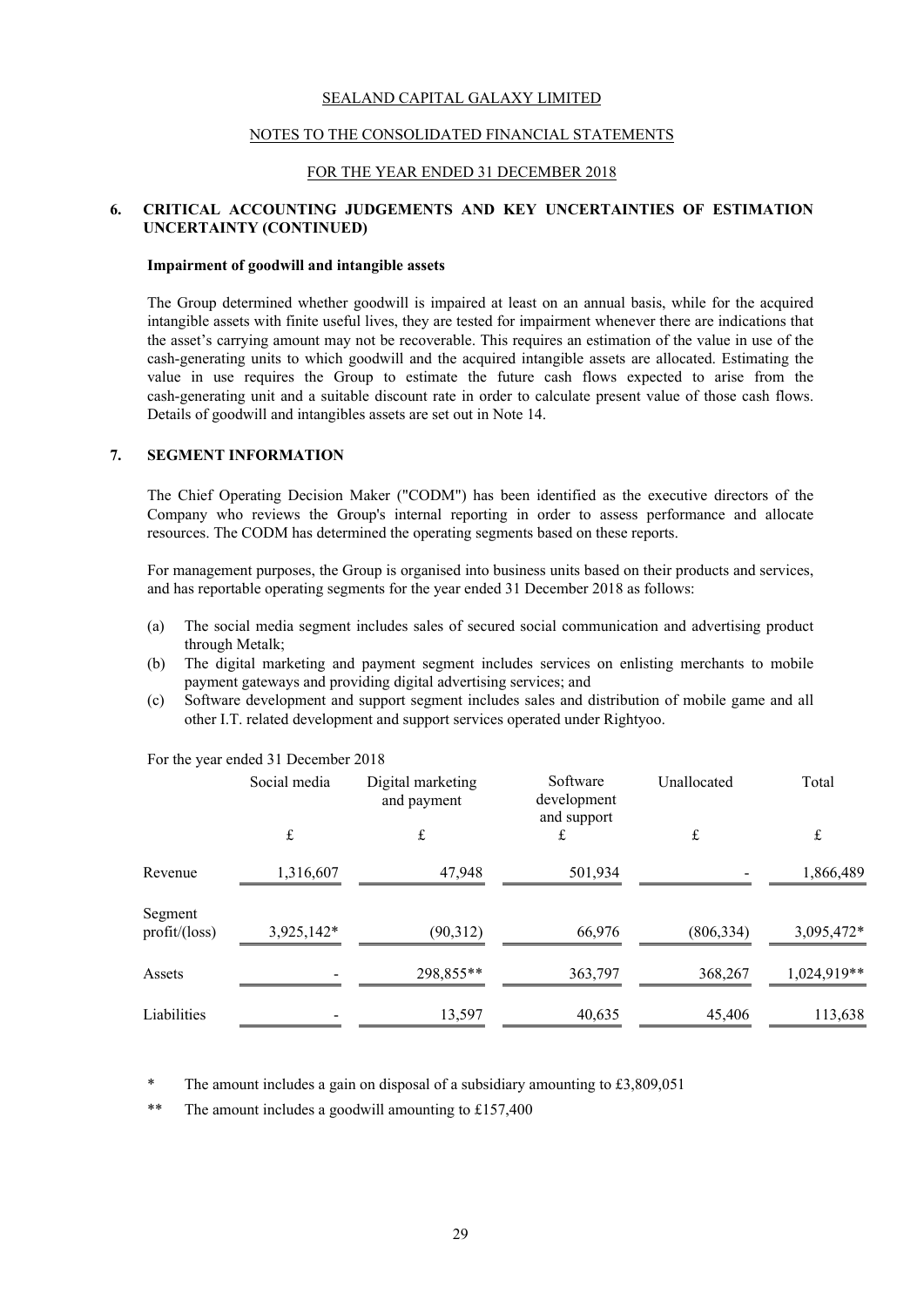# NOTES TO THE CONSOLIDATED FINANCIAL STATEMENTS

## FOR THE YEAR ENDED 31 DECEMBER 2018

# **7. SEGMENT INFORMATION (CONTINUED)**

|                                                            | Social media | Digital<br>marketing<br>and payment | Software<br>development<br>and support | Unallocated | Total     |
|------------------------------------------------------------|--------------|-------------------------------------|----------------------------------------|-------------|-----------|
| Other segment information:                                 | £            | £                                   | £                                      | £           | $f_{\rm}$ |
| Depreciation                                               | 122          | 623                                 |                                        | 9,338       | 10,083    |
| Amortisation                                               |              |                                     |                                        |             |           |
| Provision for impairment<br>losses on goodwill             |              |                                     |                                        |             |           |
| Provision for impairment<br>losses on intangible<br>assets |              |                                     |                                        |             |           |

For the year ended 31 December 2017

|              | Social media | Digital<br>marketing and<br>payment | Software<br>development<br>and support | Unallocated | Total      |
|--------------|--------------|-------------------------------------|----------------------------------------|-------------|------------|
|              | £            |                                     |                                        | £           | £          |
| Revenue      | 4,491,997    |                                     | $\overline{\phantom{0}}$               |             |            |
| Segment loss | $6,915,142*$ | 49,510                              | 8,051                                  | 1,054,711   | 8,027,414* |
| Assets       | 2,079,434    |                                     | 200,482                                | 1,569,299   | 3,849,215  |
| Liabilities  | 5,920,553    | 14,225                              | 7,193                                  | 107,995     | 6,049,966  |

\* includes provision for impairment loss on goodwill and intangible assets of [£](https://en.wikipedia.org/wiki/Pound_sign)5,997,734 and [£1](https://en.wikipedia.org/wiki/Pound_sign),586,394 respectively.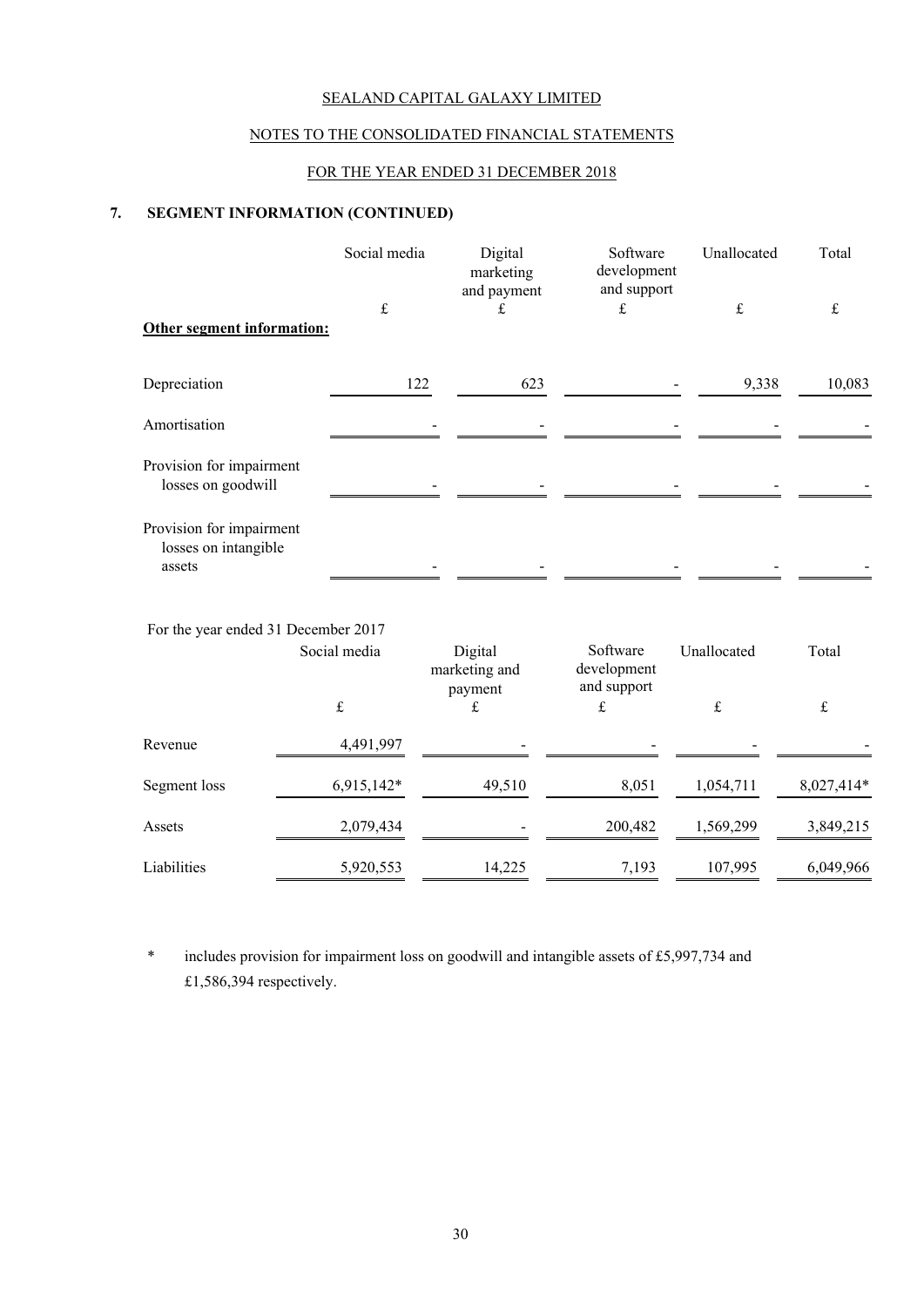## NOTES TO THE CONSOLIDATED FINANCIAL STATEMENTS

#### FOR THE YEAR ENDED 31 DECEMBER 2018

## **7. SEGMENT INFORMATION (CONTINUED)**

For the year ended 31 December 2017 (continued)

|                                                            | Social media | Digital<br>marketing<br>and payment | Software<br>development<br>and support | Unallocated | Total     |
|------------------------------------------------------------|--------------|-------------------------------------|----------------------------------------|-------------|-----------|
|                                                            | $\pounds$    | £                                   | £                                      | £           | £         |
| Other segment information:                                 |              |                                     |                                        |             |           |
| Depreciation                                               | 229          |                                     |                                        | 4,740       | 4,969     |
| Amortisation                                               | 587,553      |                                     |                                        |             |           |
| Provision for impairment<br>losses on goodwill             | 5,997,734    |                                     |                                        |             | 5,997,734 |
| Provision for impairment<br>losses on intangible<br>assets | 1,586,394    |                                     |                                        |             | 1,586,394 |
|                                                            |              |                                     |                                        |             |           |

| <b>Geographical information:</b> |           |           |
|----------------------------------|-----------|-----------|
|                                  | 2018      | 2017      |
| <b>Revenue by Geography</b>      |           |           |
|                                  | £         | £         |
| Mainland China                   | 1,346,107 | 2,878,653 |
| Hong Kong                        | 357,769   | 1,128,448 |
| Republic of Singapore            | 50,118    | 178,327   |
| Malaysia                         | 67,190    | 147,459   |
| Others                           | 45,306    | 159,110   |
|                                  | 1,866,490 | 4,491,997 |

Included within the above are amounts of [£](https://en.wikipedia.org/wiki/Pound_sign)549,882 relating to continuing operations. Of this balance [£5](https://en.wikipedia.org/wiki/Pound_sign)01,934 was derived in China and [£](https://en.wikipedia.org/wiki/Pound_sign)47,948 in Hong Kong.

The Group's non-current assets are immaterial. Accordingly, no geographical information related to non-current assets has been presented.

#### **Information about major customers**

For the year ended 31 December 2018, there are no single external customers contributed more than 2% revenue of the Group.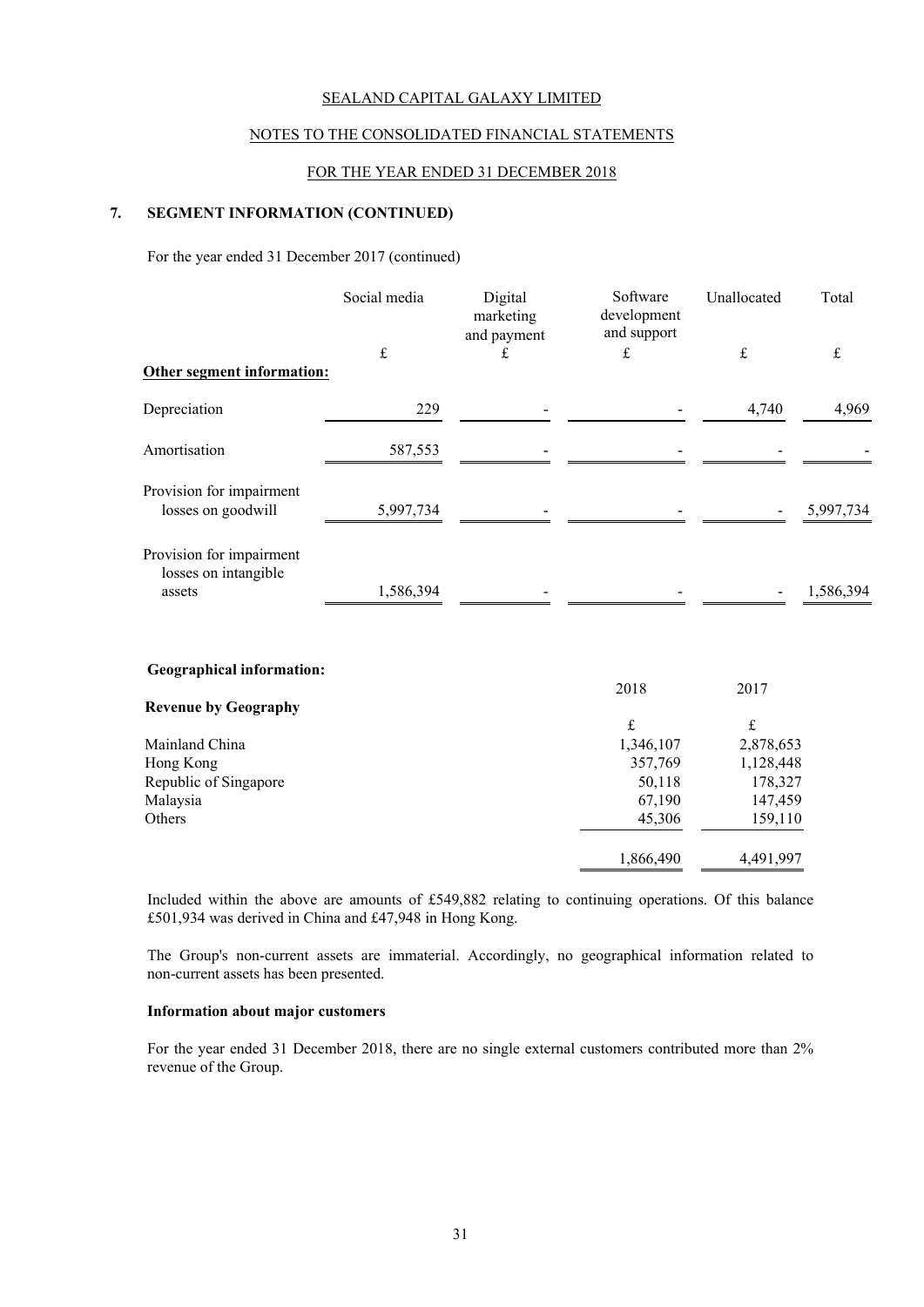## NOTES TO THE CONSOLIDATED FINANCIAL STATEMENTS

## FOR THE YEAR ENDED 31 DECEMBER 2018

## **8. REVENUE AND OTHER INCOME**

|                                  | 2018      | 2017      |
|----------------------------------|-----------|-----------|
|                                  | £         | £         |
| <b>REVENUE</b>                   |           |           |
| Advertising services             | 1,360,841 | 4,491,997 |
| Software development and support | 501,934   |           |
| Commission income                | 3,714     |           |
|                                  | 1,866,489 | 4,491,997 |
|                                  |           |           |
| <b>OTHER INCOME</b>              |           |           |
| Bank interest income             | 283       | 243       |
| Government subsidy               | 45,344    |           |
| License fee                      | 143,364   |           |
| Others                           | 10,036    |           |
| Handling fee income              |           | 119,368   |
|                                  | 199,027   | 119,611   |

**The above revenue breakdown includes both continued and discontinued operations.** 

## **9. LOSS BEFORE TAX**

Loss before tax has been arrived at after charging:

|                                                      | 2018    | 2017      |
|------------------------------------------------------|---------|-----------|
|                                                      | £       | £         |
| Depreciation                                         | 10,452  | 4.969     |
| Exchange gains, net                                  | 65,242  | 786,010   |
| Amortisation                                         |         | 2,173,947 |
| Provision for impairment losses on goodwill          |         | 5,997,734 |
| Provision for impairment losses on intangible assets |         | 1,586,394 |
| Staff cost (include Director Remuneration)           | 491,512 | 439,846   |
| Audit fees                                           |         |           |
| for the year                                         | 55,071  | 66,691    |
| under provision for prior year                       | 15,965  |           |

## **10. EMPLOYEES**

The average number of employees during the year was made up as follows:

| Directors                                         | 2018<br>4    | 2017<br>4    |
|---------------------------------------------------|--------------|--------------|
| <b>Staff</b>                                      | 10           |              |
| Staff costs, including directors' costs comprise: | 2018         | 2017         |
| Wages, salaries and other staff costs             | £<br>491,512 | £<br>439,846 |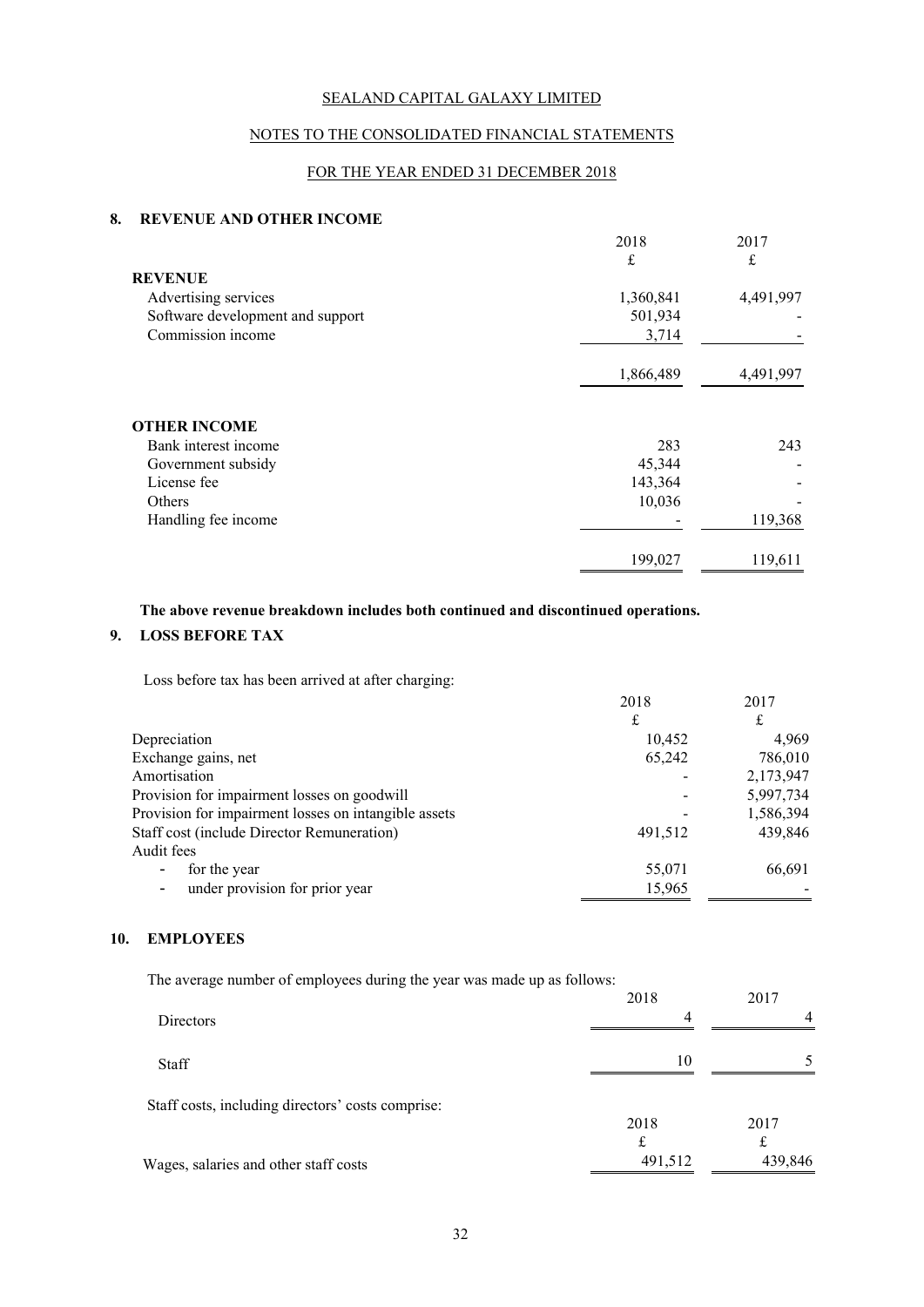#### NOTES TO THE CONSOLIDATED FINANCIAL STATEMENTS

#### FOR THE YEAR ENDED 31 DECEMBER 2018

#### **10. EMPLOYEES (CONTINUED)**

#### Key Management Remuneration

The directors' emoluments in respect of qualifying services, which all related to short-term employee benefits, were as follows:

|                            | 2018    | 2017    |
|----------------------------|---------|---------|
|                            | £       |         |
| Chung Lam Nelson Law       | 180,000 | 150,000 |
| Chih Hong Leon Lim         | 30,000  | 50,000  |
| Ingvar Angus Sigurd Irvine |         | 18,000  |
| Nicholas James Lyth        | 22,355  | 31,500  |
| Frazer Ian McRae           | 42,000  | 3,968   |
| Zhixuan Li                 | 19,645  |         |
|                            | 294,000 | 253,468 |

No pension contributions were made on behalf of the directors of the Company.

No director currently has any share options and no share options were granted to or exercised by a Director during the year (2017: Nil).

### **11. INCOME TAX**

No provision for profits tax has been made in these consolidated financial statements as the Group did not have any assessable profits. The profits tax rate for Hong Kong is currently at 8.25% (2017: 16.5%) of the first HK\$2,000,000 and 16.5% (2017:16.5%) of the remaining estimated assessable profits for the year, taking into account a reduction granted by the Hong Kong SAR Government of 75% of the tax payable for the year of assessment 2017-18 subject to a maximum reduction of HK\$\$30,000 for each business (2017: a maximum reduction of HK\$\$20,000 was granted for the year of assessment 2016-17 and was taken into account in calculating the provision for 2017).

A reconciliation of income tax expense applicable to the loss before taxation at the statutory tax rate of Hong Kong to the income tax expense at the effective tax rate of the Group are as follows:

|                                                                              | 2018<br>£  | 2017<br>£   |
|------------------------------------------------------------------------------|------------|-------------|
| Loss before tax                                                              | 3,097,960  | (8,027,414) |
|                                                                              |            |             |
| Tax at the statutory tax rate of 16.5 per cent.<br>$(2017 - 16.5$ per cent.) | 511,163    | (1,324,523) |
| Effect of different tax rates in other jurisdictions                         | 7,323      | (34,580)    |
| Income not subject to tax                                                    | (628, 536) | (34)        |
| Expenses not deductible for tax                                              | 141,341    | 1,572,610   |
| Benefits from tax losses/temporary differences previously                    |            |             |
| unrecognized                                                                 | (25,109)   | (213, 473)  |
| Tax losses/temporary differences not recognized for the year                 | 8.099      |             |
| Others                                                                       | (11,793)   |             |
|                                                                              | 2,488      |             |

Potential deferred tax assets of approximately [£8](https://en.wikipedia.org/wiki/Pound_sign)7,011 (2017: 11,065,049) have not been recognised due to uncertainty as to when taxable profits will be generated.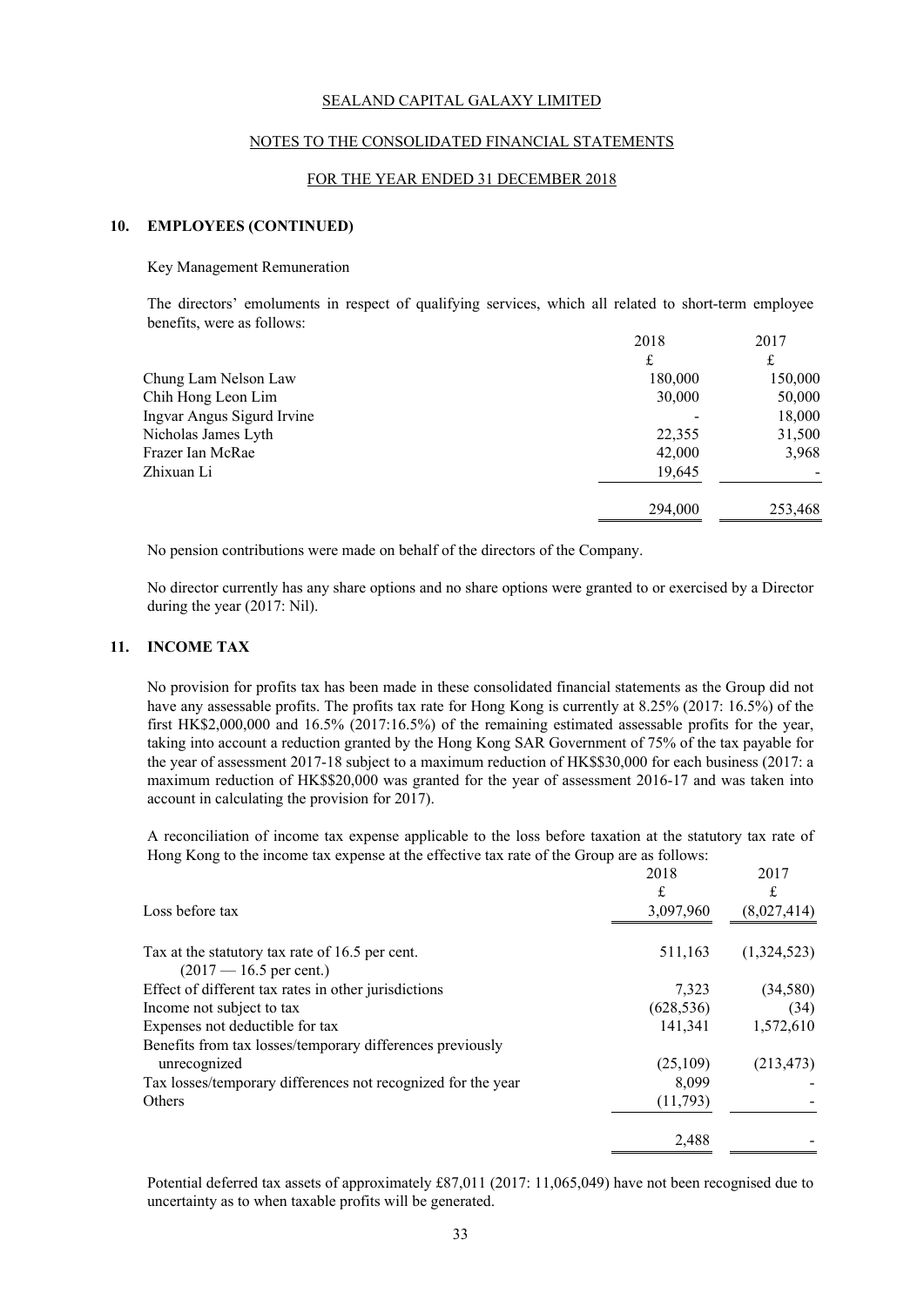#### NOTES TO THE CONSOLIDATED FINANCIAL STATEMENTS

#### FOR THE YEAR ENDED 31 DECEMBER 2018

#### **12. PROFIT/(LOSS) PER SHARE**

Basic and diluted profit/(loss) per share

Basic profit per share is calculated by dividing the profit attributable to the owners of the Company of £3,060,897 (2017: loss attributable to owners of the Company of £8,027,414) by the weighted average number of 504,050,000 ordinary shares (2017: 454,154,384) in issue during year ended 31 December 2018.

Diluted profit/(loss) per share was the same as basic profit per share as there were no potential dilutive ordinary shares outstanding for the years ended 31 December 2018 (2017: Same).

## **13. PROPERTY, PLANT AND EQUIPMENT**

|                                        | Office Equipment | Leasehold   |           |
|----------------------------------------|------------------|-------------|-----------|
|                                        |                  | Improvement | Total     |
|                                        | £                | £           | £         |
| At 1 January 2018                      | 3,621            | 10,588      | 14,209    |
| Additions                              | 6,650            |             | 6,650     |
| Acquisition of subsidiaries            |                  |             |           |
| Depreciation for the year              | (3,139)          | (7,313)     | (10, 452) |
| Eliminated on disposal of subsidiaries | (253)            |             | (253)     |
| Exchange differences                   | 123              | 248         | 371       |
| At 31 December 2018                    | 7,002            | 3,523       | 10,525    |
|                                        | $\pounds$        | $\pounds$   | $\pounds$ |
| At 1 January 2017                      |                  |             |           |
| Additions                              | 3,847            | 14,513      | 18,360    |
| Acquisition of subsidiaries            | 641              |             | 641       |
| Depreciation for the year              | (847)            | (4,121)     | (4,968)   |
| Exchange differences                   | (20)             | 196         | 176       |
| At 31 December 2017                    | 3,621            | 10,588      | 14,209    |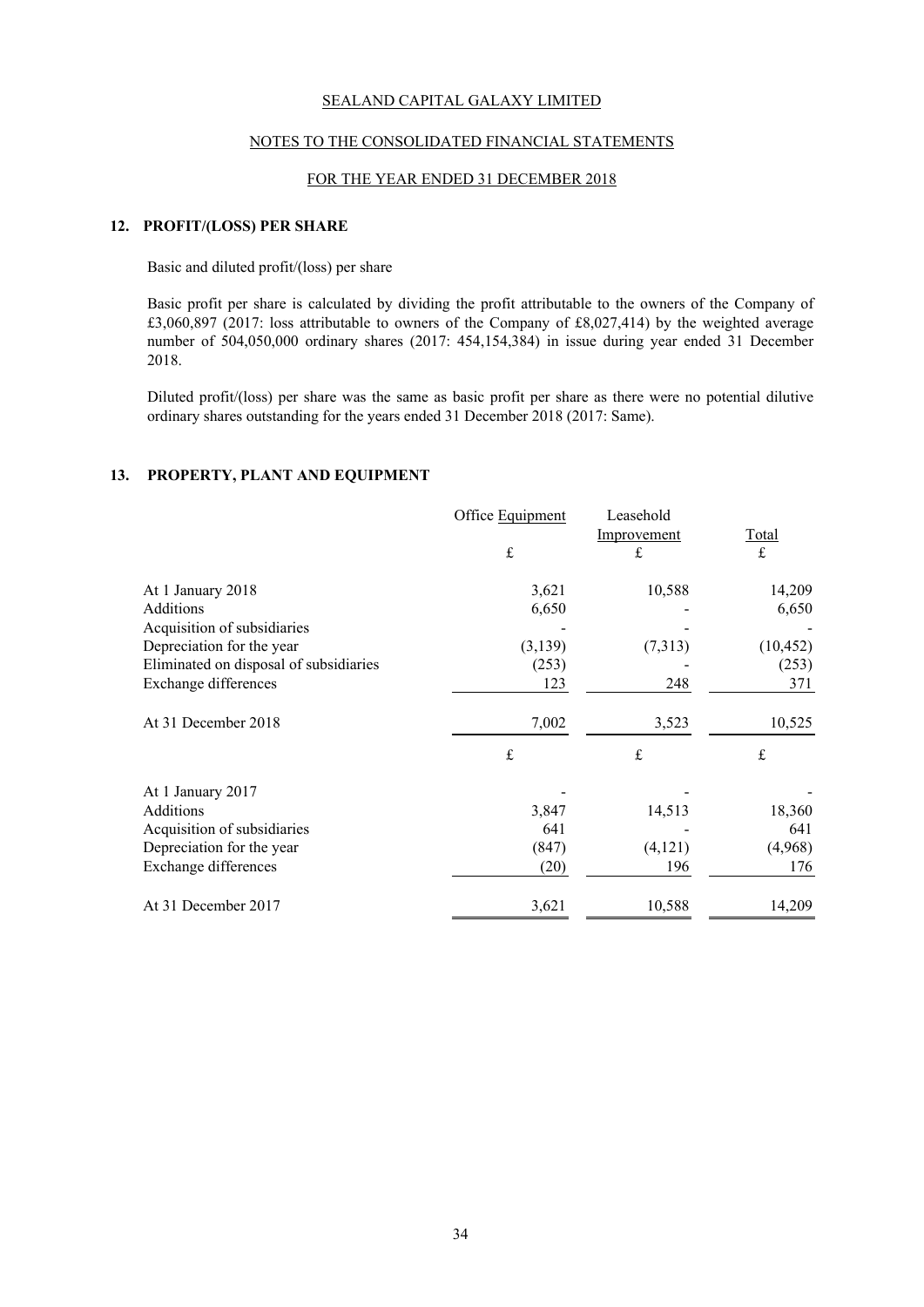## NOTES TO THE CONSOLIDATED FINANCIAL STATEMENTS

### FOR THE YEAR ENDED 31 DECEMBER 2018

## **14. GOODWILL AND INTANGIBLE ASSETS**

|                                                                                                                                  | Goodwill<br>£                          | Intangible<br>assets<br>£                           | Total<br>£                                             |
|----------------------------------------------------------------------------------------------------------------------------------|----------------------------------------|-----------------------------------------------------|--------------------------------------------------------|
| At 1 January 2018<br>Acquisition of subsidiaries                                                                                 | 157,022                                |                                                     | 157,022                                                |
| Exchange realignment                                                                                                             | 378                                    |                                                     | 378                                                    |
| At 31 December 2018                                                                                                              | 157,400                                |                                                     | 157,400                                                |
|                                                                                                                                  | £                                      | £                                                   | £                                                      |
| At 1 January 2017<br>Acquisition of subsidiaries<br>Amortisation for the year<br>Impairment for the year<br>Exchange realignment | 6,218,231<br>(5,997,734)<br>(220, 497) | 2,253,869<br>(587, 553)<br>(1,586,394)<br>(79, 922) | 8,472,100<br>(587, 553)<br>(7, 584, 128)<br>(300, 419) |
| At 31 December 2017                                                                                                              |                                        |                                                     |                                                        |

For year 2018, Goodwill and intangible assets was arising from the subscription of the 55% equity interest in Guangzhou Ruiyou Information Technologies Co., Ltd ("Rightyoo").

For year 2017, Goodwill and intangible assets was arising from the acquisition of the 100% equity interest in SecureCom Media Holdings Limited. Full provision for impairment losses was made as at 31 December 2017.

## **15. AMOUNTS DUE FROM DIRECTORS**

The amounts were unsecured, interest-free and have no fixed terms of repayment.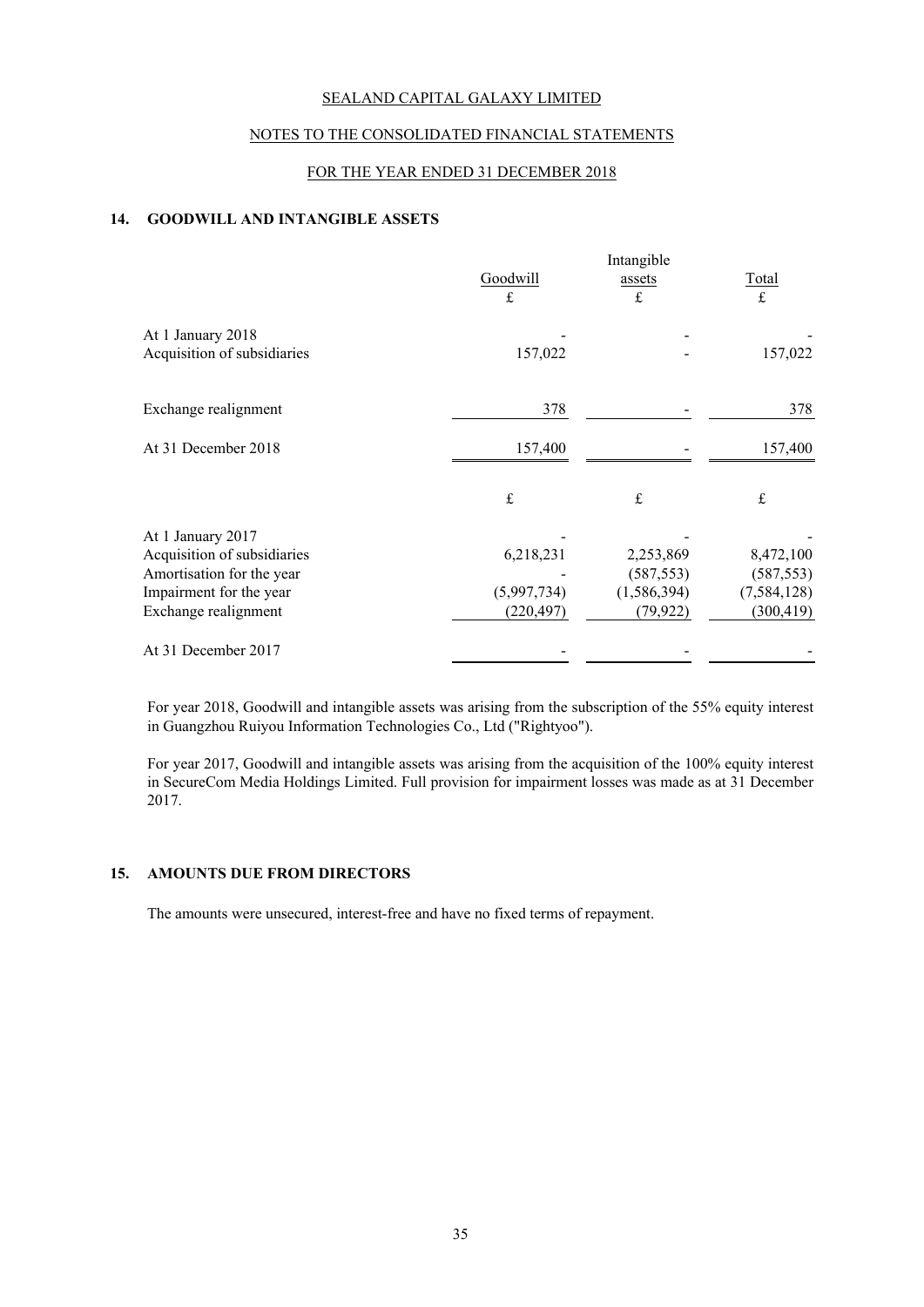### NOTES TO THE CONSOLIDATED FINANCIAL STATEMENTS

### FOR THE YEAR ENDED 31 DECEMBER 2018

## **16. TRADE RECEIVABLE, PREPAYMENT AND OTHER RECEIVABLES**

a) Trade receivables

The average credit period granted to all customers within 90 days. As at 31 December 2018, based on the invoice dates, all trade receivables are within the 30 days aging group. As at 31 December 2017, there were no trade receivables.

As at the year ended date, none of trade receivables are past due and not impaired at reporting date. The directors of the Company considered that the ECL for trade receivables is insignificant as at 31 December 2018.

b) Prepayment and other receivables

|                                             | 2018<br>£ | 2017<br>£ |
|---------------------------------------------|-----------|-----------|
| Prepayment                                  | 1,230     | 25,227    |
| Receivable from cash collection agent (Note |           | 1,695,523 |
| a)<br>Other receivables (Note b)            | 528,752   | 339,941   |
|                                             | 529,982   | 2,060,691 |

Note:

a)

- (a) The Group has engaged a cash collection agent to manage collection of subscription monies in certain territories and to provide administrative services to the Group. The receivable from the cash collection agent represents subscription monies received on behalf of the Group under the terms of an agency agreement, after deduction of attributable expenses.
- (b) The directors of the Company considered that the ECL on other deposit is insignificant as at 31 December 2018.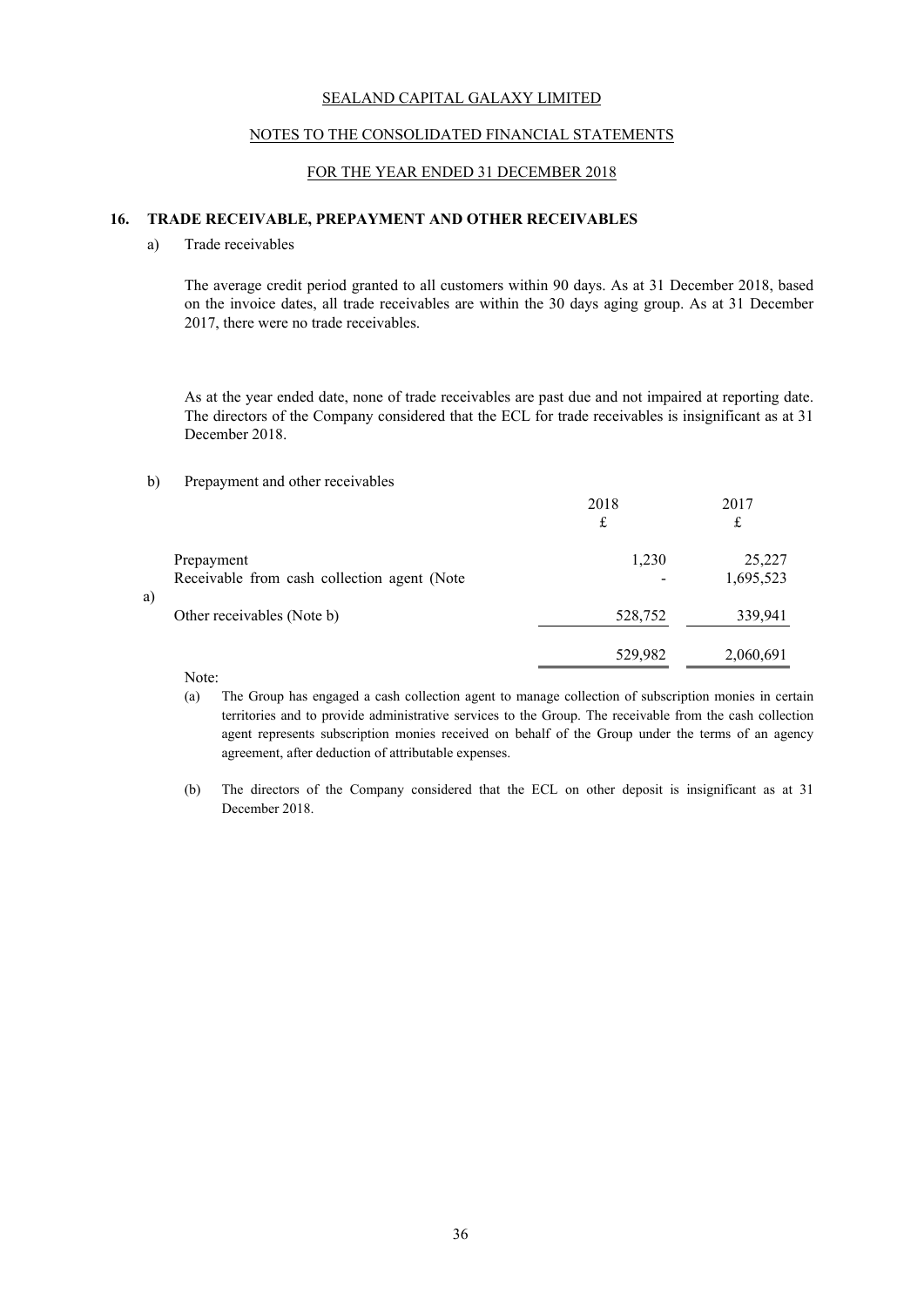## NOTES TO THE CONSOLIDATED FINANCIAL STATEMENTS

### FOR THE YEAR ENDED 31 DECEMBER 2018

## **17. TRADE PAYABLES, OTHER PAYABLE AND ACCRUED EXPENSES**

a) Trade payables

The following is an aged analysis of trade payables presented based on the invoice date at the end of each reporting period:

|                                                     | 2018<br>£        | 2017<br>$\mathbf f$ |
|-----------------------------------------------------|------------------|---------------------|
| Within 30days<br>Over 180 days but less than 1 year | 11,084<br>11,417 |                     |
|                                                     | 22,501           |                     |
|                                                     |                  |                     |
| b)<br>Other payables and accrued expenses           |                  |                     |
|                                                     | 2018<br>£        | 2017<br>$\mathbf f$ |
| Advertising credits payable *                       |                  | 436,672             |
| Other payables and accrued expenses                 | 88,631           | 837,610             |
|                                                     | 88,631           | 1,274,282           |

 \* Advertising credits payable can either be redeemed in cash or converted into broadcasting units through purchase of one of SecureCom Group's SecureChannel broadcasting plans. The balance as at the reporting date represents the maximum exposure for cash redemption.

## **18. CONTRACT LIABILITIES**

Contract liabilities represents payments received from customers that are related to services not yet rendered.

Movement of deferred revenue during the period is as follows:

|                          | 2018        | 2017        |
|--------------------------|-------------|-------------|
|                          | £           | £           |
| At 1 January             | 4,775,684   |             |
| At acquisition (Note 20) |             | 2,370,329   |
| Addition                 |             | 7,205,766   |
| Revenue recognized       | (1,316,606) | (4,491,997) |
| Others                   |             | (68)        |
| Disposal of subsidiary   | (3,507,104) |             |
| Exchange realignment     | 48,026      | (308, 346)  |
| At 31 December           |             | 4,775,684   |
|                          |             |             |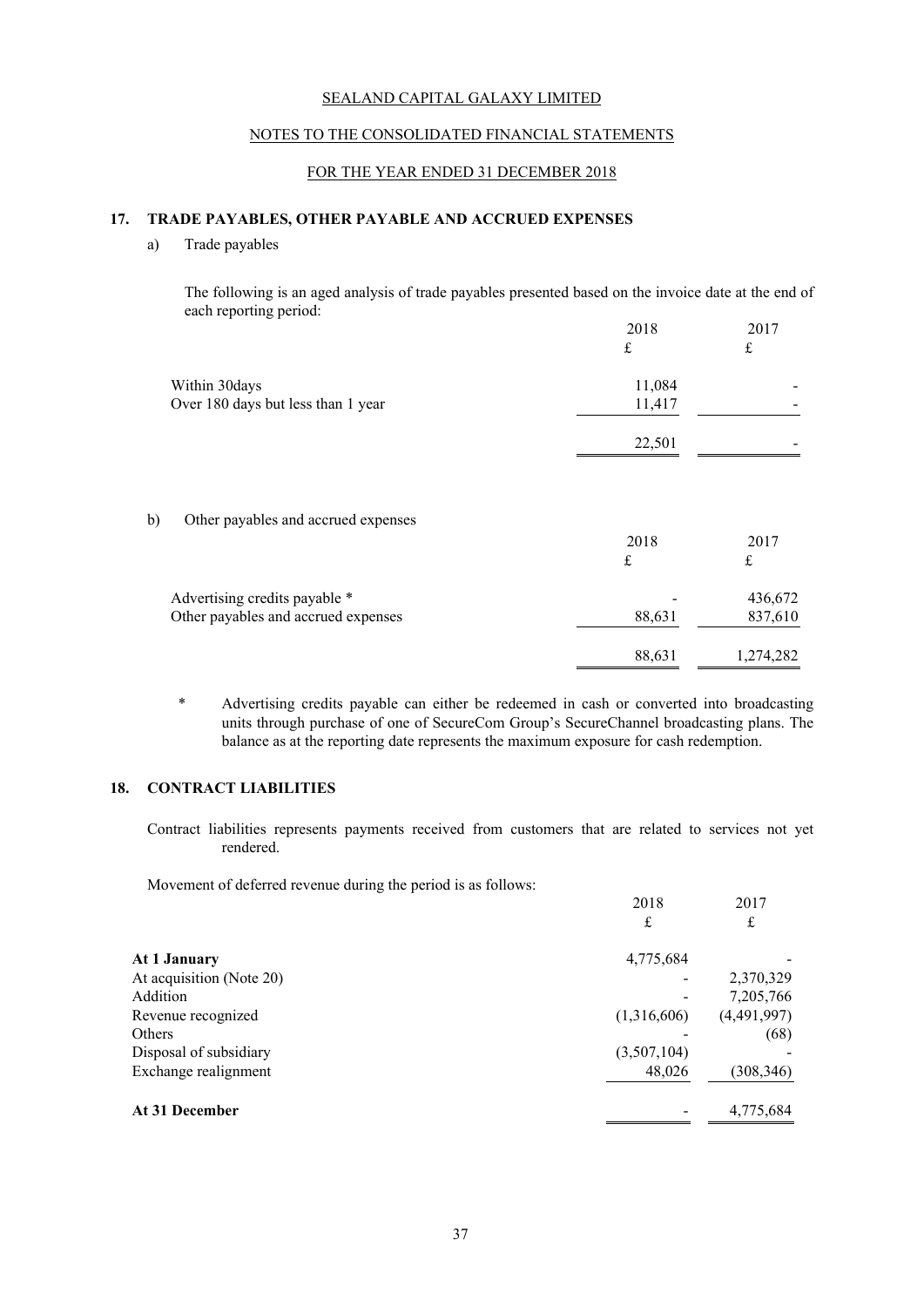#### NOTES TO THE CONSOLIDATED FINANCIAL STATEMENTS

#### FOR THE YEAR ENDED 31 DECEMBER 2018

## **19. SHARE CAPITAL**

The allotted, called up and fully paid Ordinary shares were of £0.0001 each. There was no movement in share capital during the years ended 31 December 2018. The movement in share capital during the year ended 31 December 2017 was as follows:

|                                       |             | Number of<br>shares | Share<br>capital |
|---------------------------------------|-------------|---------------------|------------------|
|                                       | Notes       |                     | £                |
| At 1 January 2017                     |             | 30,000,000          | 3,000            |
| Placing of shares $-28$ February 2017 | a           | 17,000,000          | 1,700            |
| Bonus Issue $-1$ June 2017            | b           | 423,000,000         | 42,300           |
| Placing of shares $-19$ July 2017     | $\mathbf c$ | 3,500,000           | 350              |
| Placing of shares $-17$ August 2017   | d           | 20,550,000          | 2,055            |
| Placing of shares $-25$ October 2017  | e           | 10,000,000          | 1,000            |
| At 31 December 2017                   |             | 504,050,000         | 50.405           |

Notes:

- a) On 28 February 2017, the Company conducted a placing of 7 million shares at 20 pence per share. In addition, the Company conducted a placing 10 million shares at 20 pence per share for the acquisition of independent company "SecureCom Media Holdings Limited" and with cash consideration of £1,000,000.
- b) On 1 June 2017, the Company increased share capital by the way of the Bonus Issue. Pursuant to the Bonus issue, 423,000,000 new Ordinary Shares ("Bonus Shares") were issued, with Shareholders receiving nine Bonus Shares for every one Ordinary Share held.
- c) On 19 July 2017, the Company conducted a placing of 3.5 million shares at 2.5 pence per share.
- d) On 17 August 2017, the Company conducted a placing of 20.55 million shares at 6 pence per share.
- e) On 25 October 2017, the Company conducted a placing of 10 million shares at 9 pence per share.
- f) There was no share capital movement for the year ended 31 December 2016.

### **20. CAPITAL AND RESERVES**

The nature and purpose of equity and reserves are as follows:

Share capital comprises the nominal value of the ordinary issued share capital of the Company.

Share Premium represents consideration less nominal value of issued shares and costs directly attributable to the issue of new shares.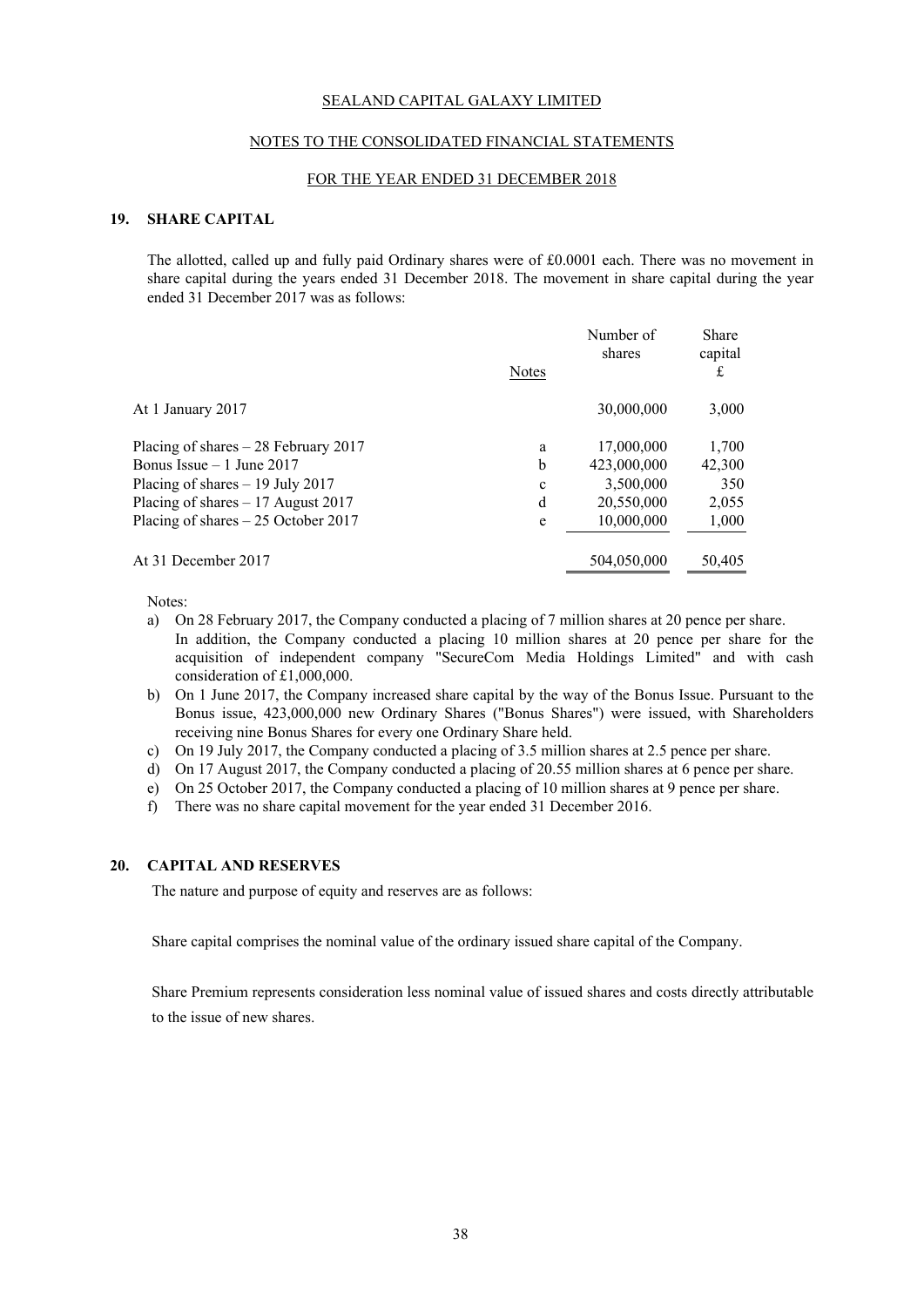#### NOTES TO THE CONSOLIDATED FINANCIAL STATEMENTS

### FOR THE YEAR ENDED 31 DECEMBER 2018

#### **21. BUSINESS COMBINATIONS**

Business combination for the year ended 31 December 2018

In October 2017, the Company entered into a Subscription Agreement with Rightyoo and its shareholders, in which the Company agreed to subscribe for a 55% interest in Rightyoo for the aggregate sum of RMB1,222,000 (approximately GBP 139,201) (the "Subscription"), which was satisfied by a cash payment. Rightyoo is PRC-incorporated mobile games developer and distributor which has been active since 2015. It primarily develops apps for the personalisation of user mobile devices, as well as being a distributor and publisher for third party developers. This acquisition has been accounted for using the acquisition method. The acquisition was completed on 9 January 2018.

Acquisition-related costs were insignificant and have been excluded from the consideration transferred and have been recognised as an expense for the year 2018, within the "administrative expenses" in the consolidated statement of profit or loss.

The fair value of the identifiable assets acquired and liabilities recognised at the date of acquisition as follows:

|                                          | £          |
|------------------------------------------|------------|
| Plant and equipment                      |            |
| Trade receivables                        | 775        |
| Prepayment and other receivables         | 461,537    |
| Cash and cash equivalents                | 10,475     |
| Trade payables                           | (470, 726) |
| Other payables and accrued expense       | (41,391)   |
| Profit tax payable                       | (3,798)    |
| Goodwill and intangible assets           | 157,022    |
|                                          | 113,894    |
| Add: Fair value of the subscribed shares | 139,201    |
|                                          | 253,095    |

The fair value of the identifiable assets acquired and liabilities recognized at the date of acquisition was assessed by an independent professional valuer under a detailed purchase price allocation (the 'PPA') exercise.

Goodwill arose in the above business combination as the cost of combination included a control premium. In addition, the consideration paid for the combination effectively included amounts in relation to the benefit of expected synergies, revenue growth, future market development and the assembled workforce. These benefits are not recognised separately from goodwill because they do not meet the recognition criteria for identifiable intangible assets. None of the goodwill arising on the above acquisition is expected to be deductible for tax purposes.

Included in the Group's revenue and loss for the year ended 31 December 2018, revenue of approximately £501,934 and profit of approximately £76,793 were attributable to Rightyoo.

The acquisition of Righyoo was executed on 9 January 2018. Due to the proximity to 1 January 2018 management have consolidated the results of Rightyoo from this date as they believe that the consolidated revenue and profit for the six months ended 30 June 2018 of the Group would have not been any material difference.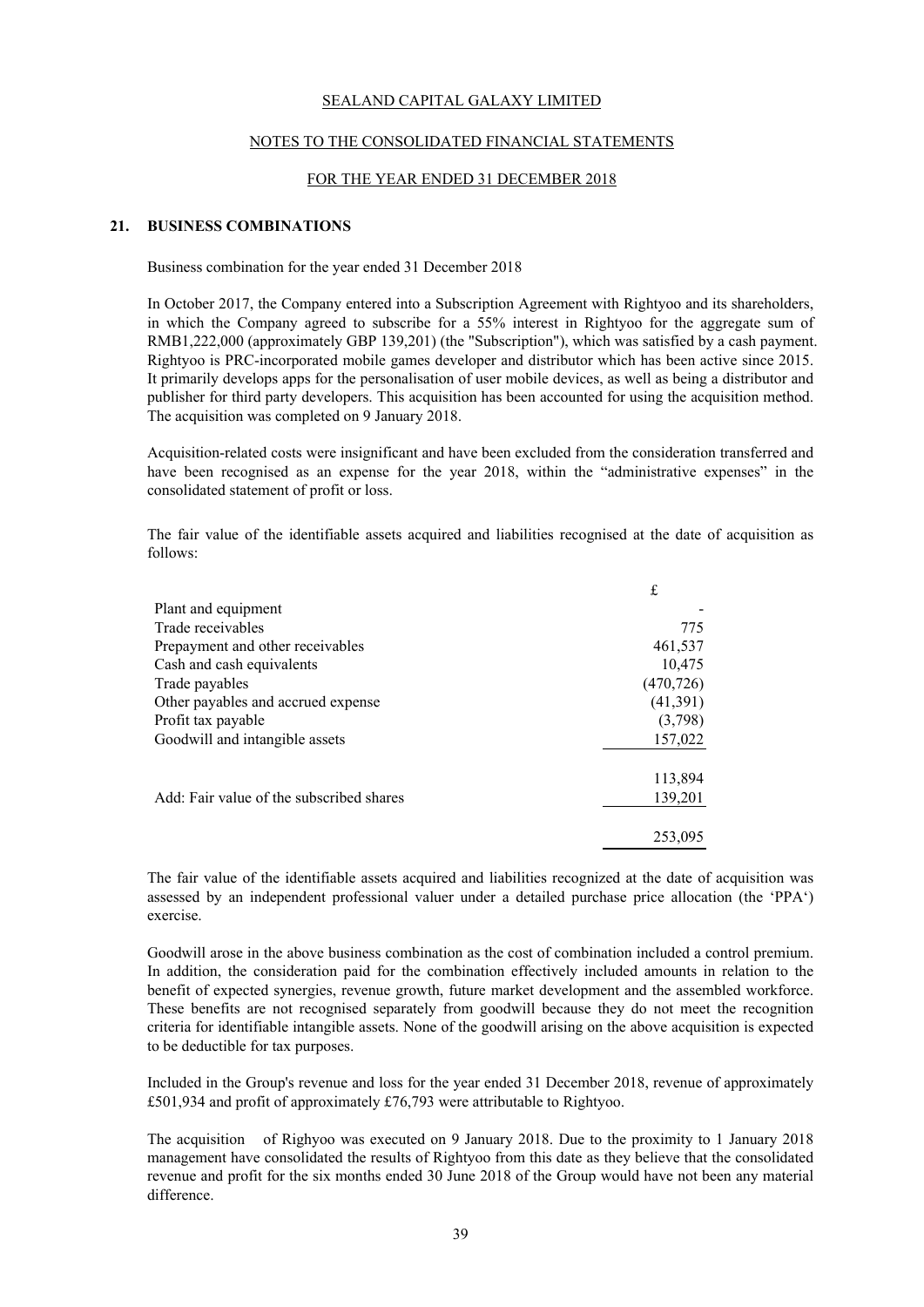#### NOTES TO THE CONSOLIDATED FINANCIAL STATEMENTS

#### FOR THE YEAR ENDED 31 DECEMBER 2018

#### **22. DISCONTINUED OPERATIONS**

The Group's social media business was operated by its wholly owned subsidiary, SecureCom Media Holding Limited ("SecureCom"). Due to the deterioration in SecureCom's performance, the Group had entered a memorandum of understanding on 19 April 2018 and a legally binding agreement on 12 June 2018 with a buyer to dispose of the entire interest in SecureCom. On 22 June 2018, the disposal was completed and the social media business is treated as a discontinued operating.

An analysis of the discontinued operation is as follows:

a) Net loss on disposal of discontinued operations 2018 2017 [£](https://en.wikipedia.org/wiki/Pound_sign) [£](https://en.wikipedia.org/wiki/Pound_sign) Operating profit/(loss) from discontinued operations 116,091 (663,435) Gain on disposal of a subsidiary 3,809,051 3,925,142 (663,435) b) Operating profit/(loss) from discontinued operations 2018 2017 [£](https://en.wikipedia.org/wiki/Pound_sign) [£](https://en.wikipedia.org/wiki/Pound_sign) Revenue 1,316,607 1,629,688 Other income 3 29,631 Selling and marketing expenses (765,178) (1,820,676) Administrative and other operating expenses (435,341) (502,078) Profit/(loss) before income tax 116,091 (663,435) Income tax charge Profit/(loss) for the period 116,091 (663,435) c) Profit on disposal of interest [£](https://en.wikipedia.org/wiki/Pound_sign) Proceeds from disposal and 10,000

| Proceeds from disposal         | 10,000    |
|--------------------------------|-----------|
| Add: Net liabilities disposed  | 3,803,099 |
| Eliminate translation reserve  | (4,048)   |
| Profit on disposal of interest | 3,809,051 |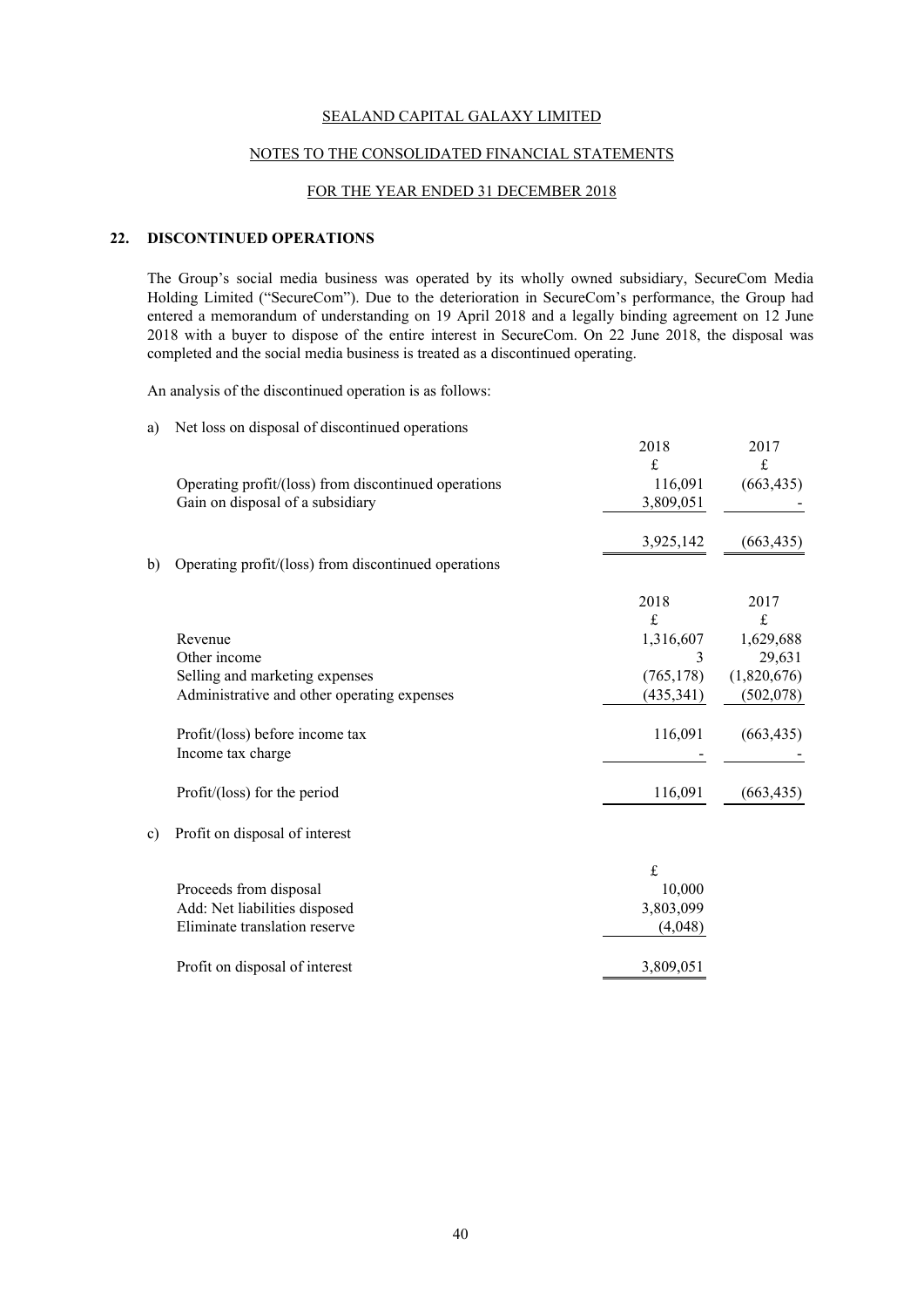# NOTES TO THE CONSOLIDATED FINANCIAL STATEMENTS

## FOR THE YEAR ENDED 31 DECEMBER 2018

## **22. DISCONTINUED OPERATIONS (CONTINUED)**

| $\rm d)$ | Net liabilities disposed                             |             |             |
|----------|------------------------------------------------------|-------------|-------------|
|          |                                                      | £           |             |
|          | Plant and equipment                                  |             | 253         |
|          | Prepayment and other receivables                     | 1,760,006   |             |
|          | Cash and cash equivalents                            | 47,433      |             |
|          | Deferred Revenue                                     | (3,507,104) |             |
|          | Other payables and accrued expense                   | (2,103,687) |             |
|          |                                                      |             |             |
|          | Net liabilities disposed                             | (3,803,099) |             |
|          |                                                      |             |             |
|          |                                                      |             |             |
| e)       | Cash flow attributable to the discontinued operation |             |             |
|          |                                                      | 2018        | 2017        |
|          |                                                      | £           | $\pounds$   |
|          | NET CASH FLOWS FROM OPERATING ACTIVITIES             |             |             |
|          | <b>Continued Operations</b>                          | (1,335,259) | (761, 038)  |
|          | Discontinued operations                              | (77, 474)   | (1,433,493) |
|          |                                                      |             |             |
|          |                                                      |             |             |
|          |                                                      | (1,412,733) | (2,194,531) |
|          | NET CASH FLOWS FROM INVESTMENT ACTIVITIES            |             |             |
|          | <b>Continued Operations</b>                          | 4,105       | (73, 242)   |
|          | Discontinued operations                              | (37, 430)   | 325,919     |
|          |                                                      |             |             |
|          |                                                      | (33,325)    | 252,677     |
|          |                                                      |             |             |
|          | NET CASH FLOWS FROM FINANCING ACTIVITIES             |             |             |
|          | <b>Continued Operations</b>                          |             |             |
|          | Discontinued operations                              |             | 3,300,077   |
|          |                                                      |             |             |
|          |                                                      |             | 3,300,077   |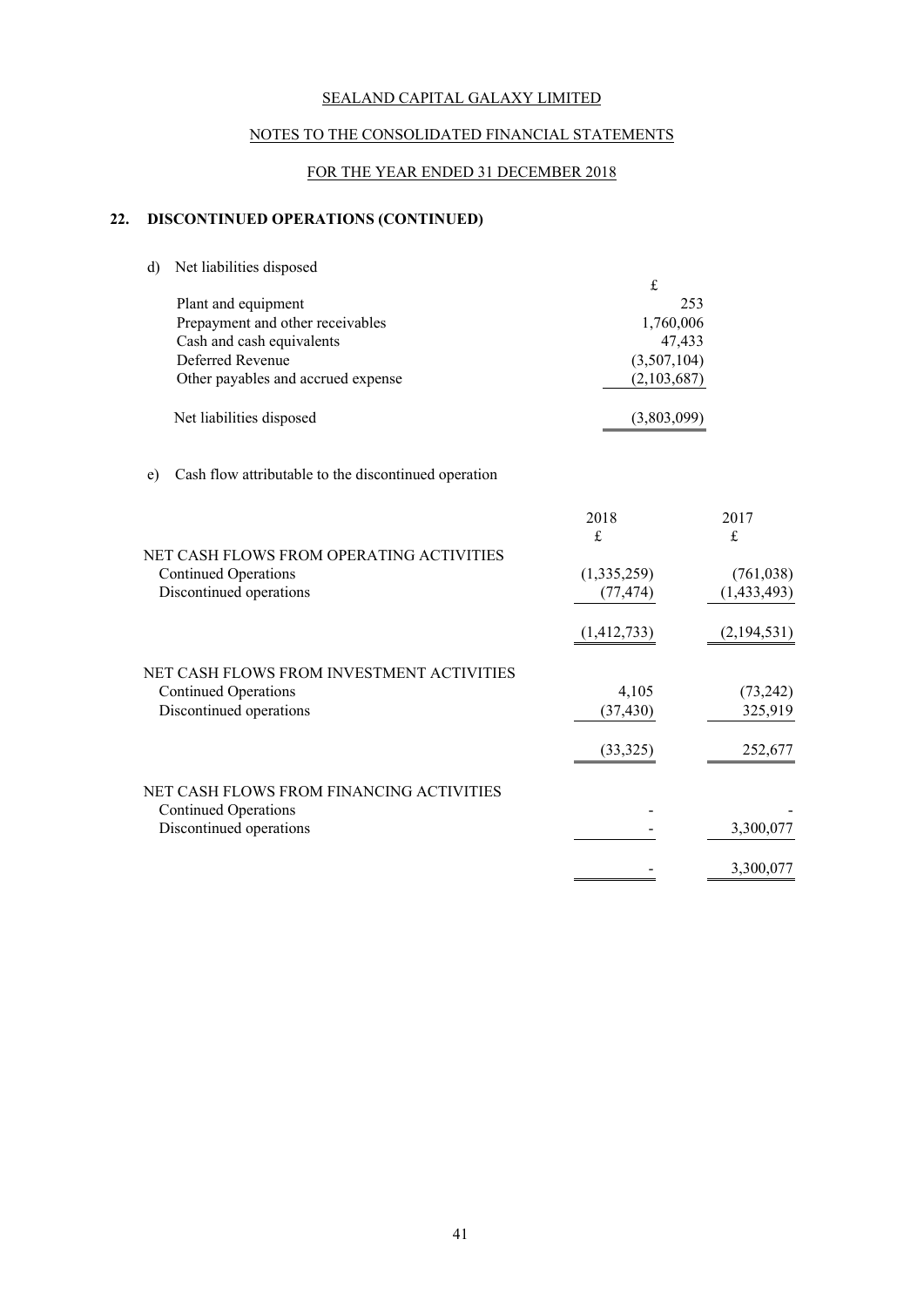### NOTES TO THE CONSOLIDATED FINANCIAL STATEMENTS

### FOR THE YEAR ENDED 31 DECEMBER 2018

## **23. RELATED PARTY TRANSACTIONS**

- (a) Details of the compensation of key management personnel was disclosed in Note 10 to the financial statements.
- (b) Apart from the balances with related parties at the end of the reporting period disclosed elsewhere in the financial statements, the Company had not entered into any other significant related party transactions for the year.

### **24. COMMITMENTS**

Operating leases commitment

The Group had outstanding commitments for future minimum lease payments on its office premises under non-cancellable operating leases which fall due as follows:

|                                               | 2018<br>£ | 2017<br>£ |
|-----------------------------------------------|-----------|-----------|
| No later than one year                        | 44,922    | 44,382    |
| Later than one year but no later than 5 years |           | 18,492    |
|                                               | 44,922    | 62,874    |
| Capital Commitment                            |           |           |
|                                               | 2018<br>£ | 2017<br>£ |
| Contracted, but not provided for              |           | 139,201   |